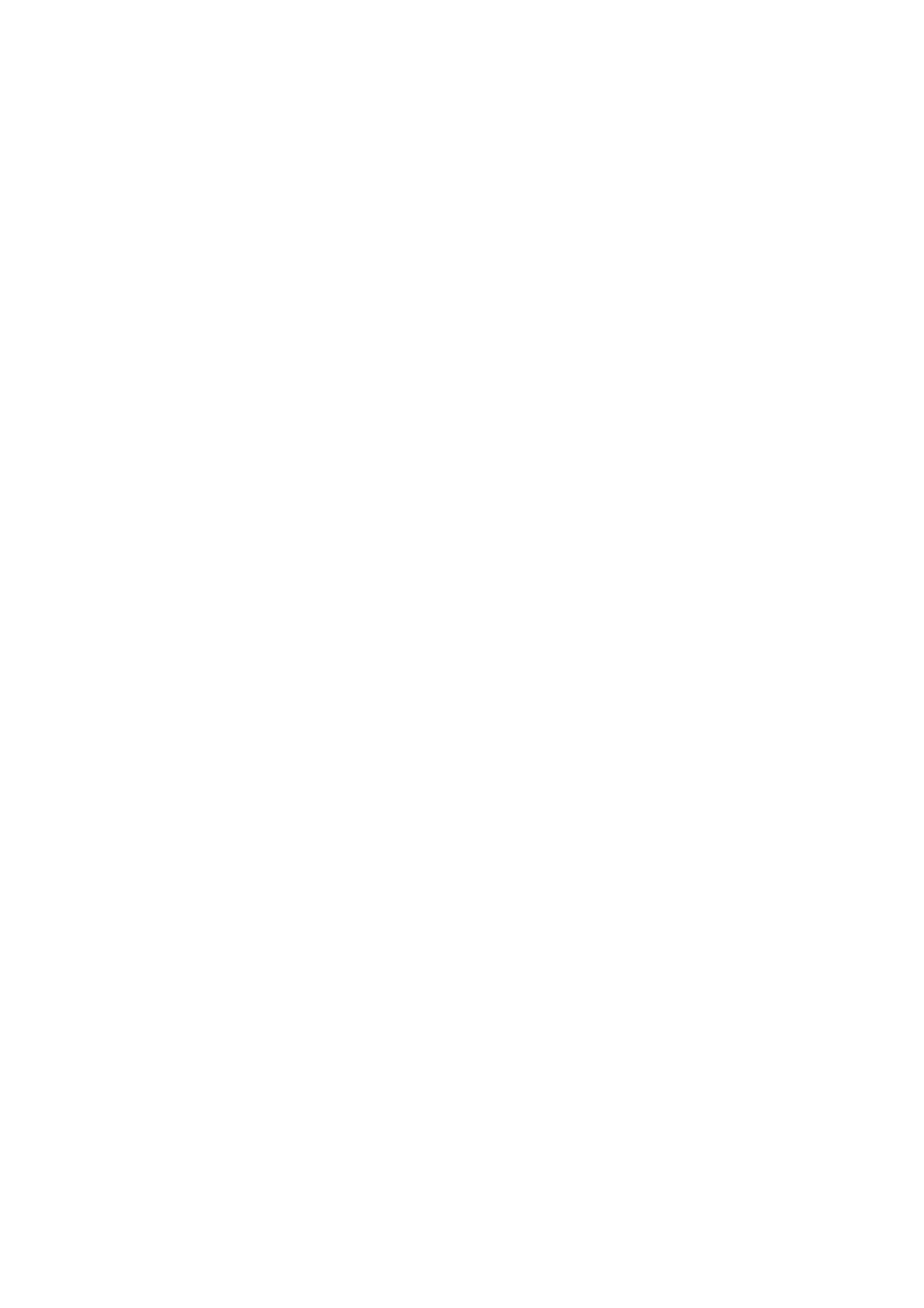# $H^2$ -matrix arithmetics in linear complexity

 $\begin{bmatrix} 1 & 0 \\ 0 & 1 \end{bmatrix}$ 

 $\mathbf{S}$ 

For hierarchical matrices, approximations of the matrix-matrix sum and product can be computed in almost linear complexity, and using these matrix operations it is possible to construct the matrix inverse, efficient preconditioners based on approximate factorizations or solutions of certain matrix equations.

 $\mathcal{H}^2$ -matrices are a variant of hierarchical matrices which allow us to perform certain operations, like the matrix-vector product, in "true" linear complexity, but until now it was not clear whether matrix arithmetic operations could also reach this, in some sense optimal, complexity.

We present algorithms that compute the best-approximation of the sum and product of two  $\mathcal{H}^2$ -matrices in a prescribed  $\mathcal{H}^2$ -matrix format, and we prove that these computations can be accomplished in linear complexity. Numerical experiments demonstrate that the new algorithms are more efficient than the well-known methods for hierarchical matrices.

*MSC Subject Classification:* 65F30

*Keywords:* Hierarchical matrices, formatted matrix operations.

# **1 Introduction**

The discretization of partial differential or integral equations leads to large systems of linear equations, where the dimension increases with the desired accuracy. For partial differential equations, the resulting matrices are sparse, i.e., most of their entries are zero, and using this fact, very efficient techniques for storing and solving the corresponding systems have been developed. For integral equations, the situation is more complicated: since the underlying kernel functions are typically non-local, standard discretization techniques lead to densely populated matrices, which cannot be treated directly.

In order to handle dense matrices efficiently, they are approximated not by sparse, but by data-sparse representations: the panel-clustering technique [21] and the multipole expansion [22, 15, 16] replace the kernel function by separable approximations, wavelet methods [11, 25] use alternative discretization techniques in order to ensure that the resulting matrix can be approximated by a sparse matrix.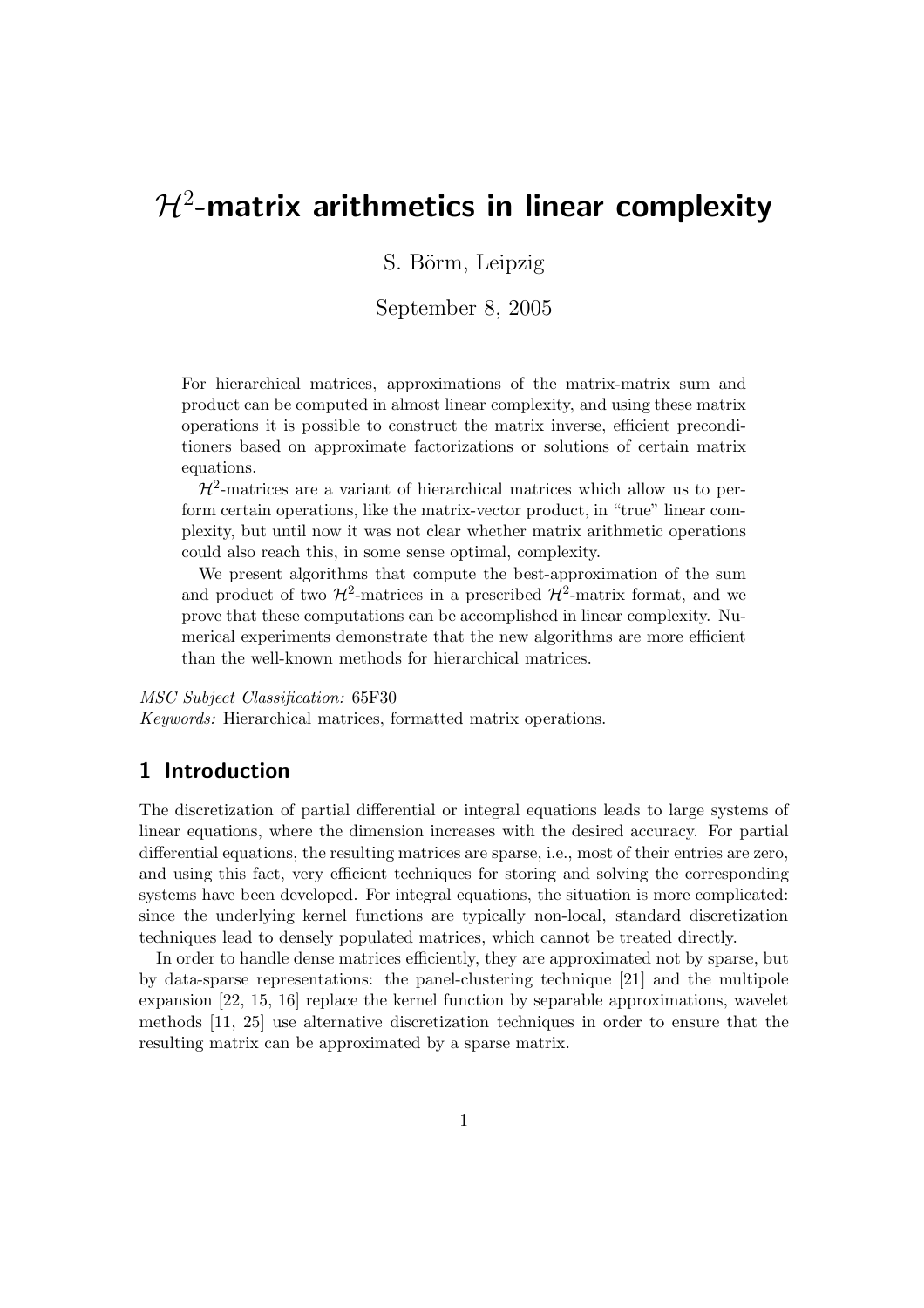Hierarchical matrices [17, 19, 12, 6] are the algebraic counterpart of panel-clustering techniques: they work with low-rank approximations directly where the panel-clustering technique uses degenerate expansions. Due to this algebraic approach, approximate arithmetic operations on *n*-dimensional matrices can be performed in  $\mathcal{O}(n \log^{\alpha} n)$  operations for  $\alpha \geq 1$  [12, 14]. This is a major advantage as compared to other data-sparse representations, since the arithmetic operations can be used to construct preconditioners or even approximative solvers for partial differential [1] or integral equations [13, 5].

 $\mathcal{H}^2$ -matrices [20, 7] are a variant of hierarchical matrices which allow us to store certain (see [4] for a mathematically precise characterization) dense n-dimensional matrices in only  $\mathcal{O}(n)$  units of storage and for which the matrix-vector product can be evaluated in  $\mathcal{O}(n)$  operations. For the integral operators of classical potential theory, the construction of  $\mathcal{H}^2$ -matrix approximants is straightforward and leads to very efficient algorithms [8, 9, 3, and recent results [4] indicate that  $\mathcal{H}^2$ -matrices can also be used to represent the solution operators of elliptic partial differential equations.

Since each  $\mathcal{H}^2$ -matrix is also a hierarchical matrix, it is of course possible to apply the well-established algorithms for approximative matrix arithmetics, and it is even possible to convert the resulting hierarchical matrix back to an  $\mathcal{H}^2$ -matrix. Obviously, the complexity of algorithms derived in this way is at least as high as that of the underlying operations for hierarchical matrices, i.e., it will not be in  $\mathcal{O}(n)$ , but only in  $\mathcal{O}(n \log^{\alpha} n)$ .

This article presents algorithms which compute the best approximation of the sum and product of  $\mathcal{H}^2$ -matrices in a prescribed  $\mathcal{H}^2$ -matrix format in *linear* complexity, i.e., only  $\mathcal{O}(n)$  operations are required for handling *n*-dimensional matrices. In the case of the sum of two  $\mathcal{H}^2$ -matrices, this is not a surprising result, and the corresponding algorithm is only included for the sake of completeness and as an introductory example. For the product, on the other hand, the existence of a linear-time algorithm is remarkable, since one would expect a higher complexity due to the fact that each of the  $\mathcal{O}(n)$  blocks of the product depends on  $\mathcal{O}(\log n)$  blocks in both factors. The key to the linear-time algorithm lies in the recursive structure of  $\mathcal{H}^2$ -matrices, which allows us to improve the efficiency by suitable pre- and postprocessing steps.

Another difference, as compared to hierarchical matrices, is that the new algorithms only require products and sums of small matrices, but no intermediate truncation operations based on singular value decompositions, so their basic structure is much simpler and their execution time much better. While the algorithms for hierarchical matrices are only efficient if intermediate approximation steps are used, the new algorithms do not require these steps and therefore compute the best approximation of the result in the prescribed format.

The matrix-matrix multiplication is a fundamental operation required in the computation of approximate inverses, approximate LU and Cholesky factorizations or when solving matrix equations, therefore it is to be hoped that the new algorithm can be applied to improve the efficiency of numerical methods in these areas.

The algorithms presented in this article compute the best approximations of sums and products of  $\mathcal{H}^2$ -matrices in a given block structure and for given expansion systems. In order to find error bounds, we therefore have to investigate the approximation properties of  $\mathcal{H}^2$ -matrix spaces. For matrices corresponding to integral operators, the necessary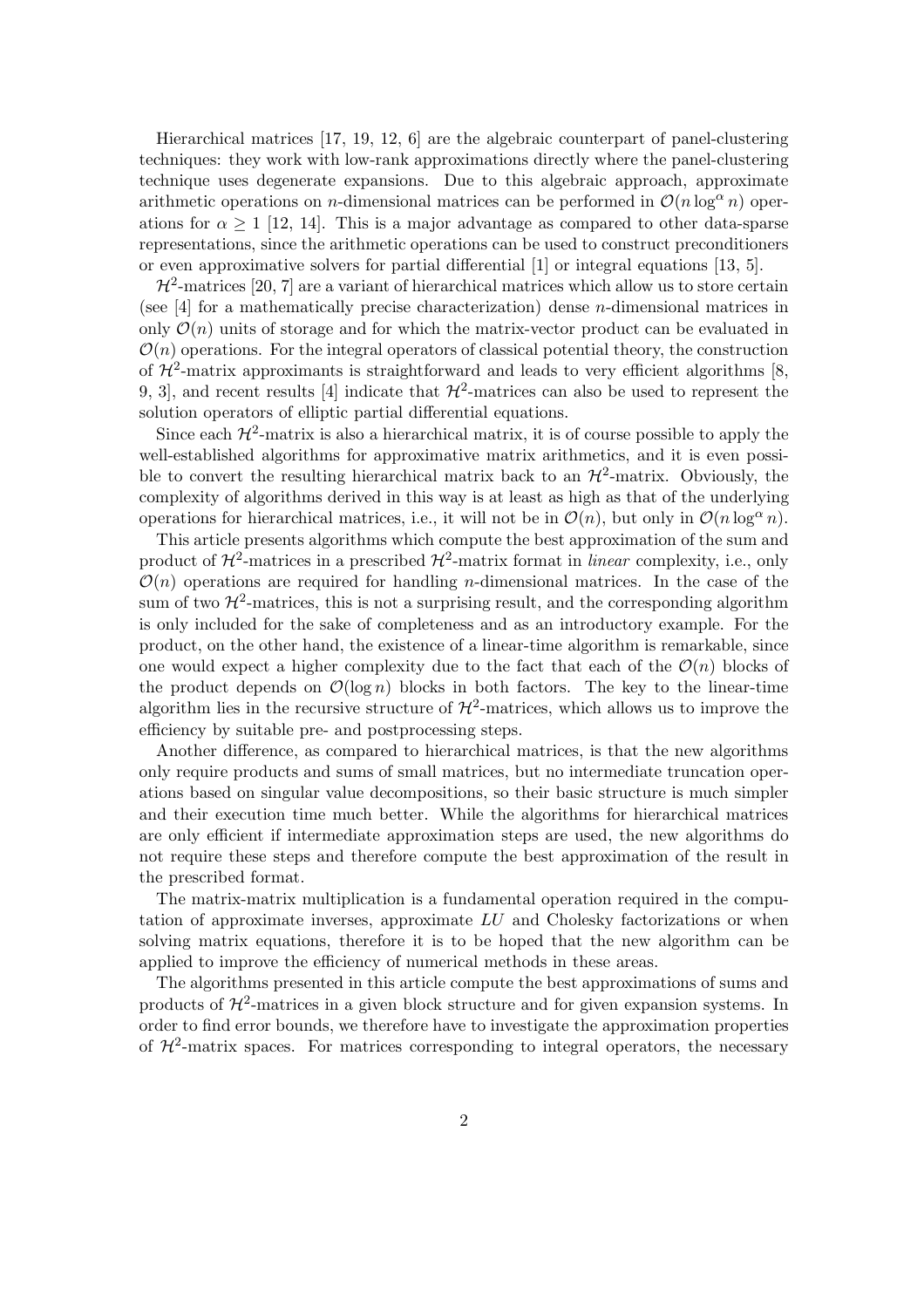bounds are well-known [8, 9, 5], but also the case of more general matrices has been investigated recently [4].

There are parallels to standard finite element theory: Cea's lemma bounds the error of the Galerkin approximation by the error of the best approximation in the given finite element space, then additional regularity assumptions have to be applied in order to control the quality of this approximation. For  $\mathcal{H}^2$ -matrices, the addition and multiplication algorithms compute the best approximation in the given  $\mathcal{H}^2$ -matrix space, and we need additional properties of the matrices in order to find error bounds for this best approximation.

Even if no a priori knowledge is available, it is possible to use algorithms which adapt the expansion systems a posteriori in order to guarantee a prescribed accuracy. This is still work in progress, but first experiments indicate that the new  $\mathcal{H}^2$ -matrix methods are as flexible and already more efficient than standard hierarchical matrices. These adaptive arithmetic algorithms will be addressed in a forthcoming paper.

# **2** H<sup>2</sup>**-matrices**

We will now briefly recall the structure of  $\mathcal{H}^2$ -matrices [20, 7].

#### **2.1 Block structure**

The basic idea is to split the matrix into a hierarchy of subblocks and to approximate those blocks that satisfy an *admissibility condition* in a special data-sparse format. In order to identify the admissible blocks efficiently, we introduce a hierarchy of subsets:

**Definition 2.1 (Cluster tree)** *Let* I *be an index set. Let* T *be a labeled tree. We denote its root by*  $root(T)$ *, the label of*  $t \in T$  *by*  $\hat{t}$  *and the set of sons by* sons $(t, T)$  *(or just* sons(t) *if this does not lead to ambiguity).*

T *is a* cluster tree *for* I *if it satisfies the following conditions:*

- $\text{root}(\tilde{\mathcal{T}}) = \mathcal{I}.$
- *If* sons $(t) \neq \emptyset$  *holds for*  $t \in \mathcal{T}$ *, we have*

$$
s_1 \neq s_2 \Rightarrow \hat{s}_1 \cap \hat{s}_2 = \emptyset \text{ for all } s_1, s_2 \in \text{sons}(t) \text{ and}
$$

$$
\hat{t} = \bigcup_{s \in \text{sons}(t)} \hat{s}.
$$

*If*  $T$  *is a cluster tree for*  $T$ *, we will denote it by*  $T$ *<sub>I</sub> and call its nodes* clusters*. The set of* leaves *of*  $\mathcal{T}_{\mathcal{T}}$  *is denoted by* 

$$
\mathcal{L}_{\mathcal{I}} := \{ t \in \mathcal{T}_{\mathcal{I}} \; : \; \text{sons}(t) = \emptyset \}.
$$

We note that the definition implies that  $\hat{t} \subseteq \mathcal{I}$  holds for all clusters in  $\mathcal{T}_{\mathcal{I}}$  and that  $\mathcal{L}_{\mathcal{I}}$ is a disjoint partition of  $\mathcal{I}$ .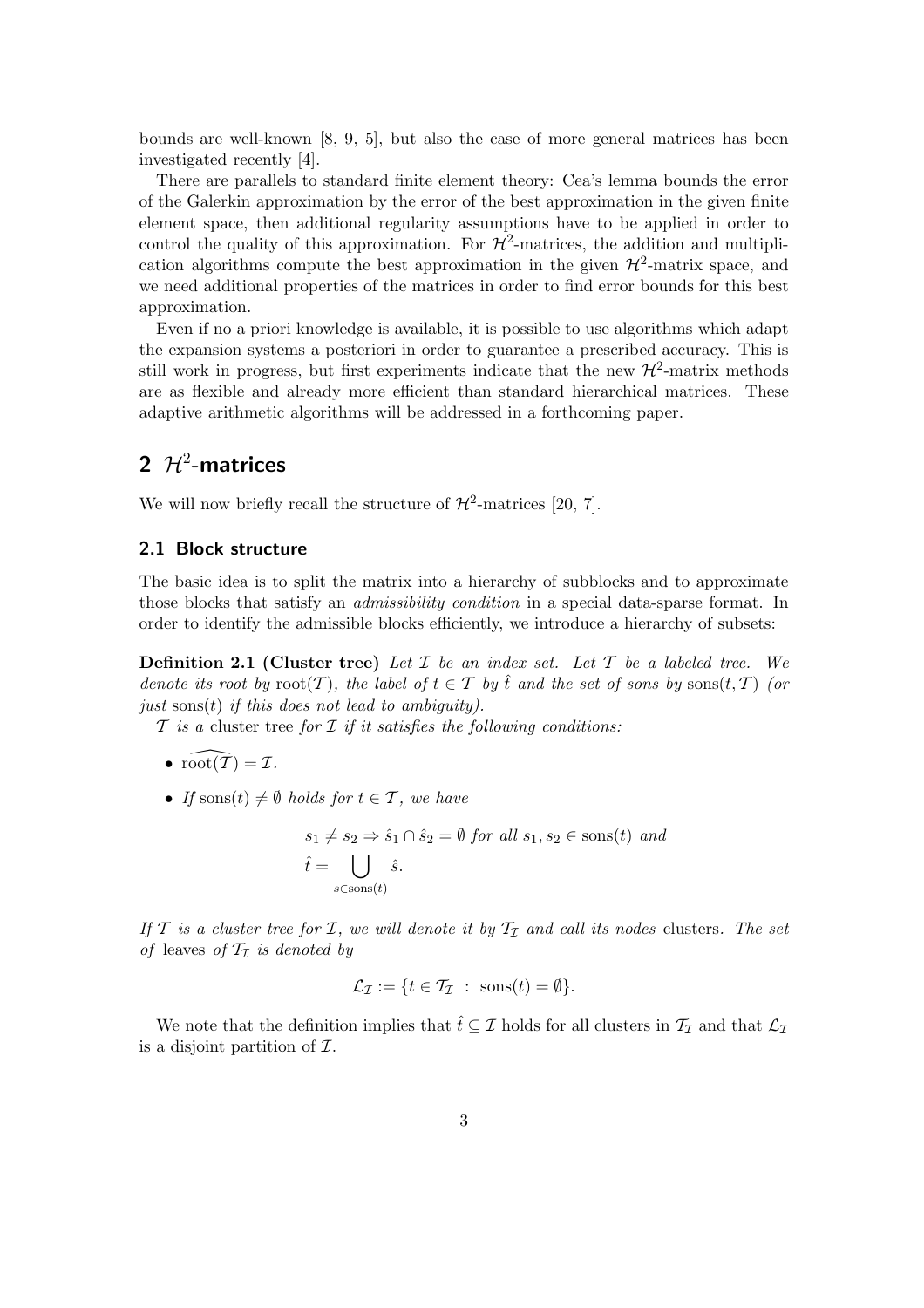**Definition 2.2 (Block cluster tree)** Let I, J be index sets, and let  $T<sub>I</sub>$  and  $T<sub>J</sub>$  be *corresponding cluster trees. Let*  $T$  *be a labeled tree.*  $T$  *is a block cluster tree for*  $T<sub>T</sub>$  *and*  $\mathcal{T}_{\mathcal{T}}$  *if it satisfies the following conditions:* 

- $\text{root}(\mathcal{T}) = (\text{root}(\mathcal{T}_{\mathcal{I}}), \text{root}(\mathcal{T}_{\mathcal{I}})).$
- *Each cluster*  $b \in \mathcal{T}$  *has the form*  $b = (t, s)$  *for*  $t \in \mathcal{T}_{\mathcal{I}}$  *and*  $s \in \mathcal{T}_{\mathcal{J}}$  *and its label*  $satisfies \hat{b} = \hat{t} \times \hat{s}.$
- Let  $b = (t, s) \in \mathcal{T}$ . If soms $(b) \neq \emptyset$ , we have

$$
sons(b) = \begin{cases} \{t\} \times \text{sons}(s) & \text{if } \text{sons}(t) = \emptyset, \text{sons}(s) \neq \emptyset, \\ \text{sons}(t) \times \{s\} & \text{if } \text{sons}(t) \neq \emptyset, \text{sons}(s) = \emptyset \\ \text{sons}(t) \times \text{sons}(s) & \text{otherwise.} \end{cases}
$$

*If* T *is a block cluster tree for* I *and* J, we will denote it by  $T_{I\times J}$  *and call its nodes* blocks*.*

This definition implies that a block cluster tree for  $\mathcal I$  and  $\mathcal J$  is a cluster tree for the product index set  $\mathcal{I} \times \mathcal{J}$ .

**Definition 2.3 (Admissibility)** Let  $\mathcal{T}_{\mathcal{I}}$  and  $\mathcal{T}_{\mathcal{I}}$  be cluster trees for  $\mathcal{I}$  and  $\mathcal{J}$ . A predi*cate* adm :  $T_{\mathcal{I}} \times T_{\mathcal{J}} \to \mathbb{B} = \{ \text{true}, \text{false} \}$  *is called* admissibility condition for  $T_{\mathcal{I}}$  and  $T_{\mathcal{J}}$ *if it satisfies*

 $adm(t, s) \Rightarrow adm(t', s) \quad and \quad adm(t, s) \Rightarrow adm(t, s')$ 

 $for \ all \ t' \in \mathrm{sons}(t) \ and \ all \ s' \in \mathrm{sons}(s).$  This implies that all descendants of an admissible *pair are also admissible.*

*A block cluster tree is called* admissible *with respect to an admissibility condition* adm *if it satisfies*

$$
b = (t, s) \in \mathcal{L}_{\mathcal{I} \times \mathcal{J}} \Rightarrow (adm(t, s) \text{ or } \text{sons}(t) = \emptyset = \text{sons}(s)).
$$

*For an admissible block cluster tree, we split the set of leaves into*

$$
\mathcal{L}_{\mathcal{I}\times\mathcal{J},+}:=\{b=(t,s)\in\mathcal{L}_{\mathcal{I}\times\mathcal{J}}\;:\;\mathrm{adm}(t,s)\;\text{ holds}\}\quad\text{and}\quad\mathcal{L}_{\mathcal{I}\times\mathcal{J},-}:=\mathcal{L}_{\mathcal{I}\times\mathcal{J}}\setminus\mathcal{L}_{\mathcal{I}\times\mathcal{J},+},
$$

*i.e., into admissible and inadmissible leaves. Usually, we will not work with* adm, but *only use*  $\mathcal{L}_{\mathcal{I}\times\mathcal{J},+}$  *and*  $\mathcal{L}_{\mathcal{I}\times\mathcal{J},-}$ *.* 

In practice, the admissibility condition is used to identify those blocks that can be approximated by low rank or (e.g., in the case of  $\mathcal{H}^2$ -matrices) more specialized formats.

**Definition 2.4 (Sparsity)** Let  $\mathcal{T}_{\mathcal{I}\times\mathcal{J}}$  be a block cluster tree for  $\mathcal{T}_{\mathcal{I}}$  and  $\mathcal{T}_{\mathcal{J}}$ . It is called sparse *with* sparsity constant  $C_{sp} \in \mathbb{N}$  *if* 

 $\#\{s' \in \mathcal{T}_{\mathcal{J}} : (t, s') \in \mathcal{T}_{\mathcal{I} \times \mathcal{J}}\} \leq C_{\text{sp}} \quad \text{and} \quad \#\{t' \in \mathcal{T}_{\mathcal{I}} : (t', s) \in \mathcal{T}_{\mathcal{I} \times \mathcal{J}}\} \leq C_{\text{sp}}$ 

*hold for all*  $t \in \mathcal{T}_{\mathcal{I}}$  *and*  $s \in \mathcal{T}_{\mathcal{I}}$ *.*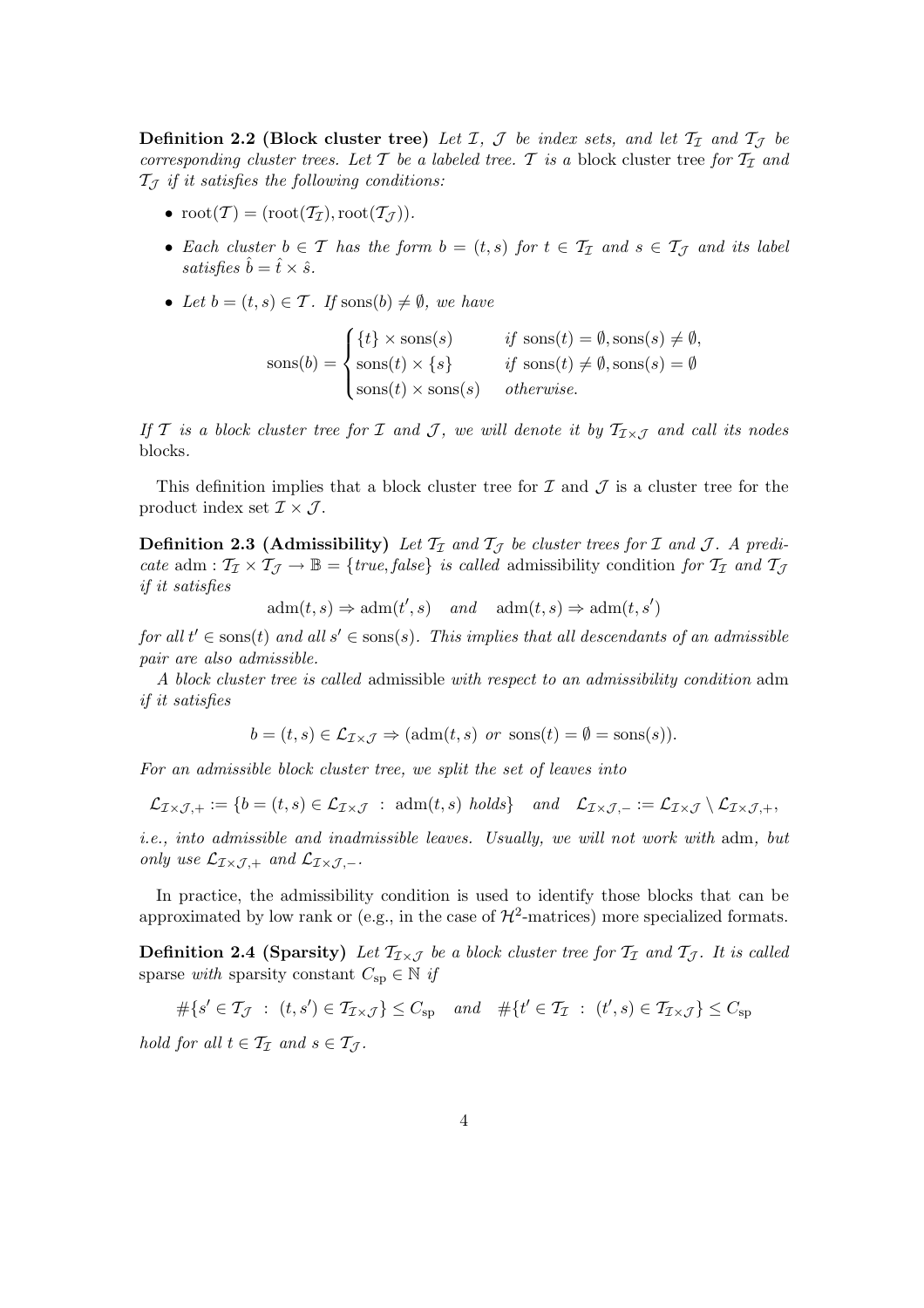#### **2.2 Factorized representation**

The leaves of an admissible block cluster tree define a block partition of matrices  $A \in \mathbb{R}^{\mathcal{I} \times \mathcal{J}}$ . Typical hierarchical matrices are defined based on this partition: for all admissible blocks  $b = (t, s) \in \mathcal{L}_{\mathcal{I} \times \mathcal{J}, +}$ , the corresponding matrix block  $A|_{\hat{t} \times \hat{s}}$  is required to be of low rank and stored in an appropriate factorized form.

The  $\mathcal{H}^2$ -matrix format modifies this representation: we require not only that admissible blocks correspond to low-rank matrix blocks, but also that the range and image of these blocks are contained in predefined spaces.

In order to simplify the presentation, we introduce a restriction operator  $\chi_t : \mathcal{I} \to \mathcal{I}$ for each  $t \in \mathcal{T}_{\mathcal{T}}$  by

$$
(\chi_t)_{ij} = \begin{cases} 1 & \text{if } i = j \in \hat{t}, \\ 0 & \text{otherwise.} \end{cases}
$$

For  $t \in \mathcal{T}_{\mathcal{I}}, s \in \mathcal{T}_{\mathcal{J}},$  the matrix  $\chi_t A \chi_s \in \mathbb{R}^{\mathcal{I} \times \mathcal{J}}$  is equal to A in the sub-block  $\hat{t} \times \hat{s}$  and zero everywhere else.

**Definition 2.5 (Cluster basis)** *Let*  $\mathcal{T}_I$  *be a cluster tree.* A family  $k = (k_t)_{t \in \mathcal{T}_I}$  of *integers is called* rank distribution. For a given rank distribution  $k$ , a family  $V =$  $(V_t)_{t \in \mathcal{T}_{\mathcal{I}}}$  *satisfying*  $V_t \in \mathbb{R}^{\mathcal{I} \times k_t}$  *and*  $\chi_t V_t = V_t$  *for all*  $t \in \mathcal{T}_{\mathcal{I}}$  *is called* cluster basis *for*  $\mathcal{T}_{\mathcal{I}}$ *with rank distribution* k*.*

We can see that this definition implies  $(V_t)_{i\nu} = 0$  for all  $t \in \mathcal{T}_{\mathcal{I}}$ ,  $i \in \mathcal{I} \setminus \hat{t}$  and  $\nu \in \{1, \ldots, k_t\}$ , i.e., only matrix rows corresponding to indices in  $\hat{t}$  can differ from zero.

The definition does not require the matrices  $V_t$  be of full rank, so their columns do not really form a basis, although the name "cluster basis" suggests this. This is only a practical consideration: in some applications, a system of vectors spanning the desired space can be constructed efficiently, but ensuring their linear independence would lead to unnecessary technical complications.

**Definition 2.6 (Nested cluster bases)** Let  $\mathcal{T}_I$  be a cluster tree, and let V be a corre*sponding cluster basis with rank distribution* k. Let  $E = (E_t)_{t \in \mathcal{T}_T}$  be a family of matrices  $satisfying E_t \in \mathbb{R}^{k_t \times k_{t+1}}$  *for each cluster*  $t \in \mathcal{T}_{\mathcal{I}}$  *that has a father*  $t^+ \in \mathcal{T}_{\mathcal{I}}$ *. If the equation* 

$$
V_t = \sum_{t' \in \text{sons}(t)} V_{t'} E_{t'} \tag{1}
$$

*holds for all*  $t \in \mathcal{T}_{\mathcal{I}}$  *with* sons $(t) \neq \emptyset$ *, the cluster basis* V *is called* nested *with* transfer matrices E*.*

The case  $t = root(\mathcal{T}_{\mathcal{I}})$  is only included in order to avoid the necessity of treating a special case: we can see that the definition does not require the transfer matrix for the root of  $\mathcal{T}_{\mathcal{I}}$  to satisfy any conditions. In practice, this matrix can be ignored completely.

The nested structure is the key difference between general hierarchical matrices and  $\mathcal{H}^2$ -matrices [20, 7, 8], since it allows us to construct very efficient algorithms by re-using information across the entire cluster tree.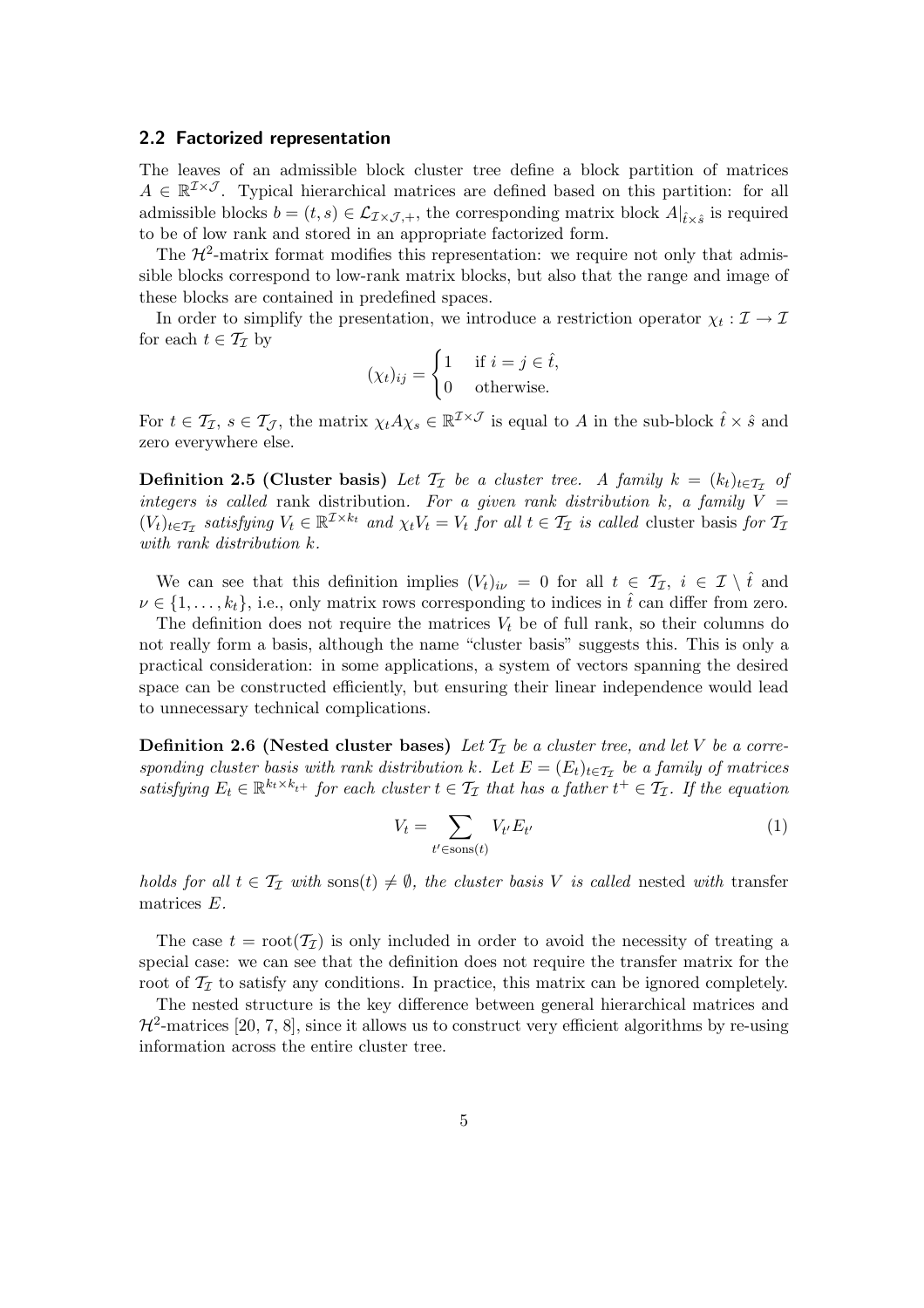Figure 1: Representation of a nested cluster basis by transfer matrices



**Definition 2.7** ( $\mathcal{H}^2$ -matrix) Let  $\mathcal{T}_{\mathcal{I}}$  and  $\mathcal{T}_{\mathcal{J}}$  be cluster trees. Let  $\mathcal{T}_{\mathcal{I}\times\mathcal{J}}$  be an admissible *block cluster tree. Let*  $A \in \mathbb{R}^{\mathcal{I} \times \mathcal{J}}$ *. Let* V and W *be nested cluster bases for*  $\mathcal{T}_{\mathcal{I}}$  and  $\mathcal{T}_{\mathcal{J}}$ *with rank distributions* k and l. If we can find a matrix  $S_b \in \mathbb{R}^{k_t \times l_s}$  for each  $b = (t, s) \in$  $\mathcal{L}_{\mathcal{I}\times\mathcal{J},+}$  *satisfying* 

$$
\chi_t A \chi_s = V_t S_b (W_s)^\top,\tag{2}
$$

*the matrix* A *is called an*  $\mathcal{H}^2$ -matrix *with* row cluster basis V *and* column cluster basis W. The family  $S = (S_b)_{b \in \mathcal{L}_{\mathcal{I} \times \mathcal{J}, +}}$  *is called the family of* coefficient matrices.

*The set of all* H2*-matrices with row cluster basis* V *, column cluster basis* W *and block cluster tree*  $\mathcal{T}_{\mathcal{I}\times\mathcal{I}}$  *is denoted by*  $\mathcal{H}^2(\mathcal{T}_{\mathcal{I}\times\mathcal{I}}, V, W)$ *.* 

This definition implies that each  $\mathcal{H}^2$ -matrix can be written in the form

$$
A = \sum_{b=(t,s)\in\mathcal{L}_{\mathcal{I}\times\mathcal{J},+}} V_t S_b(W_s)^\top + \sum_{b=(t,s)\in\mathcal{L}_{\mathcal{I}\times\mathcal{J},-}} \chi_t A \chi_s,
$$

since  $\mathcal{L}_{\mathcal{I}\times\mathcal{J}} = \mathcal{L}_{\mathcal{I}\times\mathcal{J},+} \dot{\cup} \mathcal{L}_{\mathcal{I}\times\mathcal{J},-}$  defines a partition of  $\mathcal{I}\times\mathcal{J}$ .

The major advantage of  $H^2$ -matrices, as compared to standard hierarchical matrices, is that by replacing the low-rank representation  $\chi_t A \chi_s = X_b Y_b^{\dagger}$  by the specialized representation (2), we can compute cluster-related quantities before performing complicated operations. Due to the nested structure, these quantities can be prepared efficiently (cf. Subsection 3.1 for an example).

**Remark 2.8 (Rank distributions)** *The rank*  $k_t$  *depends on the desired precision*  $\epsilon \in$ R><sup>0</sup> *of the matrix approximation, and the precision will usually depend on the underlying discretization error, e.g.,*  $\epsilon \sim n^{-\beta}$  *for some*  $\beta \in \mathbb{R}_{>0}$ *.* 

*For general integral operators and polynomial approximation, we can expect*  $k_t \sim$  $\mathcal{O}(|\log \epsilon|^d)$ . If multipole [16] or adaptive [3] approximations are applied, the rank is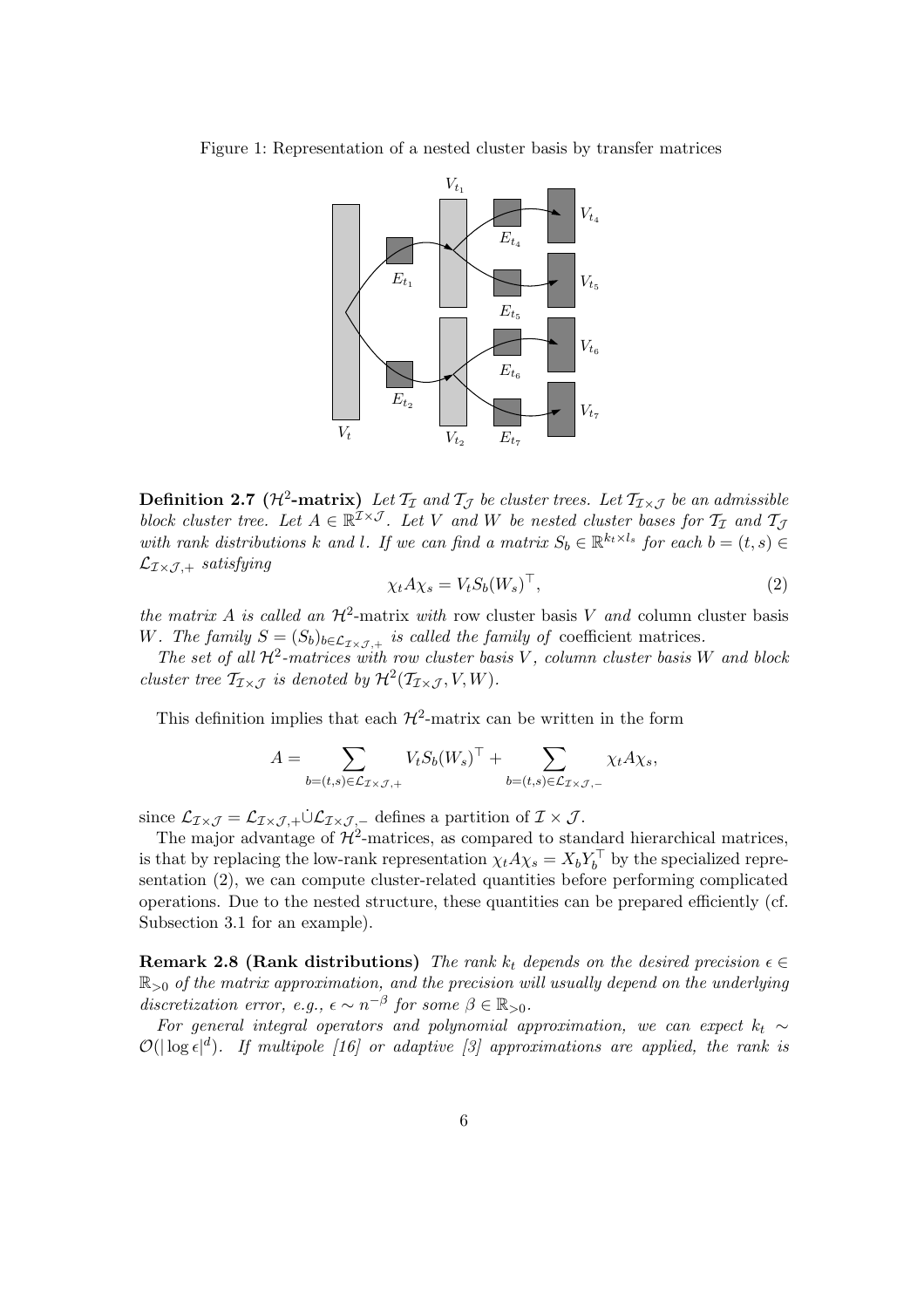*reduced to*  $k_t \sim \mathcal{O}(|\log \epsilon|^{d-1})$ . For special problems and if  $\epsilon$  is proportional to the dis*cretization error, it is even possible to use a variable-rank approximation with*  $k_t \sim \mathcal{O}(1)$ *for the majority of clusters [23, 24, 10, 9].*

*For elliptic partial differential operator, the theory [1] suggests*  $k_t \sim \mathcal{O}(|\log \epsilon|^{d+1})$ , but *practical experiments indicate that the optimal rank behaves like*  $k_t \sim \mathcal{O}(|\log \epsilon|^{d-1})$ .

The construction of  $\mathcal{H}^2$ -matrix approximations for discretized integral operators is relatively simple and therefore well-suited as a model problem:

**Example 2.9 (Integral operators)** *Let us consider the approximation of the matrix*

$$
K_{ij} = \int_{\Gamma_i} \int_{\Gamma_j} g(x, y) \, dy \, dx \qquad \qquad 1 \le i, j \le n \qquad (3)
$$

*resulting from a Galerkin discretization of an integral operator on a subdomain or submanifold*  $\Gamma \subset \mathbb{R}^d$  *with a kernel function*  $q : \mathbb{R}^d \times \mathbb{R}^d \to \mathbb{R}$ *, using piecewise constant basis functions on a partition*  $(\Gamma_i)_{i=1}^n$  *of*  $\Gamma$ *.* 

*We assume that* g *is* asymptotically smooth, *i.e., that we can find constants*  $c_0 \in \mathbb{R}_{>0}$ *and*  $\sigma \in \mathbb{R}_{\geq 0}$  *satisfying* 

$$
|\partial_x^{\nu}\partial_y^{\mu}g(x,y)| \lesssim c_0^{|\nu+\mu|}(\nu+\mu)!\|x-y\|^{-\sigma-|\nu+\mu|}
$$
 (4)

*for all*  $x, y \in \mathbb{R}^d$  *with*  $x \neq y$  *and all*  $\nu, \mu \in \mathbb{N}_0^d$ .

*We fix axis-parallel boxes*  $B_t$  *for all*  $t \in \mathcal{T}_{\mathcal{I}}$  *which satisfy*  $\Gamma_i \subseteq B_t$  *for all*  $i \in \hat{t}$  *and use* 

$$
\text{diam}(B_t \times B_s) \le \text{dist}(B_t, B_s) \tag{5}
$$

*as admissibility condition.*

*It can be proven [8, 9] that approximating the kernel function* g *locally for admissible pairs* (t, s) *of clusters by its* m*-th order Chebyshev interpolant*

$$
\tilde{g}_{t,s}(x,y) = \sum_{\nu} \sum_{\mu} g(x_{t,\nu}, y_{s,\mu}) v_{t,\nu}(x) w_{s,\mu}(y)
$$

*(with interpolation points*  $(x_{t,\nu})_{\nu}$  *and*  $(y_{s,\mu})_{\mu}$  *and corresponding Lagrange polynomials*  $(v_{t,\nu})_{\nu}$  *and*  $(w_{s,\mu})_{\mu}$  *in the domain*  $B_t \times B_s$  *leads to an*  $\mathcal{H}^2$ -matrix approximation K *which converges exponentially to* K*. A similar result can be proven for more general kernel functions and discretization schemes [5].*

#### **2.3 Orthogonal cluster bases and best approximations**

Since we intend to approximate results of arithmetic operations, we need an efficient way of finding best approximations of arbitrary matrices in a given  $\mathcal{H}^2$ -matrix format. This problem is especially simple if the columns of the cluster basis matrices  $V_t$  are pairwise orthonormal.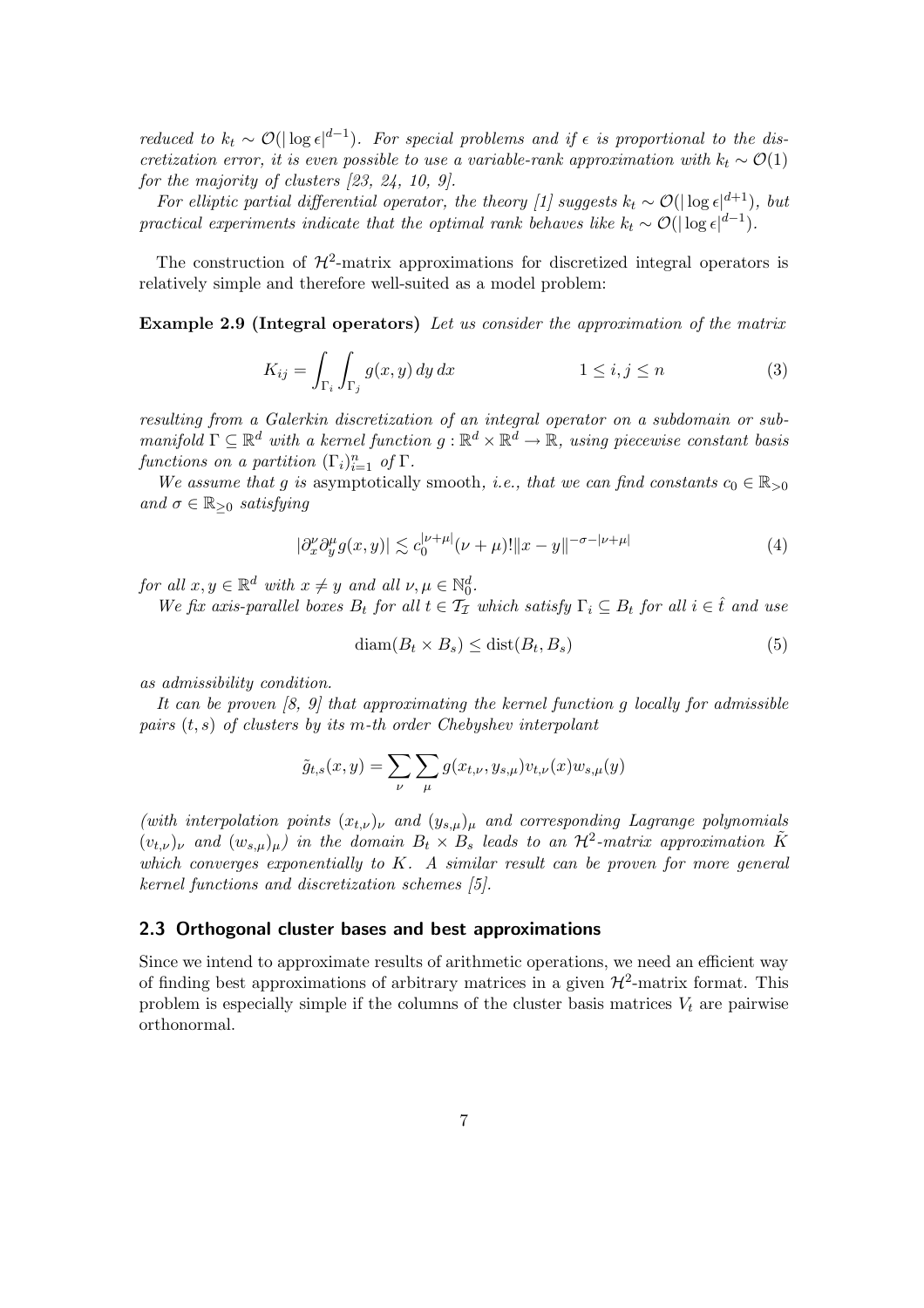**Definition 2.10 (Orthogonal cluster basis)** *Let* V *be a cluster basis for the cluster tree*  $\mathcal{T}_{\mathcal{I}}$ *. It is called* orthogonal *if*  $V_t$ <sup> $\mid$ </sup> $V_t = I$  *holds for all*  $t \in \mathcal{T}_{\mathcal{I}}$ *.* 

The orthogonality implies that  $V_tV_t^{\dagger}$  is an orthogonal projection onto the image of  $V_t$ , since

$$
\langle V_t V_t^\top x, V_t y \rangle = \langle V_t^\top V_t V_t^\top x, y \rangle = \langle V_t^\top x, y \rangle = \langle x, V_t y \rangle
$$

holds for all  $x \in \mathbb{R}^{\mathcal{I}}$  and  $y \in \mathbb{R}^{k_t}$ . Therefore  $V_t V_t^{\top} A W_s W_s^{\top}$  is the best approximation of a matrix block  $\chi_t A \chi_s$  in the bases  $V_t$  and  $W_s$ , and

$$
\tilde{A}:=\sum_{b\in \mathcal{L}_{\mathcal{I}\times\mathcal{J},+}}V_t(V_t^\top A W_s)W_s^\top+\sum_{b\in \mathcal{L}_{\mathcal{I}\times\mathcal{J},-}}\chi_t A \chi_s
$$

is the best approximation (in the Frobenius norm) of an arbitrary matrix  $A \in \mathbb{R}^{\mathcal{I} \times \mathcal{J}}$  in the  $\mathcal{H}^2$ -matrix format defined by  $\mathcal{T}_{\mathcal{I}\times\mathcal{J}}$ , V and W.

If a non-nested cluster basis is given, an orthogonal counterpart can be constructed by simple Gram-Schmidt orthonormalization. If a nested cluster basis is given, it is possible to construct a nested orthogonal cluster basis by a modified orthonormalization algorithm in linear complexity [3]. The orthogonalization does not lead to a deterioration of the approximation properties.

# **3 Matrix-vector multiplication and matrix addition**

The basic example for efficient algorithms for  $\mathcal{H}^2$ -matrices is the matrix-vector multiplication. We will only briefly recall the algorithm in order to pave the ground for the more involved techniques required for matrix arithmetics.

#### **3.1 Matrix-vector multiplication**

Let A be an  $\mathcal{H}^2$ -matrix with cluster bases V and W for the cluster trees  $\mathcal{T}_{\mathcal{I}}$  and  $\mathcal{T}_{\mathcal{J}}$  and the block cluster tree  $\mathcal{T}_{\mathcal{I}\times\mathcal{J}}$ . Let E and F be the families of transfer matrices for V and W.

The matrix-vector multiplication  $y := Ax$  is split into four phases: First, we compute the auxiliary vectors

$$
x_s := (W_s)^\top x
$$

for all  $s \in \mathcal{T}_{\mathcal{J}}$ . This step is called the *forward transformation*. Then, we compute the auxiliary vectors

$$
y_t := \sum_{b=(t,s)\in \mathcal{L}_{\mathcal{I}\times\mathcal{J},+}} S_b x_s
$$

for all  $t \in \mathcal{T}_{\mathcal{T}}$ . This phase handles the interaction of all admissible blocks. In the third step, the *backward transformation*, we accumulate the part of the result

$$
y:=\sum_{t\in \mathcal{T}_{\mathcal{I}}} V_t y_t
$$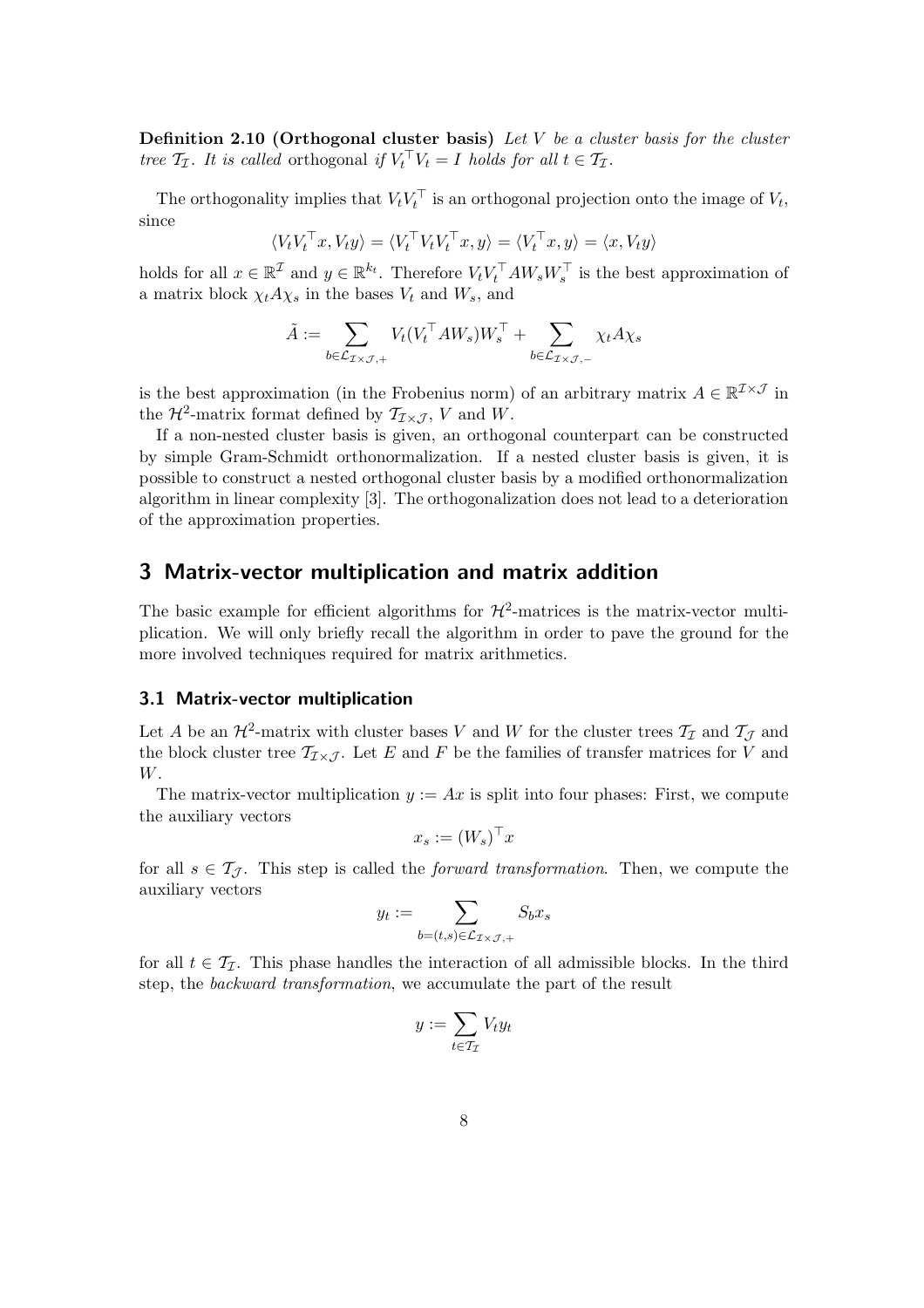that corresponds to all admissible blocks of the matrix. In order to complete the multiplication, we add the non-admissible parts

$$
y := y + \sum_{b=(t,s)\in \mathcal{L}_{\mathcal{I}\times\mathcal{J},-}} \chi_t A \chi_s x.
$$

Under standard assumptions, the second and last step can be performed in linear complexity, since they only involve relatively small matrices. In order to treat the forward transformation efficiently, we have to make use of the nested structure: sons(s)  $\neq \emptyset$ implies

$$
x_s = W_s^\top x = \sum_{s' \in \text{sons}(s)} F_{s'}^\top W_{s'}^\top x = \sum_{s' \in \text{sons}(s)} F_{s'}^\top x_{s'},
$$

so we can compute  $x_s = W_s^\top x$  using  $2k_s(\sum_{s' \in \text{sons}(s)} k_{s'})$  operations instead of the  $2k_s \# \hat{s}$ operations required by a naive approach, and we need to store  $W_s$  only for leaves of the cluster tree and can use the transfer matrices  $F$  for all other clusters. This leads to linear complexity for the forward transformation and for the storage requirements. The backward transformation can be treated in a similar way in order to reach linear complexity for the entire algorithm.

#### **3.2 Split and collect operations**

For the matrix-vector multiplication and similar computations, it is sufficient to exchange coefficient vectors like  $\hat{x}_s$  and  $\hat{y}_t$  between father and son clusters. For computations involving entire matrices, we need a counterpart for the interaction of father and son blocks.

Let V and W be nested cluster bases with transfer matrices  $E$  and  $F$ .

**Algorithm 1** Split operation: Expresses a coefficient matrix S corresponding to  $(t, s)$ by a coefficient matrix S' corresponding to  $(t', s')$ 

 $\textbf{procedure}\ \text{Split}((t,s),\ (t',s'),\ E,\ F,\ S,\ \textbf{var}\ \ S')$  $\mathbf{if} \ t' = t \ \mathbf{then}$  $\mathbf{if} \ s' = s \ \mathbf{then}$  $S':=S$  $\{t := S$  $t' = t$  and  $s' = s$  } **else**  $S':=SF_{s'}^{-1}$  $s'$  { t  $t' = t$  and  $s' \in \text{sons}(s)$  } **end if else**  $\mathbf{if} \ s' = s \ \mathbf{then}$  $S' := E_{t'}S$  { t  $s' \in \text{sons}(t)$  and  $s' = s$ } **else**  $S' := E_{t'} S F_{s'}^{\perp}$  $\{t' \}$  $\ell \in \text{sons}(t)$  and  $s' \in \text{sons}(s)$  } **end if end if**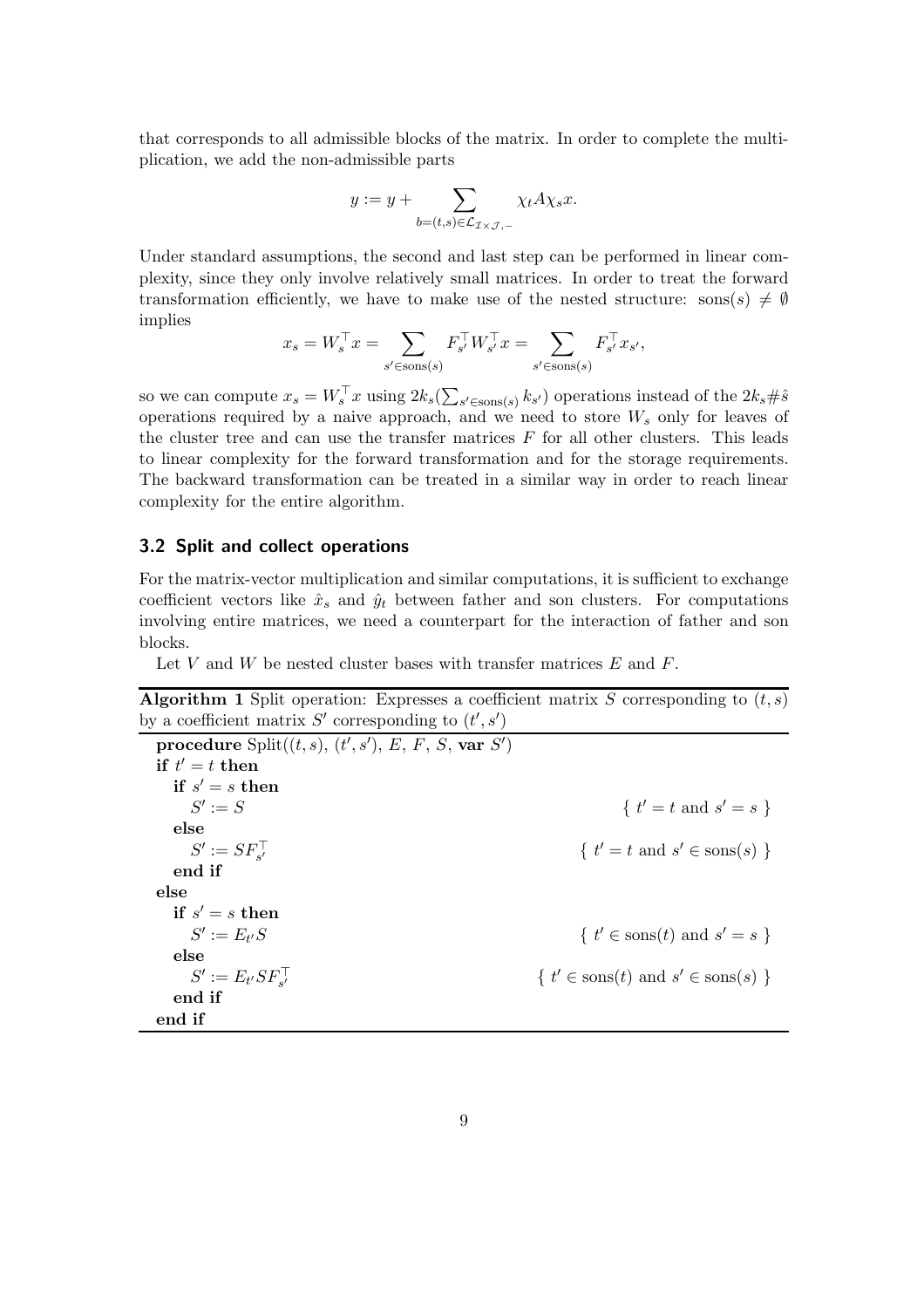The transfer from father to son is simple, since we can apply equation (1) to row and column clusters in order to get an exact representation: Let  $b = (t, s) \in T_I \times T_J$ , and let  $S_b \in \mathbb{R}^{k_t \times l_s}$ . If sons $(t) \neq \emptyset$ , we have

$$
V_t S_b W_s^{\top} = \sum_{t' \in \text{sons}(t)} V_{t'} E_{t'} S_b W_s^{\top} = \sum_{t' \in \text{sons}(t)} V_{t'} S_{(t',s)} W_s^{\top}
$$
(6)

for  $S_{(t',s)} := E_{t'}S_b$ . If sons $(s) \neq \emptyset$ , we can apply the same idea to get

$$
V_t S_b W_s^{\top} = \sum_{s' \in \text{sons}(s)} V_t S_b F_{s'}^{\top} W_{s'}^{\top} = \sum_{s' \in \text{sons}(s)} V_t S_{(t, s')} W_{s'}^{\top} \tag{7}
$$

for  $S_{(t,s')} := S_b F_{s'}^{\perp}$ . In order to avoid special cases, we define

$$
sons^{+}(t) := \begin{cases} \text{sons}(t) & \text{if } \text{sons}(t) \neq \emptyset \\ \{t\} & \text{otherwise} \end{cases}
$$

and introduce the Algorithm 1 that converts a matrix block  $V_tS_bW_s^{\perp}$  into the form  $V_{t'}S_{b'}W_{s'}^{\top}$  for all  $t' \in \text{sons}^+(t)$  and  $s' \in \text{sons}^+(s)$ .

**Algorithm 2** Collect operation: Approximates a coefficient matrix  $S'$  corresponding to  $(t', s')$  by a matrix S corresponding to  $(t, s)$ 

| <b>procedure</b> Collect $((t', s'), (t, s), E, F, S', \text{var } S)$ |                                                                 |
|------------------------------------------------------------------------|-----------------------------------------------------------------|
| if $t' = t$ then                                                       |                                                                 |
| if $s' = s$ then                                                       |                                                                 |
| $S := S + S'$                                                          | { $t' = t$ and $s' = s$ }                                       |
| else                                                                   |                                                                 |
| $S := S + S'F_{s'}$                                                    | $\{t' = t \text{ and } s' \in \text{sons}(s)\}\$                |
| end if                                                                 |                                                                 |
| else                                                                   |                                                                 |
| if $s' = s$ then                                                       |                                                                 |
| $S := S + E_{\mu}^{\top} S'$                                           | $\{t' \in \text{sons}(t) \text{ and } s' = s\}$                 |
| else                                                                   |                                                                 |
| $S := S + E_{t'}^{\top} S' F_{s'}$                                     | $\{t' \in \text{sons}(t) \text{ and } s' \in \text{sons}(s)\}\$ |
| end if                                                                 |                                                                 |
| end if                                                                 |                                                                 |

The counterpart, the transfer from son to father, is slightly more complicated from a theoretical point of view, since we can not expect to be able to express the cluster bases of the sons in terms of those of the father.

If the cluster bases are orthogonal, we can at least get the best approximation of the son blocks in the cluster bases corresponding to the father: If  $t' \in \text{sons}(t)$  and if  $S_{(t',s)}$ is given, (1) implies that the best approximation in the cluster basis  $V_t$  and  $W_s$  can be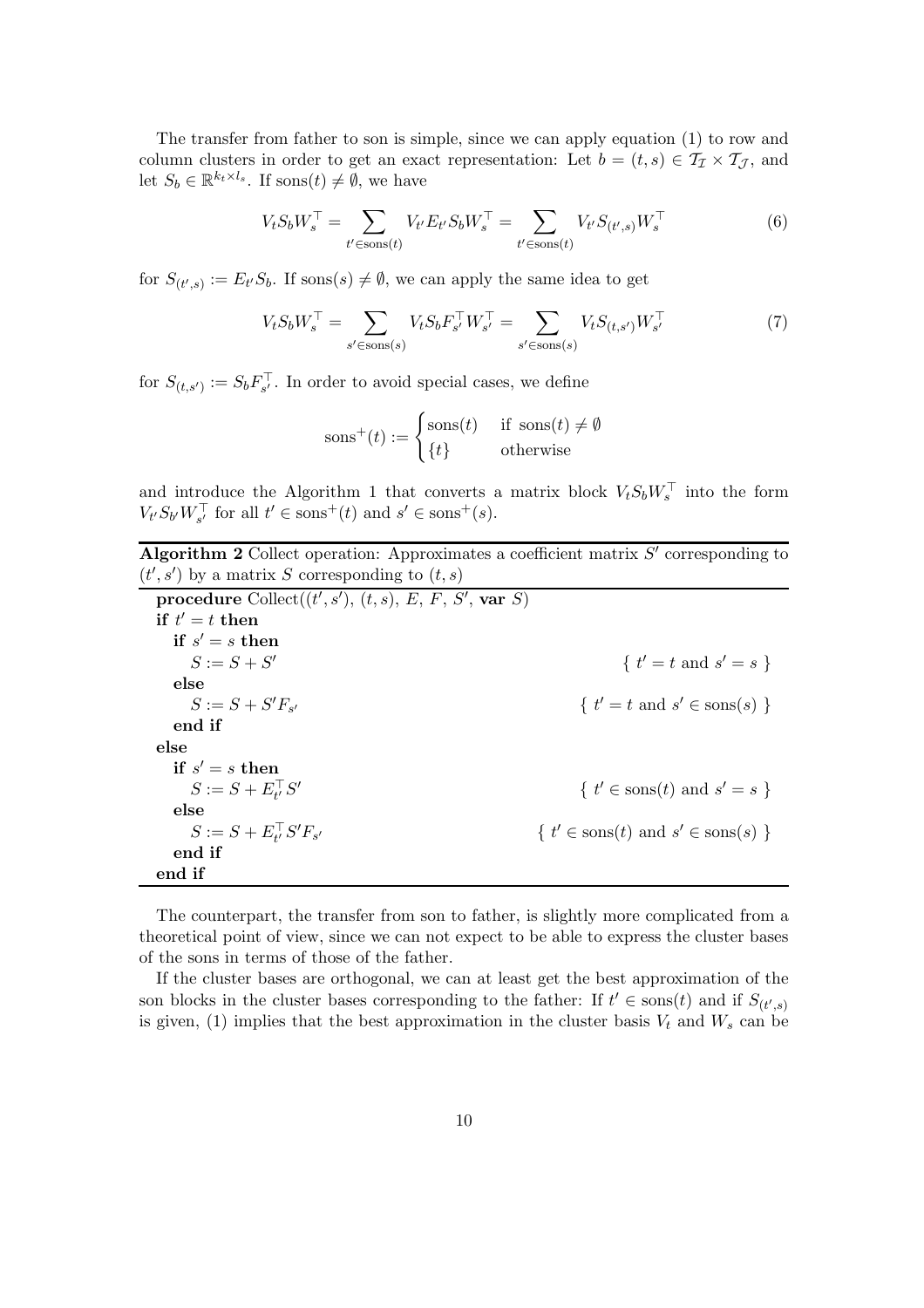Figure 2: Split and collect operations



The split operation computes an exact representation of a subblock of an admissible block.



The collect operation computes only an *approximation* of a subblock in an admissible block.

expressed in the form

$$
V_t V_t^\top (V_{t'} S_{(t',s)} W_s^\top) = V_t \left( \sum_{t'' \in \text{sons}(t)} E_{t''}^\top V_{t''}^\top V_{t'} \right) S_{(t',s)} W_s^\top.
$$

Since the sons of t correspond to disjoint subsets of  $\hat{t}$ , only the case  $t'' = t'$  leads to a non-zero contribution to the sum, and we find

$$
V_tV_t^\top (V_{t'}S_{(t',s)}W_s^\top)=V_tE_{t'}^\top S_{(t',s)}W_s^\top=V_tS_bW_s^\top
$$

with  $S_b := E_{t'}^{\perp} S_{(t',s)}$ . We can apply similar arguments to the column cluster basis and introduce the Algorithm 2 that approximates a matrix block  $(t', s')$  by a matrix block  $(t, s)$  for all  $t' \in \text{sons}^+(t)$  and all  $s' \in \text{sons}^+(s)$ .

#### **3.3 Matrix addition**

We will now investigate the addition of two  $\mathcal{H}^2$ -matrices. This operation is actually quite simple, since the  $\mathcal{H}^2$ -matrices with a given block cluster tree and given cluster bases form a subspace and are therefore closed under addition. In order to handle general block cluster trees and non-matching cluster bases, we have to apply the correct projections.

Let  $A \in \mathcal{H}^2(\mathcal{I}_{\mathcal{I}\times\mathcal{J}}^A, V^A, W^A)$  and  $B \in \mathcal{H}^2(\mathcal{I}_{\mathcal{I}\times\mathcal{J}}^B, V^B, W^B)$ . We denote the transfer matrices for  $V^{\hat{A}}$  and  $V^B$  by  $E^{\hat{A}}$  and  $E^B$  and those for  $W^A$  and  $W^B$  by  $F^A$  and  $F^B$ . We do *not* require the block cluster trees  $T_{\mathcal{I}\times\mathcal{J}}^A$  and  $T_{\mathcal{I}\times\mathcal{J}}^B$  to match, they only have to be formed corresponding to the same row and column cluster trees  $\mathcal{T}_{\mathcal{I}}$  and  $\mathcal{T}_{\mathcal{J}}$ .

In order to keep the presentation simple, we assume that  $V^B$  and  $W^B$  are orthogonal. The algorithm can be modified to work without this assumption, but in most applications an orthonormalization of the involved cluster bases will be preferable.

Our goal is to approximate the sum  $A + B$  in a prescribed space M of  $\mathcal{H}^2$ -matrices. Its best approximation in the Frobenius norm can be expressed as  $\Pi(A+B)$ , where  $\Pi$  is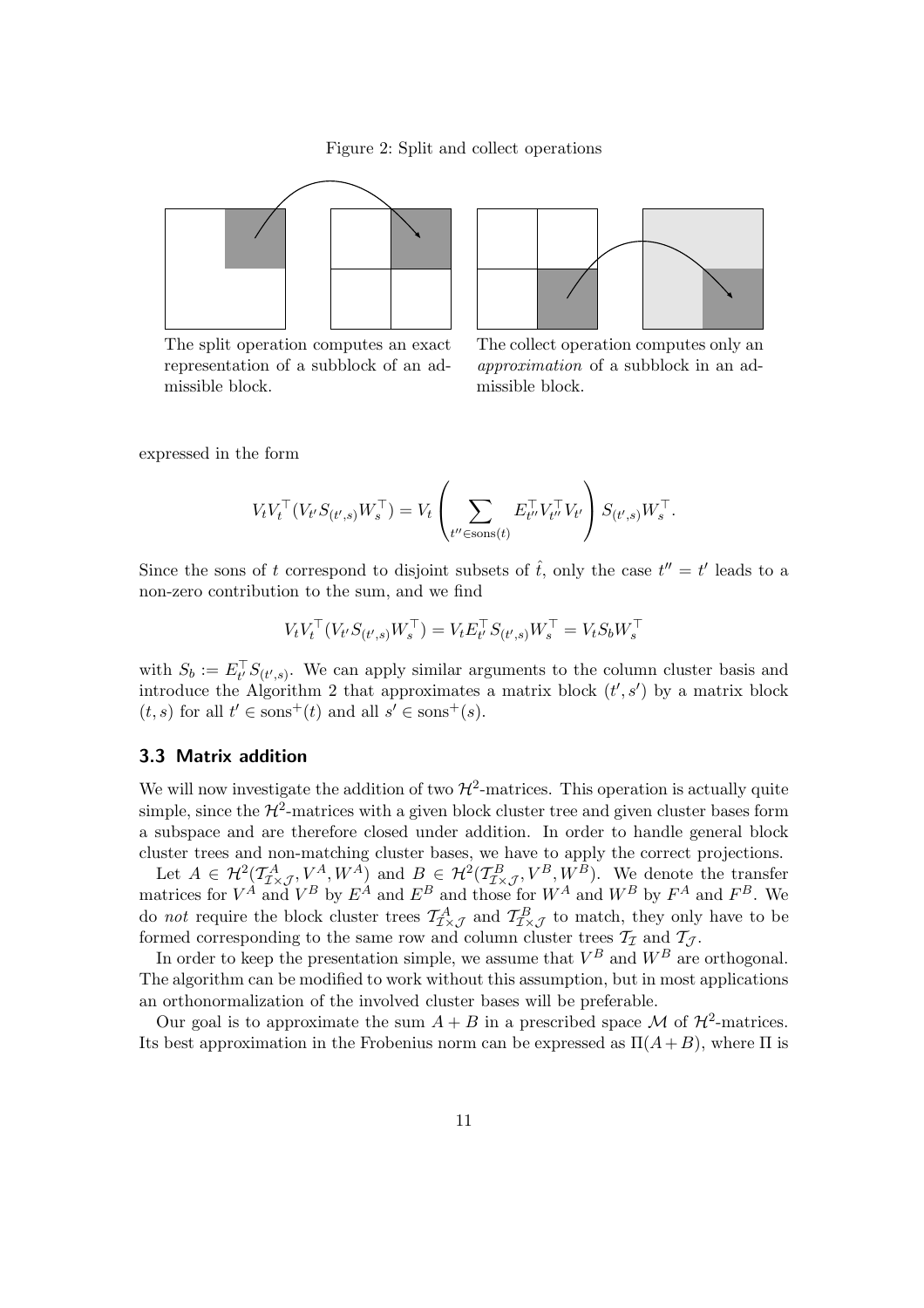**Algorithm 3** Efficient computation of cluster basis products

**procedure** ClusterBasisProduct $(t, V^B, V^A, \textbf{var } X)$ **if**  $sons(t) = \emptyset$  **then**  $X_t := (V_t^B)^\top V_t^A$ **else**  $X_t := 0;$  $\mathbf{for}~t' \in \mathrm{sons}(t)~\mathbf{do}$ ClusterBasisProduct $(t', V^B, V^A, X);$  $X_t := X_t + (E^B_{t'})^{\top} X_{t'} E^A_{t'}$ **end for end if**

the orthogonal projection from  $\mathbb{R}^{I\times J}$  into the space M, since the orthogonality implies

$$
||(A + B) - \Pi(A + B)||_F = \inf_{M \in \mathcal{M}}||(A + B) - M||_F.
$$
 (8)

Since  $\Pi$  is a linear operator, we have  $\Pi(A+B) = \Pi(A)+\Pi(B)$ , so the projected addition is an associative and commutative operation, just like the standard addition.

In order to keep the presentation simple, we will only consider the situation where Π is the orthogonal projection into  $\mathcal{M} := \mathcal{H}^2(\mathcal{T}_{\mathcal{I}\times\mathcal{J}}^B, W^B)$  and we will only investigate the computation of  $B^{\text{new}} := \Pi(A) + B = \Pi(A + B)$ , where B is overwritten with  $B^{\text{new}}$ . Due to linearity, a more general addition  $D := \Pi(A + B + C)$ , where  $\Pi$  is the projection into a general  $\mathcal{H}^2$ -matrix space, can be split into the steps  $D^{(1)} := 0$ ,  $D^{(2)} := \Pi(A) + D^{(1)}$ ,  $D^{(3)} := \Pi(B) + D^{(2)}$  and  $D := \Pi(C) + D^{(3)}$ .

**Algorithm 4** Matrix forward transformation: Computes  $\tilde{S}_{t,s}^A := (V_t^B)^\top A W_s^B$  recursively **procedure** MatrixForward(b,  $V^B$ ,  $W^B$ , X, Y, A, **var**  $\tilde{S}^A$ ) { $b = (t, s) \in \mathcal{T}^A_{\mathcal{IX},\mathcal{J}}$ }  $\mathbf{if} \ b \in \mathcal{L}^A_{\mathcal{I} \times \mathcal{J}, +} \ \mathbf{then}$  $\tilde{S}_b^A := X_t \tilde{S}_b^A$  ${X_t}$  and  ${Y_s}$  computed by Algorithm 3} **else** if  $b \in \mathcal{L}_{\mathcal{I}\times\mathcal{J},-}^{\mathcal{A}}$  then  $\tilde{S}_b^A := (V_t^B)^\top A W_s^B$ **else**  $\tilde{S}_b^A := 0;$  $\mathbf{for}~b' \in \mathrm{sons}(b)~\mathbf{do}$ MatrixForward $(b', V^B, W^B, X, Y, A, \tilde{S}^A);$ Collect $(b', b, E^B, F^B, \tilde{S}_{b'}^A, \tilde{S}_b^A)$ **end for end if**

During the course of the computation, we can arrive at a block  $b = (t, s) \in T_{\mathcal{I} \times \mathcal{J}}^A$  that is an admissible leaf in  $T_{\mathcal{I}\times\mathcal{J}}^B$ , but not in  $T_{\mathcal{I}\times\mathcal{J}}^A$ . In this case, the best approximation of  $\chi_t(A+B)\chi_s$  in the given space is given by computing the coupling matrix  $\tilde{S}_b^A$  :=  $(V_t^B)^{\dagger} A W_s^B$  corresponding to the best approximation of  $\chi_t A \chi_s$  [2, Section 5] and adding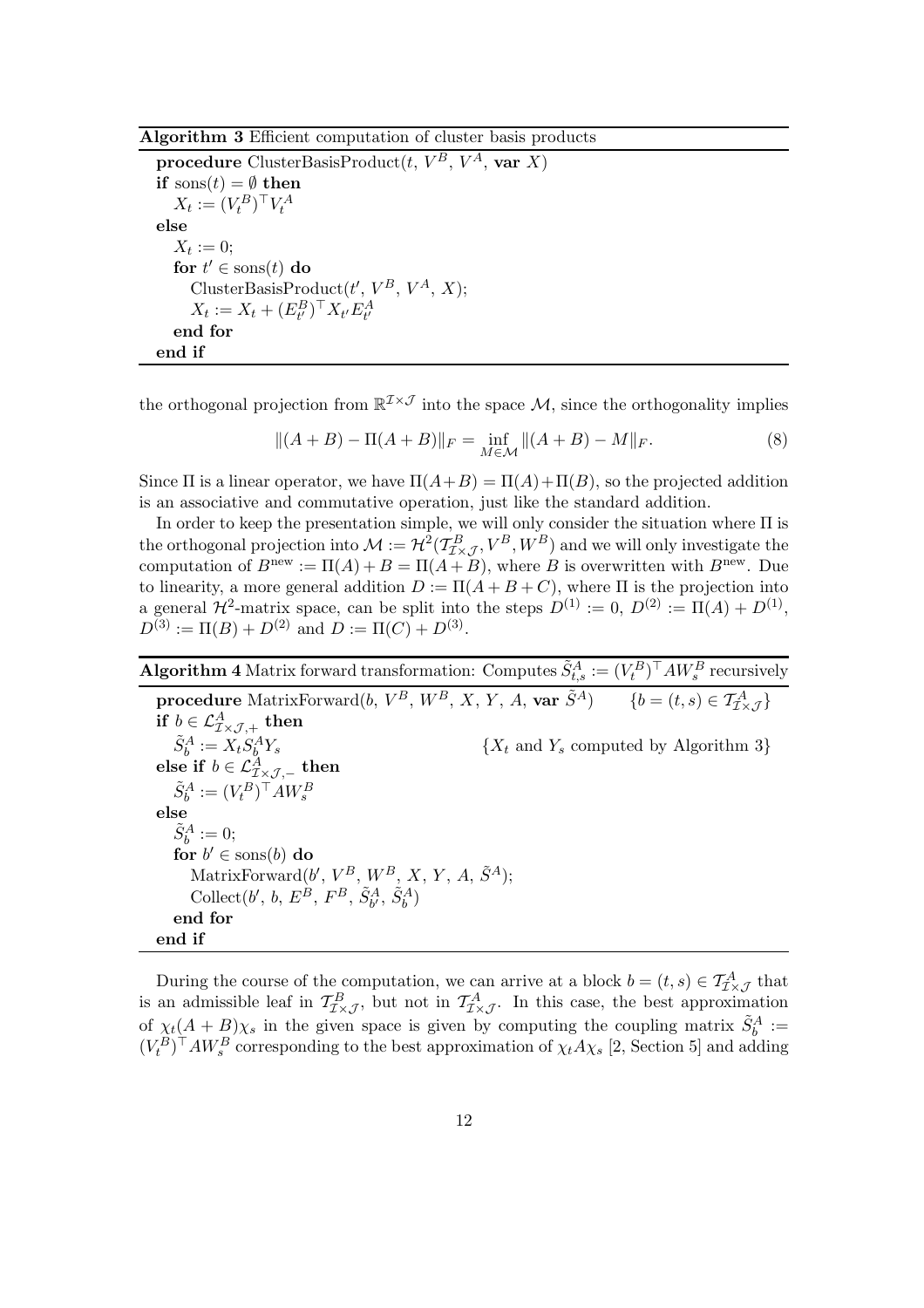it to  $S_b^B$ . Similar to the forward transformation used in the matrix-vector multiplication, the auxiliary matrices  $\tilde{S}_b^A$  can be computed efficiently by using the fact that  $V^B$  and  $W^B$  are nested: if sons $(b) \neq \emptyset$ , we can first compute  $\tilde{S}_{b'}^A$  for all  $b' \in \text{sons}(b)$  and then use Algorithm 2 to compute  $\tilde{S}_b^A$  itself.

If sons $(b) = \emptyset$ , the block can be admissible or non-admissible. The non-admissible case can be treated directly, but the admissible case is slightly more complicated: the matrix block is given by  $\chi_t A \chi_s = V_t^A S_b^A (W_s^A)^{\top}$ , and we have to compute

$$
\tilde{S}_b^A = (V_t^B)^{\top} A W_s^B = (V_t^B)^{\top} V_t^A S_b^A (W_s^A)^{\top} W_s^B.
$$

Since the matrices  $V_t^A$ ,  $V_t^B$  have  $\#\hat{t}$  rows and the matrices  $W_s^A$ ,  $W_s^B$  have  $\#\hat{s}$  rows, computing this product directly will lead to an inacceptable increase in the complexity. Fortunately, we can once more use the nested structure: if  $\text{sons}(t) \neq \emptyset$ , we have

$$
X_t := (V_t^B)^\top V_t^A = \sum_{t' \in \text{sons}(t)} (E_{t'}^B)^\top (V_{t'}^B)^\top V_{t'}^A E_{t'}^A = \sum_{t' \in \text{sons}(t)} (E_{t'}^B)^\top X_{t'} E_{t'}^A \tag{9}
$$

and can compute the product matrices  $X_t$  by the efficient recursive procedure given in Algorithm 3. The same holds for  $Y_s := (W_s^A)^\top W_s^B$ .

**Lemma 3.1 (Complexity of cluster basis products)** *Let*  $c \in \mathbb{N}$  *such that*  $\#T_1 \leq c$ *.* Let  $\hat{k} \in \mathbb{N}$  such that  $k_t^A, k_t^B \leq \hat{k}$  holds for all  $t \in \mathcal{T}_{\mathcal{I}}$  and that  $\#\hat{t} \leq \hat{k}$  holds for all  $t \in \mathcal{L}_{\mathcal{I}}$ . *Then Algorithm 3 requires*  $\mathcal{O}(\hat{k}^3 c)$  *operations.* 

*Proof.* Let  $t \in \mathcal{T}_{\mathcal{I}}$ . If sons $(t) = \emptyset$ , we compute  $X_t := (V_t^B)^{\top} V_t^A$  directly, and this requires  $\mathcal{O}(k_t^A k_t^B \# \hat{t}) \subseteq \mathcal{O}(\hat{k}^3)$  operations. If t has a father  $t^+$ , the computation of  $X_{t^+}$  will involve adding  $(E_t^B)^\dagger X_t E_t^A$  to  $X_{t+}$ , and this requires  $\mathcal{O}(k_t^B k_{t+}^B k_t^A + k_{t+}^B k_{t+}^A k_t^A) \subseteq \mathcal{O}(\hat{k}^3)$ operations. Adding these estimates for all clusters yields the desired result.

By preparing  $X = (X_t)_{t \in \mathcal{T}_{\mathcal{I}}}$  and  $Y = (Y_s)_{s \in \mathcal{T}_{\mathcal{J}}}$  in advance, we can compute  $\tilde{S}_b^A$ efficiently even in the case  $b \in \mathcal{L}_{\mathcal{I} \times \mathcal{I} + \mathcal{I}}$ .

Combining Algorithm 2 with Algorithm 3 leads to Algorithm 4, the *matrix forward transformation*.

We may also find a block  $b = (t, s) \in \mathcal{T}_{\mathcal{I}\times\mathcal{J}}^B$  that is an admissible leaf in  $\mathcal{T}_{\mathcal{I}\times\mathcal{J}}^A$ , but not in  $T_{\mathcal{I}\times\mathcal{J}}^{\tilde{B}}$ . In order to compute the best approximation, we have to split the block recursively until it matches the structure of B, then transform the cluster bases, and finally add the result to the correct coefficient matrices of B. Instead of doing this instantaneously, we store  $S_b^A$  in a temporary matrix  $\tilde{S}_b^B$  and handle it separately: this time, we use the nested structure of the cluster bases  $V^A$  and  $W^A$  to construct the counterpart of Algorithm 4, the recursive *matrix backward transformation*, Algorithm 5.

**Lemma 3.2 (Complexity of transformations)** *Let*  $c, b \in \mathbb{N}$  *such that*  $\#T_{\mathcal{I}}, \#T_{\mathcal{J}} \leq c$  $and \#T^A_{\mathcal{I}\times\mathcal{J}}, \#T^B_{\mathcal{I}\times\mathcal{J}} \leq b$  holds. Let  $\hat{k} \in \mathbb{N}$  such that  $k_t^A, k_t^B, l_s^A, l_s^B \leq \hat{k}$  holds for all  $t \in \mathcal{T}_{\mathcal{I}}, s \in \mathcal{T}_{\mathcal{J}}$  and that  $\#\hat{t}, \#\hat{s} \leq \hat{k}$  holds for all  $t \in \mathcal{L}_{\mathcal{I}}, s \in \mathcal{L}_{\mathcal{I}}$ .

*Then the matrix forward and backward transformations require*  $\mathcal{O}(\hat{k}^3(b+c))$  *operations.*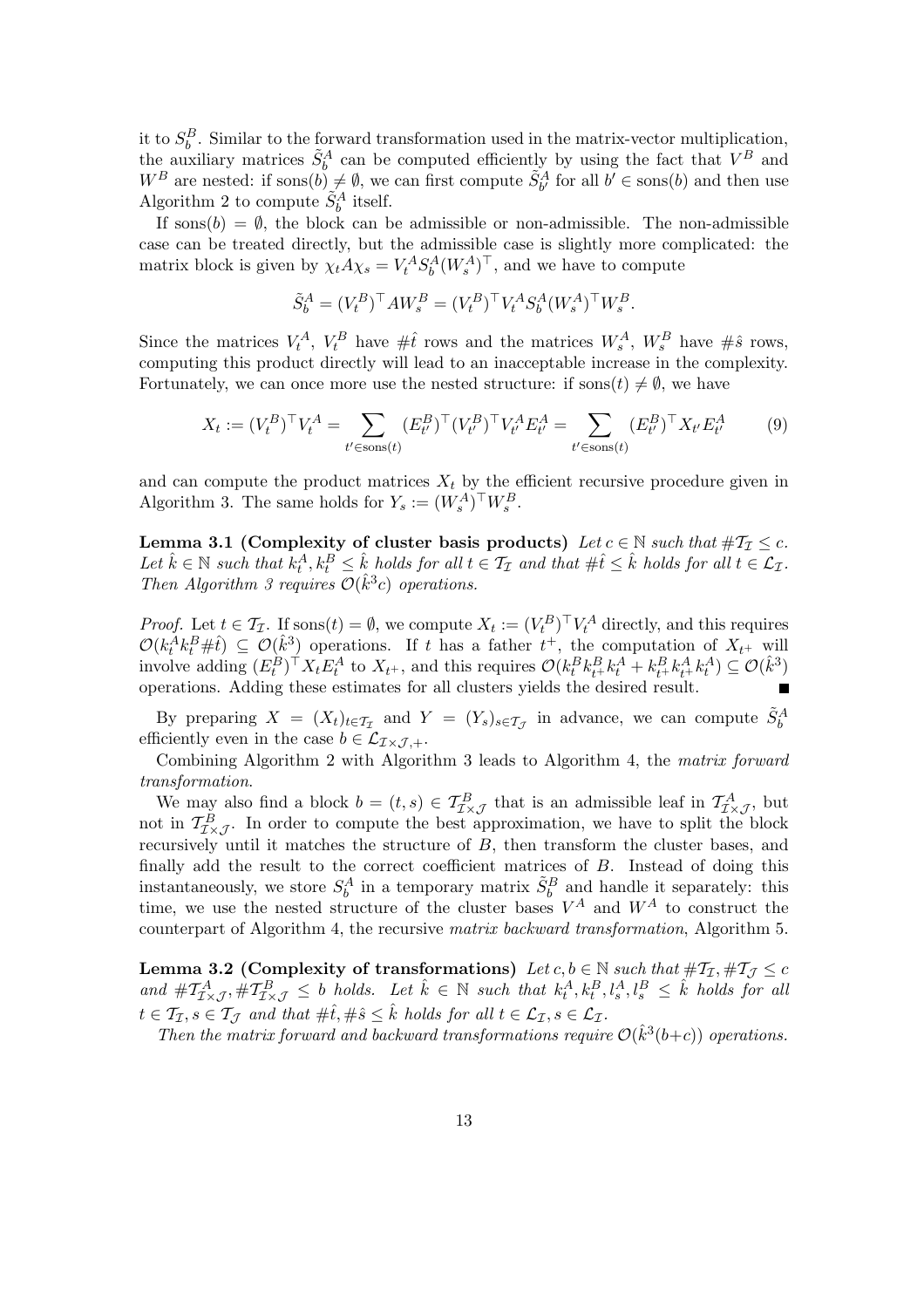**Algorithm 5** Matrix backward transformation: Updates  $B := B + V_t^A \tilde{S}_{t,s}^B (W_s^A)^{\top}$ 

**procedure** MatrixBackward(b,  $V^A$ ,  $W^A$ , X, Y, **var** B,  $\tilde{S}^B$ ) {b = (t, s)  $\in \mathcal{T}_{\mathcal{I}\times\mathcal{J}}^B$ }  $\textbf{if } b \in \mathcal{L}^B_{\mathcal{I} \times \mathcal{J},+} \textbf{ then }$  $S_b^B := S_b^B + X_t \tilde{S}_b^B$  ${X_t}$  and  ${Y_s}$  computed by Algorithm 3} **else** if  $b \in \mathcal{L}_{\mathcal{I}\times\mathcal{J},-}^B$  then  $B:=B+V_t^A \tilde{S}_b^B (W_s^A)^\top$ **else**  $\mathbf{for}~b' \in \mathrm{sons}(b)~\mathbf{do}$  $Split(b, b', E^A, F^A, S_b^B, S_{b'}^B);$  $\text{MatrixBackward}(b', V^A, W^A, X, Y, B, \tilde{S}^B)$ **end for end if**

*Proof.* We will only consider the forward transformation, the complexity estimate for the backward transformation follows by symmetry.

Due to Lemma 3.1, the matrices  $X = (X_t)_{t \in \mathcal{T}_{\mathcal{I}}}$  and  $Y = (Y_s)_{s \in \mathcal{T}_{\mathcal{I}}}$  can be computed in  $\mathcal{O}(\hat{k}^3c)$  operations, so we only have to consider the complexity of Algorithm 4.

Let  $b \in \mathcal{I}_{\mathcal{I}\times\mathcal{J}}$ . If  $b \in \mathcal{L}_{\mathcal{I}\times\mathcal{J},+}$ , we compute  $X_t S_b^A Y_s$  in  $\mathcal{O}(\hat{k}^3)$  operations. If  $b \in \mathcal{L}_{\mathcal{I}\times\mathcal{J},-}$ , we compute  $(V_t^B)^\top A W_s^B$ , which can also be accomplished in  $\mathcal{O}(\hat{k}^3)$  operations, since  $\text{sons}(t) = \emptyset = \text{sons}(s)$  holds by definition, implying  $\#\hat{t}, \#\hat{s} \leq \hat{k}$ . If b is not a leaf of  $\mathcal{T}_{\mathcal{I}\times\mathcal{J}}$ , we use Algorithm 2, which once more requires only  $\mathcal{O}(\hat{k}^3)$  operations. Summing up over all blocks gives us a total complexity of  $\mathcal{O}(b\hat{k}^3)$ . Combining this with the estimate for the preparation of  $X$  and  $Y$ , we get the desired upper bound.

Let us now turn to the matrix addition itself. Since the block cluster tree is defined recursively, it is straightforward to look for a recursive algorithm. Let  $b = (t, s) \in$  $\mathcal{T}^{A}_{\mathcal{I}\times\mathcal{J}}\cap\mathcal{T}^{B}_{\mathcal{I}\times\mathcal{J}}.$ 

If  $b \in \mathcal{L}^{\mathcal{A}}_{\mathcal{I}\times\mathcal{J},+}$ , we can add the corresponding coefficient matrix  $S_b^A$  to the auxiliary matrix  $\tilde{S}_b^B$  and handle it by the matrix backward transformation.

If  $b \in \mathcal{L}_{\mathcal{I}\times\mathcal{J},-}^A$ , the definition of the block cluster tree implies that sons $(t) = \emptyset = \text{sons}(s)$ holds and we can infer  $b \in \mathcal{L}^B_{\mathcal{I}\times\mathcal{J}}$ . If  $b \in \mathcal{L}^B_{\mathcal{I}\times\mathcal{J},\mathcal{I}}$ , we simply add dense matrices, otherwise we have  $b \in \mathcal{L}^B_{\mathcal{I} \times \mathcal{J},+}$  and use the matrix  $\tilde{S}_b^A$  prepared by the matrix forward transformation.

If  $b \notin \mathcal{L}^A_{\mathcal{I}\times\mathcal{J}}$ , there are only two alternatives: If  $b \in \mathcal{L}^B_{\mathcal{I}\times\mathcal{J}}$ , this implies  $b \in \mathcal{L}^B_{\mathcal{I}\times\mathcal{J},+}$  by construction, so we again use the matrix  $\tilde{S}_b^A$  prepared by the matrix forward transformation. If  $b \notin \mathcal{L}_{\mathcal{I} \times \mathcal{J}}^B$ , we can use the definition of the block cluster tree in order to find  $\text{sons}(b, T_{\mathcal{I}\times\mathcal{J}}^A) = \text{sons}(b, T_{\mathcal{I}\times\mathcal{J}}^B)$  and proceed by recursion.

Since  $V_B$  and  $W_B$  are orthogonal cluster bases, our algorithm will compute the desired best approximation of the sum  $A + B$ .

**Theorem 3.3 (** $\mathcal{H}^2$ **-matrix addition)** *Let*  $c, b \in \mathbb{N}$  *such that*  $\#\mathcal{T}_{\mathcal{I}}, \#\mathcal{T}_{\mathcal{J}} \leq c$  *and let*  $#T_{\mathcal{I}\times\mathcal{J}},#T'_{\mathcal{I}\times\mathcal{J}} \leq b$  holds. Let  $\hat{k} \in \mathbb{N}$  such that  $k_t^A, k_t^B, l_s^A, l_s^B \leq \hat{k}$  holds for all  $t \in \mathcal{T}_{\mathcal{I}},$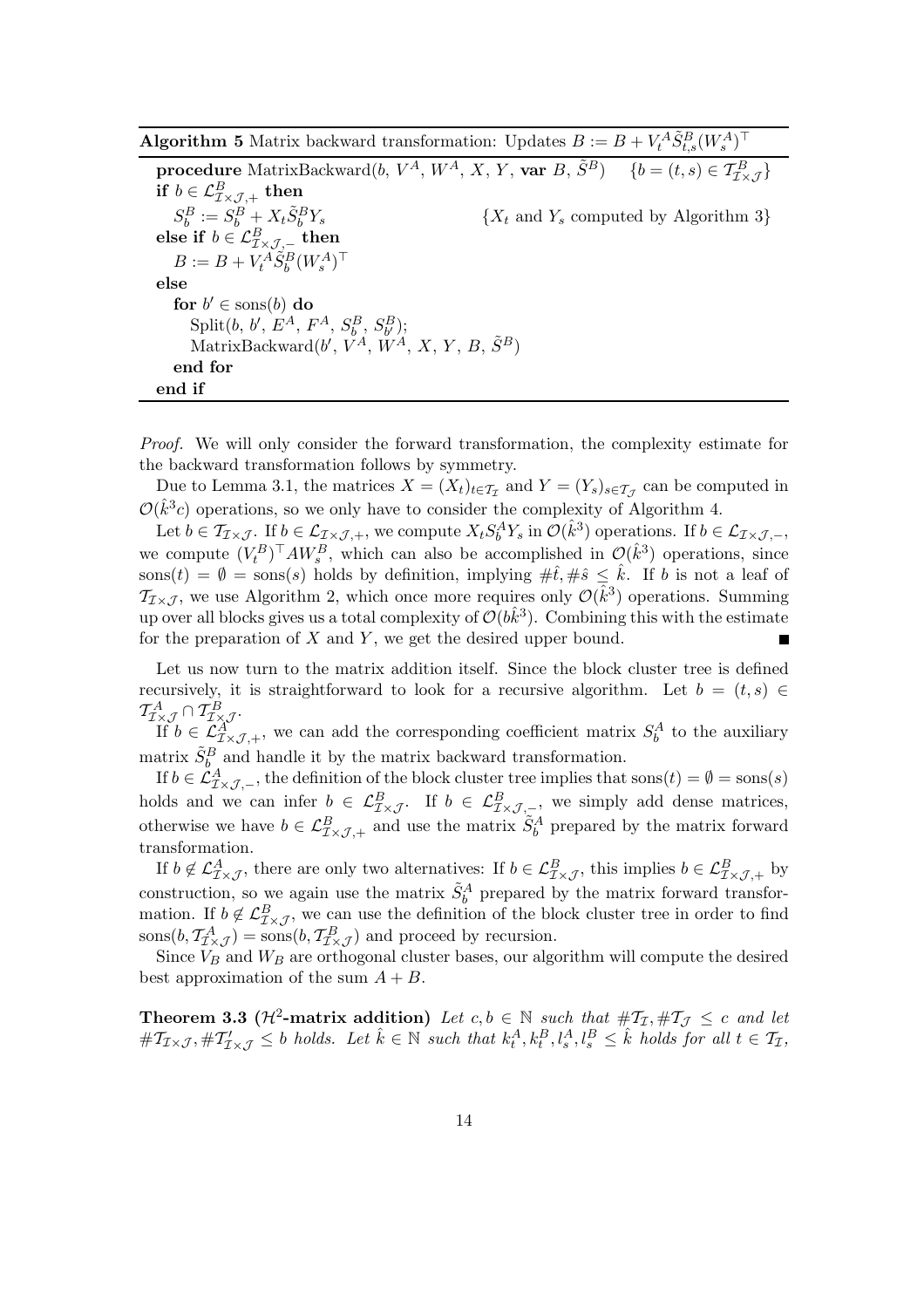# **Algorithm 6** Matrix addition

RecursiveAddition(root $(\mathcal{T}_{\mathcal{I}\times\mathcal{J}}));$ 

MatrixBackward(root( $\hat{T}_{\mathcal{I}\times\mathcal{J}}^B$ ),  $V^A$ ,  $W^A$ , X, Y, B,  $\tilde{S}^B$ )

**procedure**  $RecursivelyAddition(b)$  $\tau^A_{\mathcal{I}\times\mathcal{J}}\cap \mathcal{I}^B_{\mathcal{I}\times\mathcal{J}}\}$ **if** sons $(b, \mathcal{T}_{\mathcal{I}\times\mathcal{J}}^A) = \emptyset$  **then if**  $b \in \mathcal{L}_{\mathcal{I}\times\mathcal{J},+}^{\tilde{A}}$  **then**  $\tilde{S}^B_b := \tilde{S}^B_b + S^A_b$ <sup>b</sup> {Handled by matrix backward transformation} **else if**  $b \in \mathcal{L}_{\mathcal{I} \times \mathcal{J},+}^B$  **then**  $S_b^B := S_b^B + \tilde{S}_b^A$ <sup>b</sup> {Prepared by matrix forward transformation} **else**<br> $B := B + \chi_t A \chi_s$  $\{Direct addition of dense matrices\}$ **end if end if else if** sons $(b, T_{\mathcal{I} \times \mathcal{J}}^B) = \emptyset$  **then**  $S_b^B := S_b^B + \tilde{S}_b^A$ <sup>b</sup> {Prepared by matrix forward transformation} **else for**  $b' = (t', s') \in \text{sons}(b, \mathcal{T}_{\mathcal{I} \times \mathcal{J}}^A)$  **do**  $RecursivelyAddition(b'$  $\{\cos(b, \mathcal{T}_{\mathcal{I}\times\mathcal{J}}^A) = \cos(b, \mathcal{T}_{\mathcal{I}\times\mathcal{J}}^B)\}$ **end for end if end if procedure** MatrixAddition(A, **var** B) ClusterBasisProduct(root( $T_{\mathcal{I}}$ ),  $V^B$ ,  $V^{\hat{A}}$ ,  $X$ ); ClusterBasisProduct(root $(\mathcal{T}_{\mathcal{J}}), W^A, W^B, Y$ ); MatrixForward(root $(\mathcal{T}^A_{\mathcal{I}\times\mathcal{J}}), V^B, W^B, X, Y, A, \tilde{S}^A);$  $\tilde{S}^B := 0;$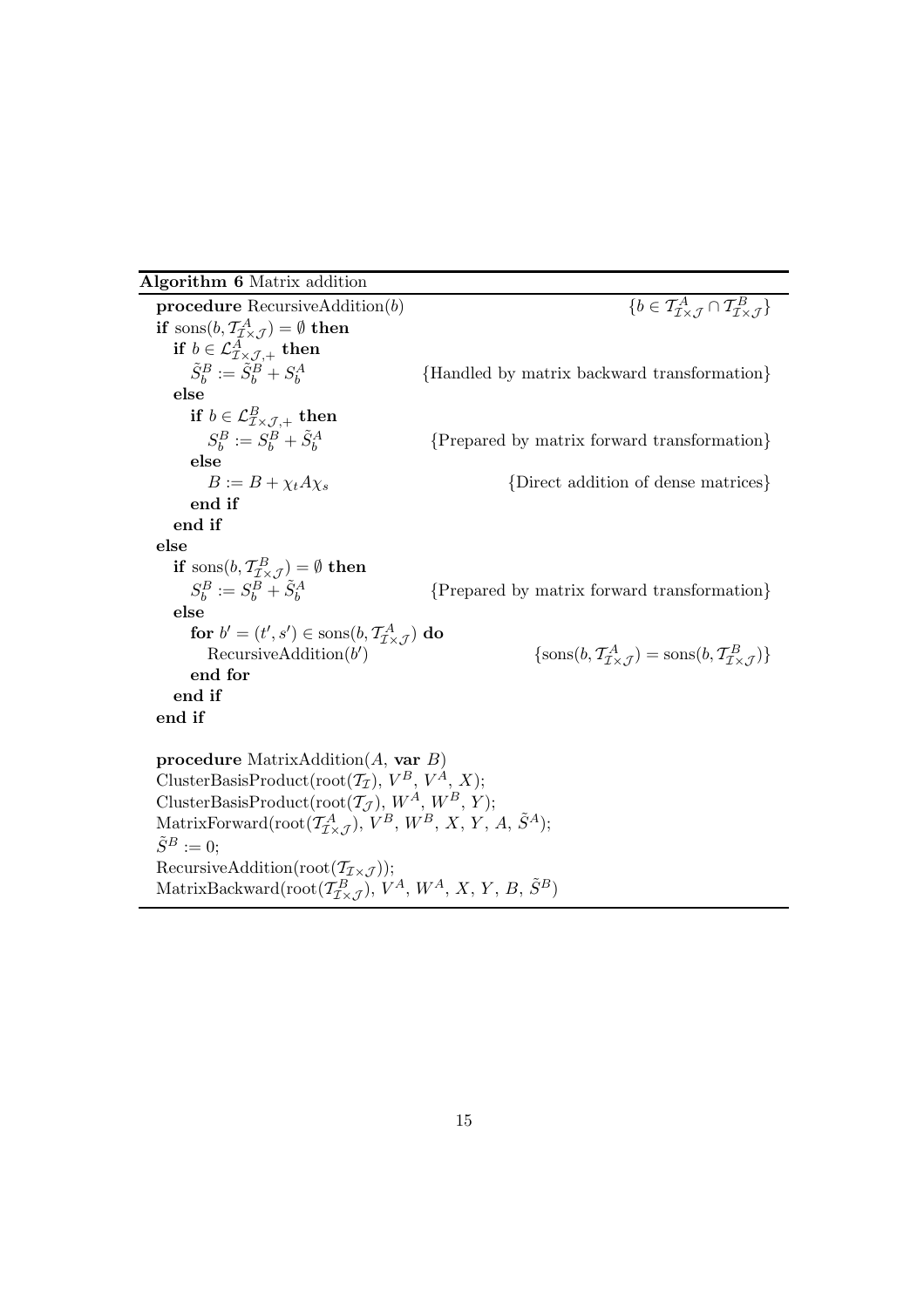$s \in \mathcal{T}_{\mathcal{J}}$  and that  $\#\hat{t}, \#\hat{s} \leq \hat{k}$  holds for all  $t \in \mathcal{L}_{\mathcal{I}}, s \in \mathcal{L}_{\mathcal{I}}$ . *Then the*  $\mathcal{H}^2$ -matrix addition requires  $\mathcal{O}(\hat{k}^3(b+c))$  arithmetic operations.

*Proof.* Prior to the addition, we have to prepare the auxiliary matrices  $\tilde{S}_b^A$  and  $\tilde{S}_b^B$ . Due to Lemma 3.2, this can be accomplished in  $\mathcal{O}(\hat{k}^3(b+c))$  operations.

The procedure RecursiveAddition is only called for blocks  $b \in \mathcal{T}^A_{\mathcal{I} \times \mathcal{J}} \cap \mathcal{T}^B_{\mathcal{I} \times \mathcal{J}}$ , i.e., not more than b times. In each call, at most one matrix addition takes place, and the involved matrices have not more than  $\hat{k}$  rows or columns, therefore one addition requires not more than  $\mathcal{O}(\hat{k}^2)$  operations, and all additions require not more than  $\mathcal{O}(\hat{k}^2b)$  operations.

Combining this estimate with the one from Lemma 3.2 proves the desired result.

**Remark 3.4 (Linear complexity)** If  $T_{\text{I} \times \text{J}}^A$  and  $T_{\text{I} \times \text{J}}^B$  are sparse with sparsity con*stant*  $C_{\text{sp}}$ *, we have*  $b \leq C_{\text{sp}}c$ *.* 

*If all clusters in the cluster tree satisfy*  $\#$  sons $(t) \neq 1$  *and*  $\#\hat{t} > 0$ *, we find*  $c \leq 2n - 1$ and conclude that the  $\mathcal{H}^2$ -matrix addition requires  $\mathcal{O}(\hat{k}^3 n)$  operations, i.e., its complexity *grows only linearly in the number of degrees of freedom.*

 $\bf{Remark 3.5 (Implementation) \ } Storing \ all \ auxiliary \ matrices \ \tilde{S}^A_b \ \ and \ \tilde{S}^B_b \ \ requires \ }$  $\mathcal{O}(\hat{k}^2 b)$  *units of storage, which is on the same order as the storage required for the matrices* A *and* B *themselves.*

*In practical implementations, this is not acceptable. The amount of auxiliary storage can be reduced drastically by combining matrix forward and backward transformations with the addition routine, i.e., by writing benign "Spaghetti code". Using this approach, only one auxiliary*  $\hat{k} \times \hat{k}$ -matrix is required per level of  $\mathcal{T}^A_{\mathcal{I} \times \mathcal{J}}$  or  $\mathcal{T}^B_{\mathcal{I} \times \mathcal{J}}$ .

The error equation (8) implies that the approximation error  $||(A + B) – II(A + B)||_F$ depends only on the choice of the space of  $\mathcal{H}^2$ -matrices used for the representation. Its meaning for  $\mathcal{H}^2$ -matrices can be compared to that of Cea's Lemma for Galerkin discretizations: if the solution can be approximated in the given space, the computed approximation will be close to the true solution. For Galerkin discretizations, Cea's Lemma is typically combined with regularity assumptions for the true solution in order to derive error estimates. For  $\mathcal{H}^2$ -matrices, we also need "regularity assumptions" for the true solution. In the general case, these assumptions have been investigated in [4], in the simple case of integral operators with asymptotically smooth kernel functions, the error analysis is more simple:

**Example 3.6 (Integral operators)** *Let us consider the case of Example 2.9. If* A *and* B *correspond to approximations of integral operators with asymptotically smooth kernel functions, so will*  $A + B$ *, i.e.,*  $\Pi(A + B)$  *will be an*  $\mathcal{H}^2$ *-matrix approximation of* an asymptotically smooth kernel function, therefore the approximation error  $\|(A+B) \Pi(A+B)\|_F$  *can be bounded by the error of polynomial interpolation [8] and will therefore converge exponentially if the rank is increased.*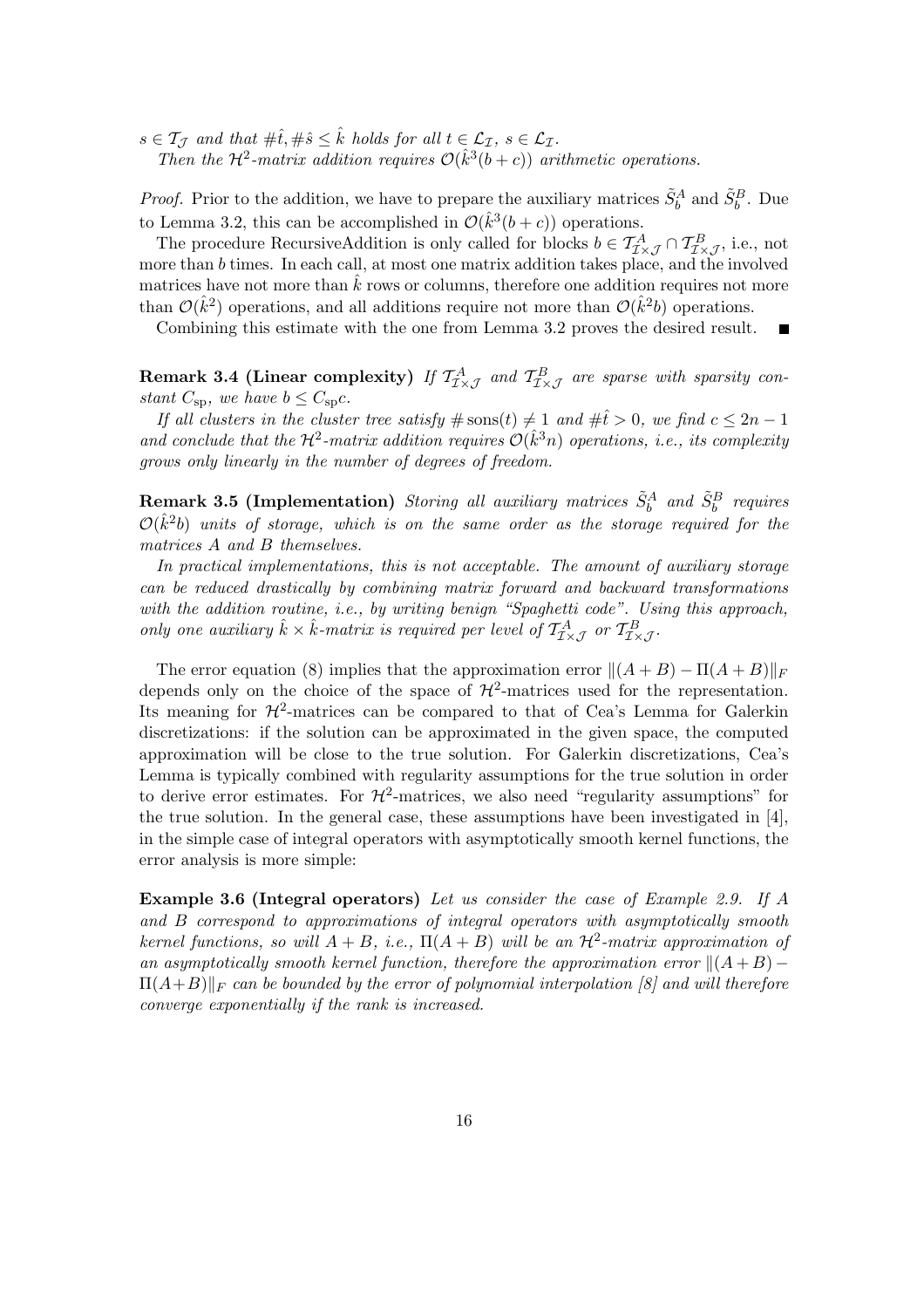# **4 Matrix multiplication**

The matrix forward and backward transformations can also be applied to speed up the multiplication of  $\mathcal{H}^2$ -matrices. Our goal is to compute  $C^{new} := C + \Pi(AB)$ , where  $C, C^{new} \in \mathcal{H}^2(\mathcal{T}_{\mathcal{I}\times\mathcal{K}}^C, V^C, W^C), A \in \mathcal{H}^2(\mathcal{T}_{\mathcal{I}\times\mathcal{J}}^A, V^A, W^A) \text{ and } B \in \mathcal{H}^2(\mathcal{T}_{\mathcal{I}\times\mathcal{K}}^B, V^B, W^B)$ and  $\Pi$  denotes the orthogonal projection into  $\mathcal{H}^2(\mathcal{T}_{\mathcal{I}\times\mathcal{K}}^C, V^C, W^C)$ . As in the case of the addition, we will compute the best approximation of  $C^{new}$  in the space  $\mathcal{M} =$  $\mathcal{H}^2(\mathcal{T}_{\mathcal{I}\times\mathcal{K}}^C,V^C,W^C),$  i.e., we will have

$$
\|(C+AB) - C^{\text{new}}\|_F = \|(C+AB) - \Pi(C+AB)\|_F = \inf_{M \in \mathcal{M}} \|(C+AB) - M\|_F. \tag{10}
$$

Our algorithm will overwrite the representation of C with that of the result  $C<sup>new</sup>$ .

We denote the transfer matrices for  $V^A$ ,  $V^B$  and  $V^C$  by  $E^A$ ,  $E^B$  and  $E^C$  and those for  $W^A$ ,  $W^B$  and  $W^C$  by  $F^A$ ,  $F^B$  and  $F^C$ .

For the sake of simplicity, we require  $V^C$  and  $W^C$  to be orthogonal.

We will again proceed recursively. In the case of the addition, only two matrices are involved, so the number of possible combinations of blocks (each can be an admissible or non-admissible leaf or not a leaf) is limited. In the case of the multiplication, the number of combinations triples, which makes writing one large procedure to handle them all inconvenient. Therefore we will split the computation into three cases: The case that the target matrix block is an admissible leaf of  $T_{\mathcal{I}\times\mathcal{K}}^C$ , the case that it is a non-admissible leaf of  $\mathcal{T}_{\mathcal{I}\times\mathcal{K}}^C$ , and the case that it is not a leaf.

#### **4.1 Admissible leaf as target**

This is the most important of the three cases: experiments indicate that approximately 50% of products fall into this category. Therefore we need an especially efficient way of handling it.

We have to compute

$$
S_{(t,r)}^{C,\text{new}} := S_{(t,r)}^C + (V_t^C)^\top A \chi_s B W_r^C \tag{11}
$$

for  $t \in \mathcal{T}_{\mathcal{I}}, s \in \mathcal{T}_{\mathcal{J}}$  and  $r \in \mathcal{T}_{\mathcal{K}},$  since then the orthogonality of  $V^C$  and  $W^C$  guarantees that  $S_{(t,r)}^{C,\text{new}}$  will correspond to the best approximation of the desired result.

If  $(t, s) \in \mathcal{L}^A_{\mathcal{IXJ},+}$ , i.e., if  $(t, s)$  is an admissible leaf, we know that

$$
\chi_t A \chi_s = V_t^A S_{(t,s)}^A (W_s^A)^\top
$$

holds and can use this equation to re-write the operation in the form

$$
S_{(t,r)}^{C,\text{new}} = S_{(t,r)}^C + (V_t^C)^\top V_t^A S_{(t,s)}^A (W_s^A)^\top B W_r^C.
$$

We see that we can apply two techniques already established in the previous section: if we prepare the auxiliary matrices  $X_t := (V_t^{\tilde{C}})^{\top} V_t^A$  and  $\tilde{S}_{(s,r)}^B := (W_s^A)^{\top} B W_r^C$  in advance, we find that we only have to compute

$$
S_{(t,r)}^{C,\text{new}} = S_{(t,r)}^C + X_t S_{(t,s)}^A \tilde{S}_{(s,r)}^B,
$$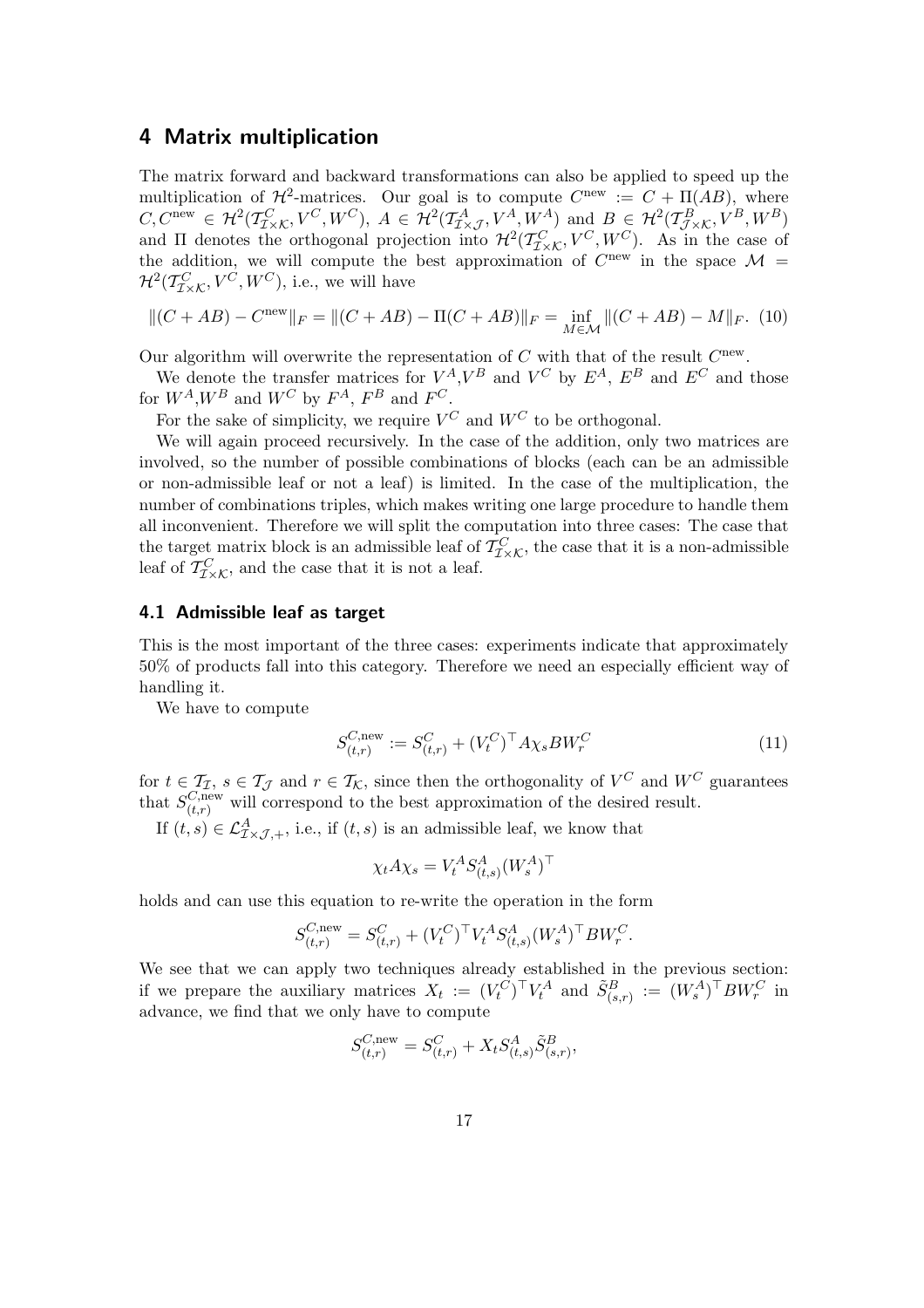# **Algorithm 7** Matrix multiplication with admissible leaf as target

**procedure** MultiplyAdmissible $(t, s, r)$ **if**  $(t, s) \in \mathcal{L}_{\mathcal{I} \times \mathcal{J},+}^A \vee (t, s) \notin \mathcal{T}_{\mathcal{I} \times \mathcal{J}}^A$  **then**  $S^C_{(t,r)} := S^C_{(t,r)} + X_t S^A_{(t,s)} \tilde{S}^B_{(s)}$  ${Prepared by matrix forward transformation}$ **else if**  $(s, r) \in \mathcal{L}_{\mathcal{J}\times\mathcal{K},+}^B \vee (s, r) \notin \mathcal{T}_{\mathcal{J}\times\mathcal{K}}^B$  then  $S_{(t,r)}^C := S_{(t,r)}^C + \tilde{S}_{(t,s)}^A S_{(s,r)}^B Z_r$  {Prepared by matrix forward transformation} **else if**  $(t, s) \in \mathcal{L}_{\mathcal{I} \times \mathcal{J}, -}^A \wedge (s, r) \in \mathcal{L}_{\mathcal{J} \times \mathcal{K}, -}^B$  **then**  $S^C_{(t,r)} := S^C_{(t,r)} + (V^C_t)^\top A \chi_s BW^C_r$ r {All clusters are leaves} **else**  $\mathbf{for} \; t' \in \mathrm{sons}^+(t), r' \in \mathrm{sons}^+(r) \; \mathbf{do}$  $S_{(t',r')}^{C} := 0;$  $C_{(t',r')} := 0;$  {Create artificial block  $(t',r')$ }  $\mathbf{for} \ s' \in \mathrm{sons}^+(s) \ \mathbf{do}$ MultiplyAdmissible $(t', s', r')$ ; **end for** Collect $((t', r'), (t, r), E^C, F^C, S^C_{(t', r')}, S^C_{(t, r)})$ **end for end if end if end if**

and this operation involves only matrices of low dimension.

If  $(s, r) \in \mathcal{L}_{\mathcal{J} \times \mathcal{K},+}^B$ , i.e., if  $(s, r)$  is an admissible leaf, we can use the same argument to find

$$
S_{(t,r)}^{C,\text{new}} = S_{(t,r)}^C + \tilde{S}_{(t,s)}^A S_{(s,r)}^B Z_r,
$$

where we use the auxiliary matrices  $Z_r := (W_r^B)^{\top} W_r^C$  and  $\tilde{S}_{(t,s)}^A := (V_t^A)^{\top} S_{(t,s)}^A V_s^B$ .

Using the Algorithm 3 and the matrix forward transformation Algorithm 4, all auxiliary matrices can be computed efficiently.

If  $(t, s)$  and  $(s, r)$  are non-admissible leaves, we can compute their product directly by using  $(11)$ .

If  $(t, s)$  or  $(s, r)$  is not a leaf, we introduce an auxiliary matrix for each combination of  $t' \in \text{sons}^+(t)$  and  $r' \in \text{sons}^+(r)$ , compute the corresponding product recursively and then use Algorithm 2 to construct the best approximation for the entire block.

All of these different sub-cases are treated by Algorithm 7.

### **4.2 Non-admissible leaf as target**

In this case, we have to compute

$$
C^{\text{new}} := C + \chi_t A \chi_s B \chi_r.
$$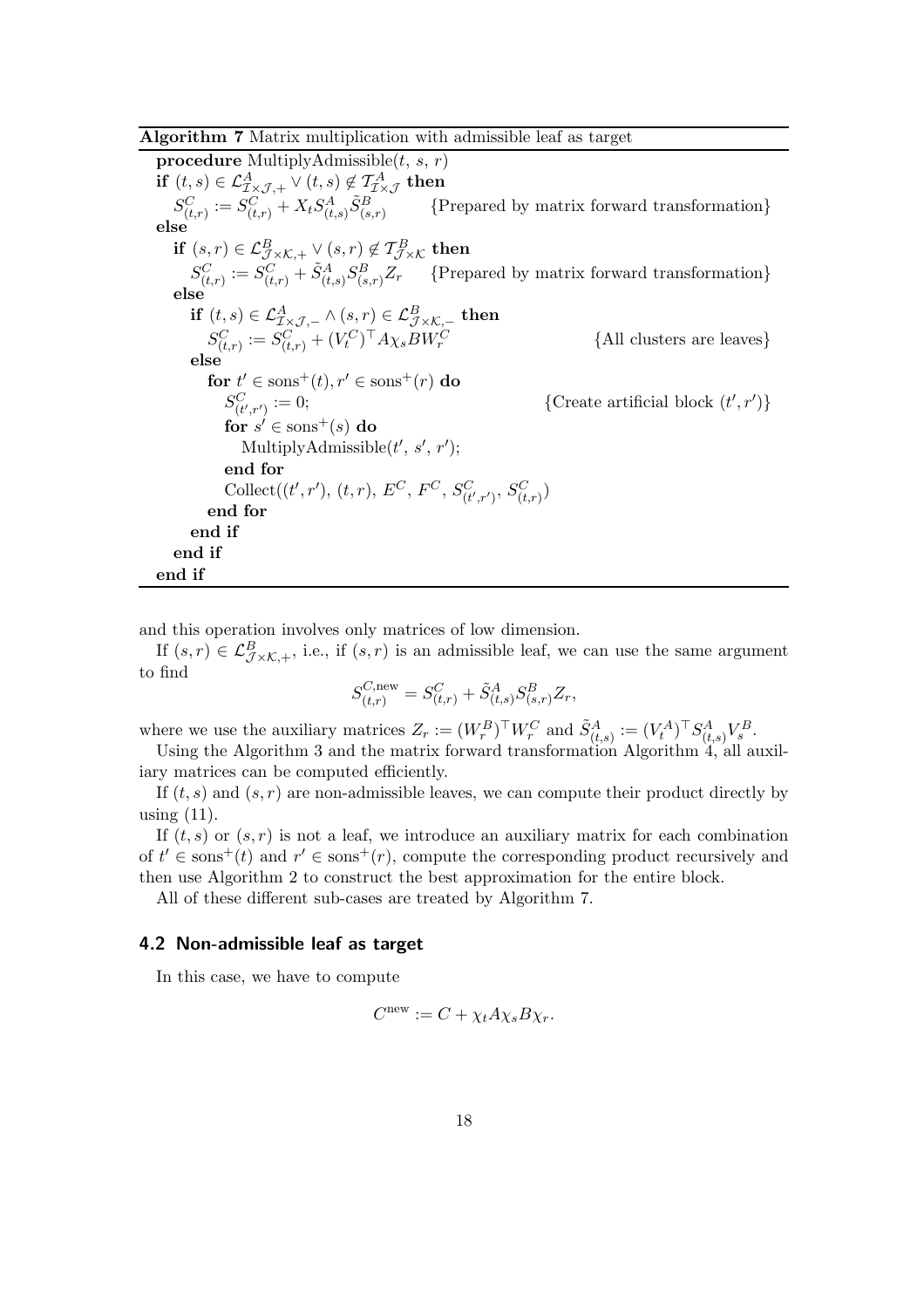# **Algorithm 8** Matrix multiplication with non-admissible leaf as target

**procedure** MultiplyDense $(t, s, r)$ **if**  $(t, s) \in \mathcal{L}_{\mathcal{I} \times \mathcal{J},+}^A \vee (t, s) \notin \mathcal{T}_{\mathcal{I} \times \mathcal{J}}^A$  **then if**  $(s, r) \in \mathcal{L}_{\mathcal{J} \times \mathcal{K},+}^B \vee (s, r) \notin \mathcal{T}_{\mathcal{J} \times \mathcal{K}}^B$  then  $\tilde{S}_{(t,s)}^C := \tilde{S}_{(t,s)}^C + S_{(t,s)}^A Y_s S_{(s,r)}^B$  {Handled by backward matrix transformation} **else if**  $(s, r) \in \mathcal{L}_{\mathcal{J} \times \mathcal{K}, -}^B$  **then**  $C := C + V_t^A S_{(t,s)}^A (W_s^A)^\top B \chi_r$  {t, s and r are leaves} **else**  $\mathbf{for} \; s' \in \mathrm{sons}(s) \; \mathbf{do}$  $Split((t, s), (t, s'), E<sup>A</sup>, F<sup>A</sup>, S<sup>A</sup><sub>(t, s')</sub>, S<sup>A</sup><sub>(t, s')</sub>$  $\{Create artificial block (t, s')\}$ MultiplyDense $(t, s', r)$ **end for end if else if**  $(t, s) \in \mathcal{L}^A_{\mathcal{I} \times \mathcal{J}, -}$  **then if**  $(s, r) \in \mathcal{L}_{\mathcal{J} \times \mathcal{K}, +}^B \vee (s, r) \notin \mathcal{T}_{\mathcal{J} \times \mathcal{K}}^B$  then  $C := C + \chi_t A V_s^B S_{(s,r)}^B (W_r^B)$  $\{t, s \text{ and } r \text{ are leaves}\}$ **else**  $C := C + \chi_t A \chi_s B \chi_r$  $\{(s,r)\in\mathcal{L}^B_{\tau\times K}$ <sub>−</sub>} **end if else if**  $(s, r) \in \mathcal{L}_{\mathcal{J}\times\mathcal{K},+}^B \vee (s, r) \notin \mathcal{T}_{\mathcal{J}\times\mathcal{K}}^B$  then  $\mathbf{for}~s' \in \mathrm{sons}(s)~\mathbf{do}$  $\text{Split}((s,r),\, (s',r),\, E^B,\, F^B,\, S^B_{(s,r)},\, S^B_{(s',r)}$ ); {Create artificial block  $(s', r)$ } MultiplyDense $(t, s', r)$ **end for else**  $\mathbf{for}~s' \in \mathrm{sons}(s)~\mathbf{do}$ MultiplyDense $(t, s', r)$ **end for end if end if**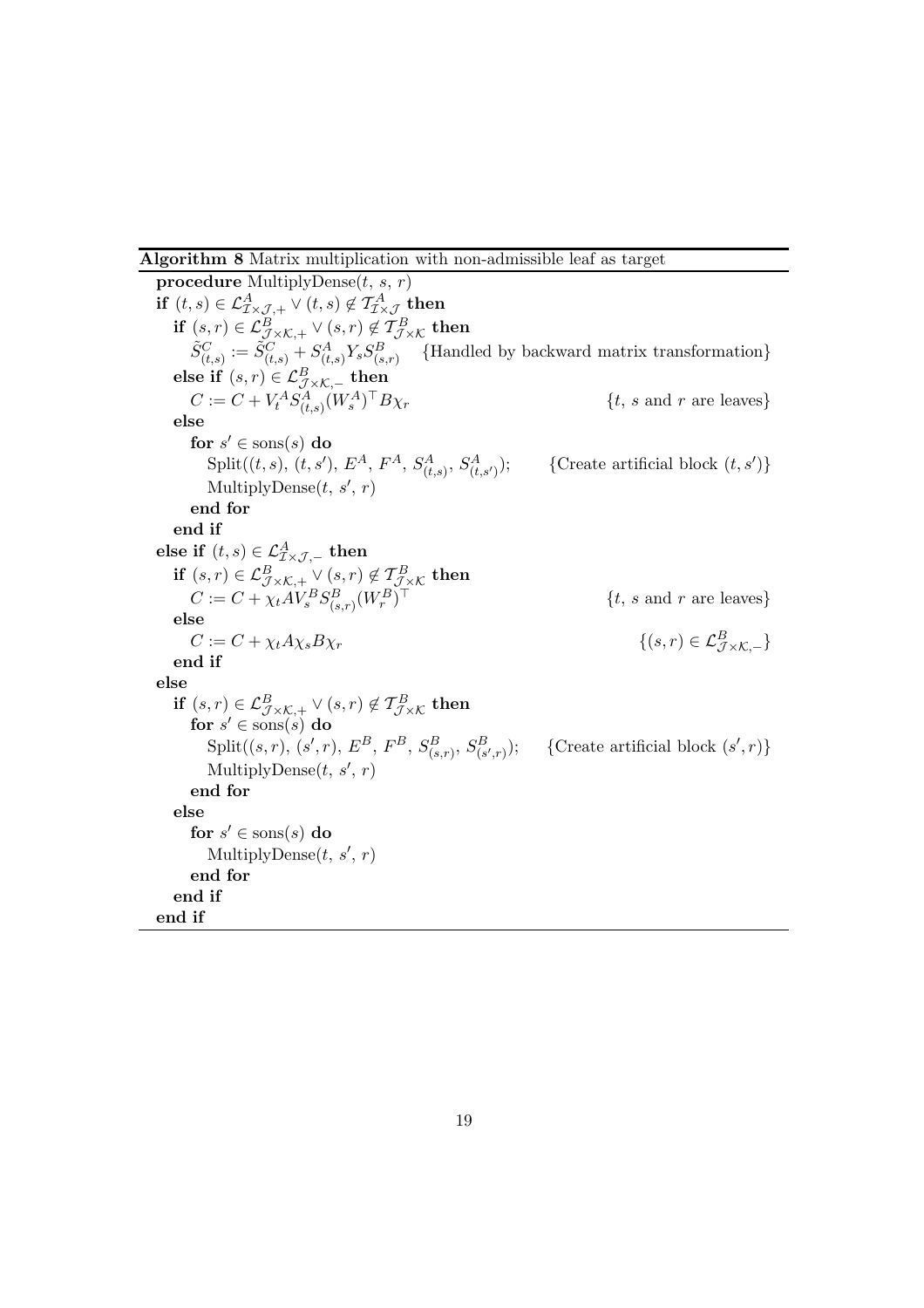Non-admissible leaves appear only if the row cluster t and the column cluster  $r$  are leaves of  $\mathcal{T}_{\mathcal{I}}$  and  $\mathcal{T}_{\mathcal{K}}$ , respectively, so if the block  $(t, s)$  of A or the block  $(s, r)$  of B are not leaves, their sons can only have the form  $(t, s')$  or  $(s', r)$ , where  $s' \in \text{sons}(s)$ . If, e.g.,  $(t, s) \in \mathcal{L}_{\mathcal{I}\times\mathcal{J},-}^A$  holds, this even implies sons $(s) = \emptyset$ , and in this case  $(s, r) \in \mathcal{L}_{\mathcal{J}\times\mathcal{K}}^B$  has to hold.

Let us first consider the case that  $(t, s)$  and  $(s, r)$  are admissible. This implies

$$
\chi_t A \chi_s = V_t^A S_{(t,s)}^A (W_s^A)^\top
$$
 and  $\chi_s B \chi_r = V_s^B S_{(t,s)}^B (W_r^B)^\top$ .

We can again use Algorithm 3 to prepare auxiliary matrices  $Y_s := (W_s^A)^{\top} V_s^B$  in advance and find

$$
C^{\mathrm{new}} = C + V_t^A S_{(t,s)}^A Y_s S_{(t,s)}^B (W_s^A)^\top.
$$

As in the case of the addition, we handle this situation by storing only the auxiliary matrix

$$
\tilde{S}^{C}_{(t,r)} := S^{A}_{(t,s)} Y_s S^{B}_{(t,s)}
$$

and then using the matrix backward transformation Algorithm 5 to assemble the product after completing the recursion.

As mentioned before,  $(t, s) \in \mathcal{L}_{\mathcal{I} \times \mathcal{J},-}^A$  implies  $(s, r) \in \mathcal{L}_{\mathcal{J} \times \mathcal{K}}^B$ , and  $(s, r) \in \mathcal{L}_{\mathcal{J} \times \mathcal{K},-}^B$ implies  $(t, s) \in \mathcal{L}^A_{\mathcal{I} \times \mathcal{J}},$  so we can treat these cases directly.

This leaves us with the case of non-leaf blocks. If both  $(t, s)$  and  $(s, r)$  are not leaves, their sons have the form  $(t, s')$  and  $(s', r)$  for  $s' \in \text{sons}(s)$ , so we handle them by a recursion.

If  $(t, s)$  is admissible and  $(s, r)$  is not a leaf, we have to create artificial blocks  $(t, s')$ for all  $s' \in \text{sons}(s)$ . Due to the definition of the admissibility condition, the artificial blocks will also be admissible and we can create them using Algorithm 1. We also have to modify our algorithms in such a way that they assume that all blocks that are not part of the corresponding block cluster trees are artificial.

Treating the situation that  $(s, r)$  is admissible and  $(t, s)$  is not a leaf similarly leads us to Algorithm 8.

# **4.3 Non-leaf as target**

This case is similar to that of non-admissible leaves: if  $(t, s)$  and  $(s, r)$  are admissible, we multiply and store the result in the auxiliary matrix  $\tilde{S}_{(t,r)}^C$ , and this matrix is handled after the recursion by the matrix backward transformation.

If  $(t, s)$  is admissible and  $(s, r)$  is not, we again create an artificial block and proceed recursively. A similar procedure is applied if  $(s, r)$  is admissible and  $(t, s)$  is not.

If both  $(t, s)$  and  $(s, r)$  are not admissible, we can use a simple recursion to compute the result.

#### **4.4 Multiplication algorithm**

Now that we know how to treat all possible combinations of blocks, we can combine the Algorithms 7, 8 and 9, which perform the multiplication itself, with the Algorithms 3,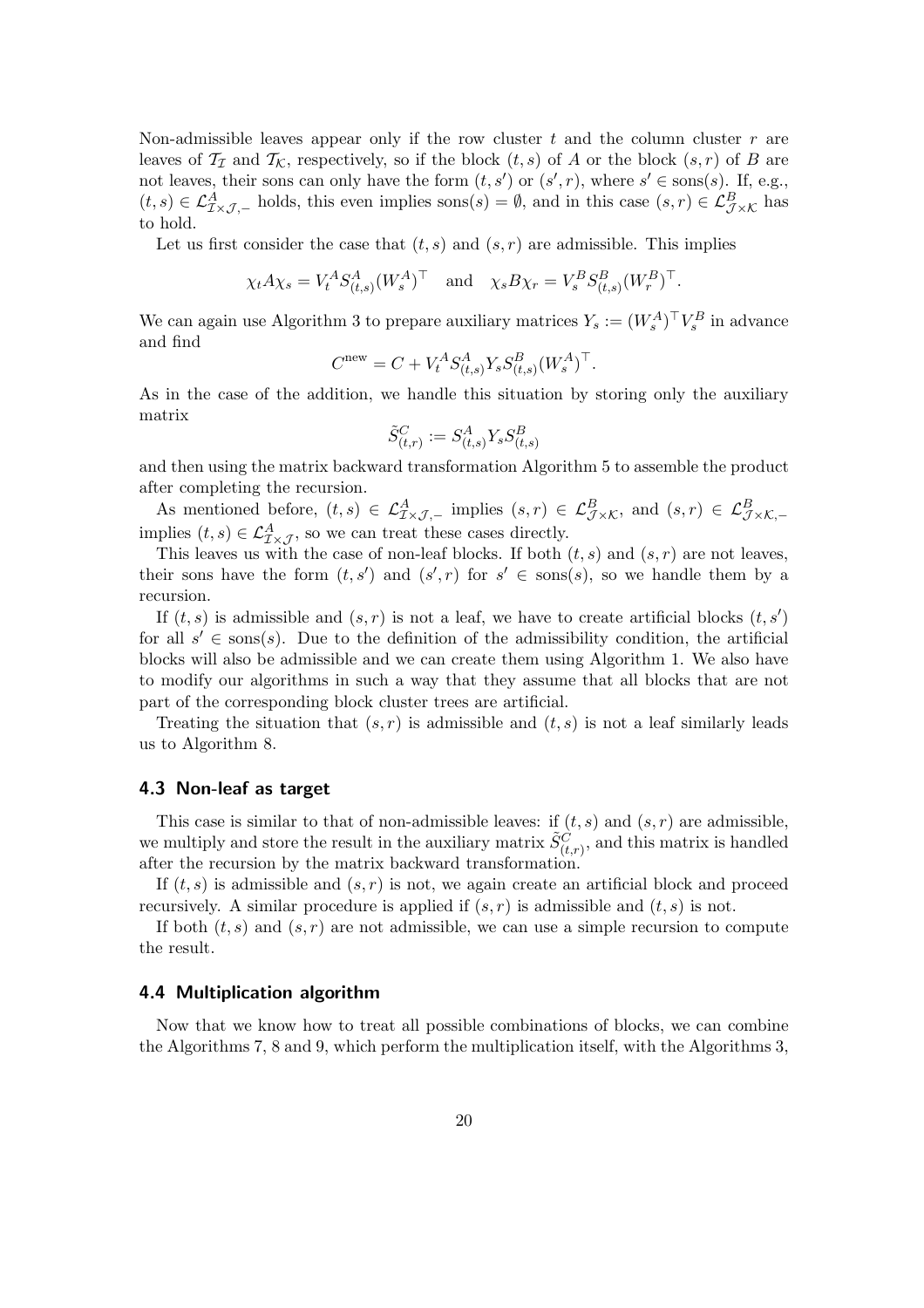# **Algorithm 9** Matrix multiplication with non-leaf as target

**procedure** MultiplySub $(t, s, r)$ **if**  $(t, s) \in \mathcal{L}_{\mathcal{I} \times \mathcal{J},+}^A \vee (t, s) \notin \mathcal{T}_{\mathcal{I} \times \mathcal{J}}^A$  then **if**  $(s, r) \in \mathcal{L}_{\mathcal{J} \times \mathcal{K},+}^B \vee (s, r) \notin \mathcal{T}_{\mathcal{J} \times \mathcal{K}}^B$  then  $\tilde{S}_{(t,r)}^C := \tilde{S}_{(t,s)}^C + S_{(t,s)}^A Y_s S_{(s,r)}^B$  {Handled by backward matrix transformation} **else**  $\mathbf{for} \; t' \in \mathrm{sons}^+(t), \, s' \in \mathrm{sons}^+(s) \; \mathbf{do}$  $\text{Split}((t,s),\, (t',s'),\, E^{A},\, F^{A},\, S^{A}_{(t,s)},\, S^{A}_{(t)})$  $(A<sub>(t',s')</sub>)$ ; {Create artificial block  $(t',s')$ }  ${\bf for} \; r' \in {\rm sons}^+(r) \; {\bf do}$ RecursiveMultiply $(t', s', r')$ **end for end for end if else if**  $(s, r) \in \mathcal{L}_{\mathcal{J}\times\mathcal{K},+}^B \vee (s, r) \notin \mathcal{T}_{\mathcal{J}\times\mathcal{K}}^B$  **then**  $\mathbf{for} \ s' \in \mathrm{sons}^+(s), \ r' \in \mathrm{sons}^+(r) \ \mathbf{do}$  $\text{Split}((s,r), (s',r'), E^A, F^{\overrightarrow{A}}, S^A_{(s,r)}, S^A_{(t',r')})$ ; {Create artificial block  $(s',r')$ }  $\mathbf{for} \ t' \in \mathrm{sons}^+(t) \ \mathbf{do}$ RecursiveMultiply $(t', s', r')$ **end for end for else**  ${\bf for} \ t' \in {\rm sons}^+(t), \ s' \in {\rm sons}^+(s), \ r' \in {\rm sons}^+(r) \ {\bf do}$ RecursiveMultiply $(t', s', r')$ **end for end if end if**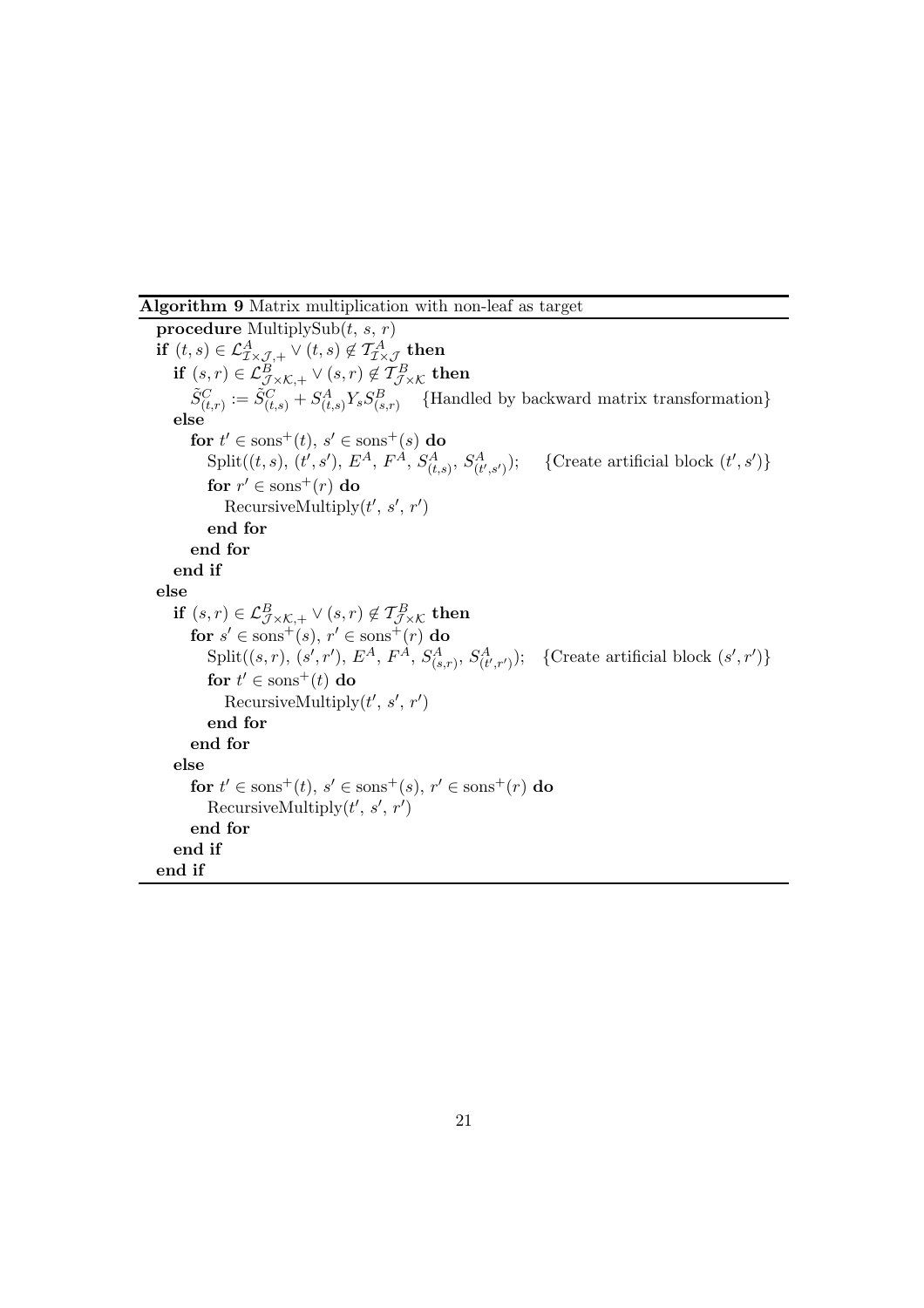**Algorithm 10** Matrix multiplication

**procedure** RecursiveMultiply $(t, s, r)$ **if**  $(t, r) \in \mathcal{L}_{\mathcal{I} \times \mathcal{K},+}^C$  **then** MultiplyAdmissible $(t, s, r)$ **else if**  $(t, r) \in \mathcal{L}_{\mathcal{I}\times\mathcal{K},-}^C$  **then** MultiplyDense $(t, s, r)$ **else** MultiplySub $(t, s, r)$ **end if procedure** MatrixMultiplication(A, B, **var** C) ClusterBasisProduct(root $(\mathcal{T}_{\mathcal{I}}), V^{\mathcal{C}}, V^A, X);$ ClusterBasisProduct( $\text{root}(\mathcal{T}_{\mathcal{J}}), W^A, V^B, Y$ ); ClusterBasisProduct( $\text{root}(\mathcal{T}_\mathcal{K}), W^B, W^C, Z$ ); MatrixForward(root( $\mathcal{T}_{\mathcal{I}\times\mathcal{J}}^{A}$ ),  $V^{C}$ ,  $V^{B}$ , X, Y, A,  $\tilde{S}^{A}$ ); MatrixForward(root( $\mathcal{T}_{\mathcal{J}\times\mathcal{K}}^B$ ),  $W^A$ ,  $W^C$ ,  $Y$ ,  $Z$ ,  $B$ ,  $\tilde{S}^B$ );  $\tilde{S}^C := 0$ : RecursiveMultiply(root( $\mathcal{T}_{\mathcal{I}}$ ), root( $\mathcal{T}_{\mathcal{I}}$ )); MatrixBackward(root( $\hat{T}_{\mathcal{I}\times\mathcal{K}}^C$ ),  $V^A$ ,  $\hat{W}^B$ , X, Z, C,  $\tilde{S}^C$ )

4 and 5, which handle the auxiliary matrices, to get Algorithm 10, the  $\mathcal{H}^2$ -matrix multiplication.

Let us consider the total complexity of this algorithm. Due to the Lemmas 3.1 and 3.2, the construction and transformation of the auxiliary matrices can be accomplished efficiently. Obviously, each single step of the recursion is rather inexpensive, so we only need to bound the number of calls to the main recursion. This means that we have to ensure that the artificial matrices created in our algorithms will not interfere with this bound.

**Lemma 4.1** *If the Algorithms 7, 8 and 9 are called with*  $t \in \mathcal{T}_{\mathcal{I}}$ ,  $s \in \mathcal{T}_{\mathcal{I}}$  *and*  $r \in \mathcal{T}_{\mathcal{K}}$ , not more than one of the blocks  $(t, s)$ ,  $(s, r)$  and  $(t, r)$  can be artificial.

*Proof.* We proceed by induction: the Algorithm 10 starts with  $t = \text{root}(\mathcal{T}_{\mathcal{I}}), s = \text{root}(\mathcal{T}_{\mathcal{J}})$ and  $r = \text{root}(\mathcal{T}_{\mathcal{K}})$ . By definition, we have  $(t, s) \in \mathcal{T}_{\mathcal{I} \times \mathcal{J}}^A$ ,  $(s, r) \in \mathcal{T}_{\mathcal{J} \times \mathcal{K}}^B$  and  $(t, r) \in \mathcal{T}_{\mathcal{I} \times \mathcal{K}}^C$ , so in the first recursion step, all blocks are not artificial.

Now let us inspect the circumstances in which artificial blocks are created:

In Algorithm 7, this happens only when both  $(t, s)$  and  $(s, r)$  are not admissible and therefore not artificial, so their descendants can not be artificial.

In Algorithm 8, an artificial block is created if  $(s, r)$  is not a leaf. Since  $(t, r)$  is a non-admissible leaf, both  $(s, r)$  and  $(t, r)$  can not be artificial, so the same holds again for their descendants. Due to symmetry, the same holds for the case that  $(t, s)$  is not a leaf.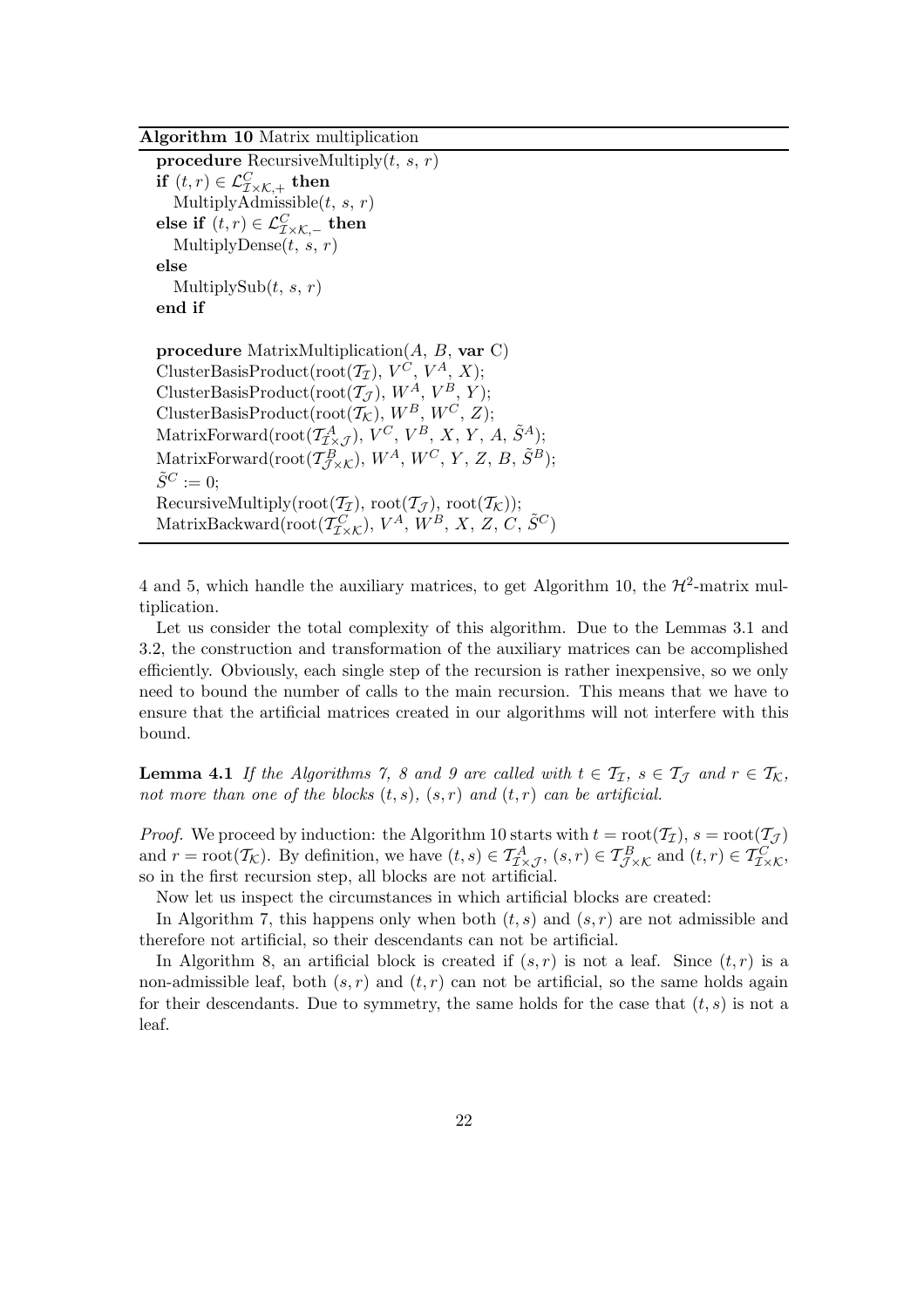In Algorithm 9, an artificial descendant of  $(t, s)$  is created if  $(s, r)$  is not admissible. As in the previous cases, this implies that  $(s, r)$  and  $(t, r)$  are not artificial, therefore their descendants are not artificial. Again due to symmetry, the same statement is valid for the case that  $(t, s)$  is not admissible.

Using this lemma, we can now bound the number of calls to the recursion:

**Lemma 4.2** *Let*  $T_{\mathcal{I}\times\mathcal{J}}^A$ ,  $T_{\mathcal{I}\times\mathcal{K}}^B$  and  $T_{\mathcal{I}\times\mathcal{K}}^C$  be sparse with sparsity constant  $C_{\text{sp}}$ . Let  $c \in \mathbb{N}$ *satisfy*  $\#T_{\mathcal{I}}, \#T_{\mathcal{I}}, \#T_{\mathcal{K}} \leq c$ .

Then the Algorithms 7, 8 and 9 are called not more than  $3C_{\rm sp}^2$ c *times during the course of Algorithm 10.*

*Proof.* The inspection of the recursive calls in the Algorithms 7, 8 and 9 shows that one combination of clusters t, s and r appears at most in one function call.

Let  $t \in \mathcal{T}_{\mathcal{I}}$ . We set

 $R_t := \{(s, r) \in \mathcal{T}_{\mathcal{T}} \times \mathcal{T}_{\mathcal{K}} : (t, s, r) \text{ appears in a function call}\}.$ 

We will now prove

$$
R_t \subseteq R_t^1 \cup R_t^2 \cup R_t^3 \quad \text{for}
$$
  
\n
$$
R_t^1 := \{(s, r) \in \mathcal{T}_{\mathcal{J}} \times \mathcal{T}_{\mathcal{K}} : (t, s) \in \mathcal{T}_{\mathcal{I} \times \mathcal{J}}^A, (s, r) \in \mathcal{T}_{\mathcal{J} \times \mathcal{K}}^B\}
$$
  
\n
$$
R_t^2 := \{(s, r) \in \mathcal{T}_{\mathcal{J}} \times \mathcal{T}_{\mathcal{K}} : (t, s) \in \mathcal{T}_{\mathcal{I} \times \mathcal{J}}^A, (t, r) \in \mathcal{T}_{\mathcal{I} \times \mathcal{K}}^C\}
$$
  
\n
$$
R_t^3 := \{(s, r) \in \mathcal{T}_{\mathcal{J}} \times \mathcal{T}_{\mathcal{K}} : (s, r) \in \mathcal{T}_{\mathcal{J} \times \mathcal{K}}^B, (t, r) \in \mathcal{T}_{\mathcal{I} \times \mathcal{K}}^C\}.
$$

Let  $(s, r) \in R_t$ . If  $(t, r) \notin \mathcal{T}^C_{\mathcal{I} \times \mathcal{K}}$ , Lemma 4.1 implies  $(s, r) \in R_r^1$ . If  $(s, r) \notin \mathcal{T}^B_{\mathcal{I} \times \mathcal{K}}$ , the same lemma implies  $(s, r) \in R_t^2$ . Otherwise, we have  $(s, r) \in R_t^3$ .

Due to the sparsity of  $T_{\mathcal{I}\times\mathcal{J}}^A$ ,  $T_{\mathcal{I}\times\mathcal{K}}^B$  and  $T_{\mathcal{I}\times\mathcal{K}}^C$  the estimates

$$
\#R_t^1 \le C_{\text{sp}}^2, \quad \#R_t^2 \le C_{\text{sp}}^2 \quad \text{and} \quad \#R_t^3 \le C_{\text{sp}}^2
$$

hold, and we can conclude  $#R_t \leq 3C_{sp}^2$ . Summing up over all  $t \in \mathcal{T}_{\mathcal{I}}$  yields the desired estimate.

Now we can prove a bound for the complexity of the  $\mathcal{H}^2$ -matrix multiplication.

**Theorem 4.3 (** $\mathcal{H}^2$ **-matrix multiplication)** *Let*  $c \in \mathbb{N}$  *such that*  $\#\mathcal{T}_{\mathcal{I}}, \#\mathcal{T}_{\mathcal{J}}, \#\mathcal{T}_{\mathcal{K}} \leq c$ *holds.* Let  $T_{\mathcal{I}\times\mathcal{J}}^A$ ,  $T_{\mathcal{I}\times\mathcal{K}}^B$  and  $T_{\mathcal{I}\times\mathcal{K}}^C$  be sparse with sparsity constant  $C_{\text{sp}}$ .

 $Let \hat{k} \in \mathbb{N} \text{ such that } k_t^C, k_t^A, l_s^A, k_s^B, l_r^B, l_r^C \leq \hat{k} \text{ holds for all } t \in \mathcal{T}_{\mathcal{I}}, s \in \mathcal{T}_{\mathcal{J}}, r \in \mathcal{T}_{\mathcal{K}} \text{ and }$ *that*  $\#\hat{t}, \#\hat{s}, \#\hat{r} \leq \hat{k}$  *holds for all*  $t \in \mathcal{L}_{\mathcal{I}}, s \in \mathcal{L}_{\mathcal{I}}$  *and*  $r \in \mathcal{L}_{\mathcal{I}}$ *.* 

*Then the*  $\mathcal{H}^2$ -matrix multiplication Algorithm 10 requires  $\mathcal{O}(C_{\text{sp}}^2 \hat{k}^3 c)$  arithmetic oper*ations.*

*Proof.* Due to Lemma 4.2, we have to compute not more than  $3C_{sp}^2c$  products. Each of the algorithms requires only  $\mathcal{O}(\hat{k}^3)$  operations per product, so the total complexity for the recursion is  $\mathcal{O}(C_{\text{sp}}^2 \hat{k}^3 c)$ .

The Lemmas 3.1 and 3.2 imply that the preparation of X, Y, Z,  $\tilde{S}^A$  and  $\tilde{S}^B$  and the handling of  $\tilde{S}^C$  requires  $\mathcal{O}(\hat{k}^3 c)$  operations, which concludes the proof.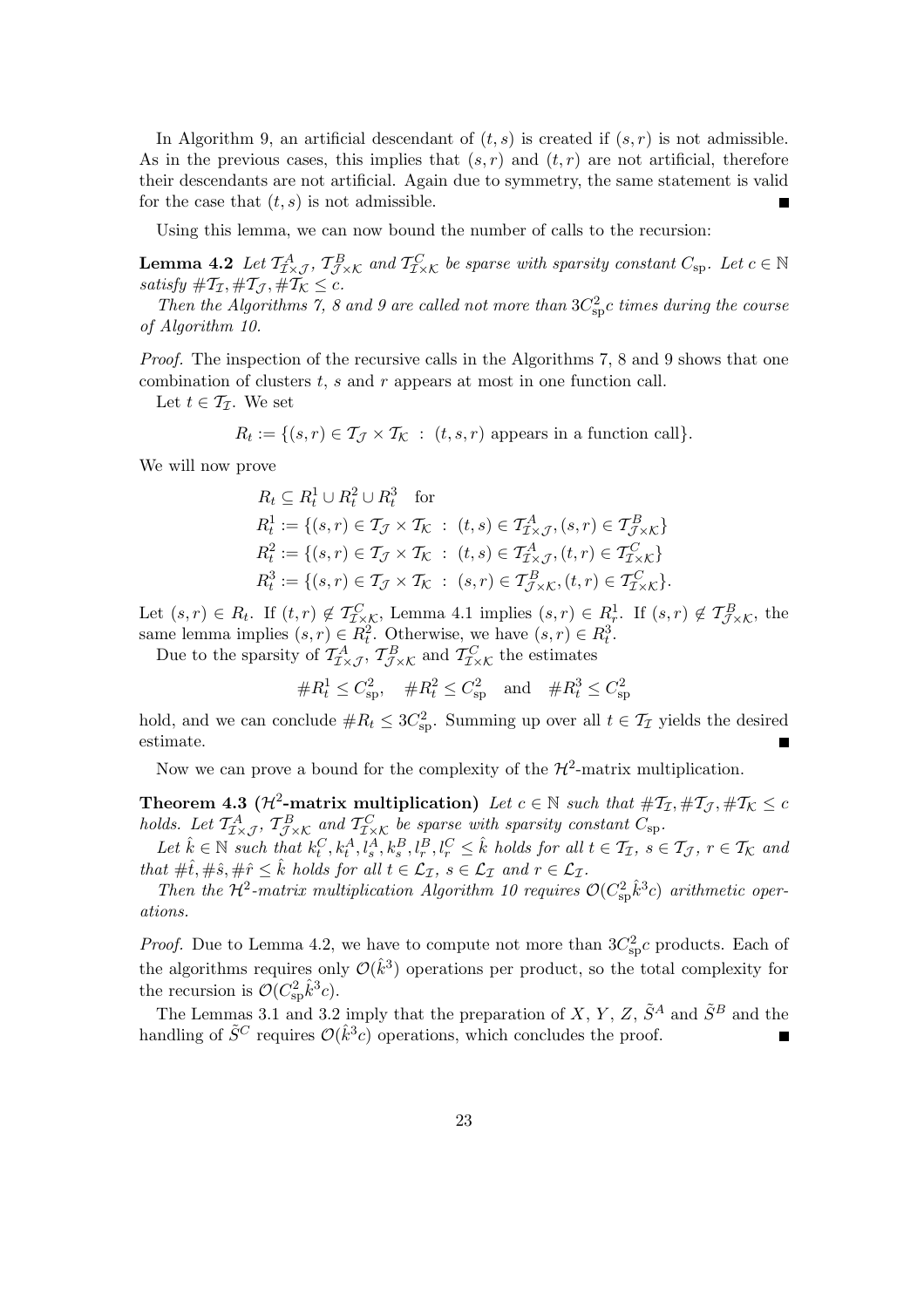**Remark 4.4 (Linear complexity)** If  $T_{\mathcal{I}\times\mathcal{J}}^A$ ,  $T_{\mathcal{I}\times\mathcal{K}}^B$  and  $T_{\mathcal{I}\times\mathcal{K}}^C$  are sparse with sparsity *constant*  $C_{\text{sp}}$  *and if all clusters in*  $\mathcal{T}_{\mathcal{I}}$ ,  $\mathcal{T}_{\mathcal{J}}$  *and*  $\mathcal{T}_{\mathcal{K}}$  *are not empty and have either no or* at least two clusters, the  $\mathcal{H}^2$ -matrix multiplication requires  $\mathcal{O}(C_{\text{sp}}^2 \hat{k}^3 n)$  operations.

**Remark 4.5 (Implementation)** *We can avoid storing*  $\tilde{S}^A$  *and*  $\tilde{S}^B$  *by combining the matrix forward transformations with the main recursion of the multiplication. This means that only auxiliary storage for*  $X, Y, Z$  *and*  $\tilde{S}^C$  *is required.* 

As in the case of the matrix addition, we can combine "regularity assumptions" for the exact solution  $C + AB$  with the error equation (10) in order to derive error bounds for the approximative solution  $C^{new}$ . The case of general matrices can be reduced to the results presented in [4], the case of integral operators with asymptotically smooth kernel functions can again be handled by relatively simple arguments:

**Example 4.6 (Integral operators)** *Let us consider the case of Example 2.9. If* A *and* B *correspond to approximations of integral operators with asymptotically smooth kernel functions, the product* AB *will, up to discretization errors, correspond to the convolution of the kernel functions. Under standard assumptions, the convolution of asymptotically smooth kernel functions is again asymptotically smooth, and we find that the approximation error*  $||AB-\Pi(AB)||_F$  *can be bounded by the exponentially convergent error of polynomial interpolation [8].*

# **5 Numerical experiments**

We compute the  $\mathcal{H}^2$ -matrix approximations [8] of the classical single and double layer potential operators

$$
\mathcal{V}[u](x) = \int_{\Gamma} \frac{u(y)}{4\pi ||x - y||} dy, \qquad \mathcal{K}[u](x) = \int_{\Gamma} \frac{\langle x - y, n(y) \rangle u(y)}{4\pi ||x - y||^3} dy,
$$

discretized by Galerin's method using  $n$  piecewise constant basis functions. We approximate the kernel function

$$
\gamma(x,y) := \frac{1}{4\pi \|x-y\|}
$$

by Chebyshev interpolation of order m. The kernel function of  $\mathcal V$  is  $\gamma$ , so the interpolant of  $\gamma$  gives rise to an  $\mathcal{H}^2$ -matrix approximation V of the related discrete operator. The kernel function of K is the normal derivative of  $\gamma$ , therefore we can approximate it by the normal derivative of the interpolant. This yields an  $\mathcal{H}^2$ -matrix approximation K of the corresponding discrete operator.

On a smooth surface,  $V$  and  $K$  correspond to asymptotically smooth kernel functions, and we expect (cf. [18, Satz 2.8]) that this will also hold for their compositions  $VV$ . KV, VK and KK, i.e., that these compositions can be approximated efficiently by  $\mathcal{H}^2$ matrices.

Up to errors introduced by the discretization process, the matrix products  $VV, KV,$  $VK$  and  $KK$  can be expected to share the properties of their continuous counterparts,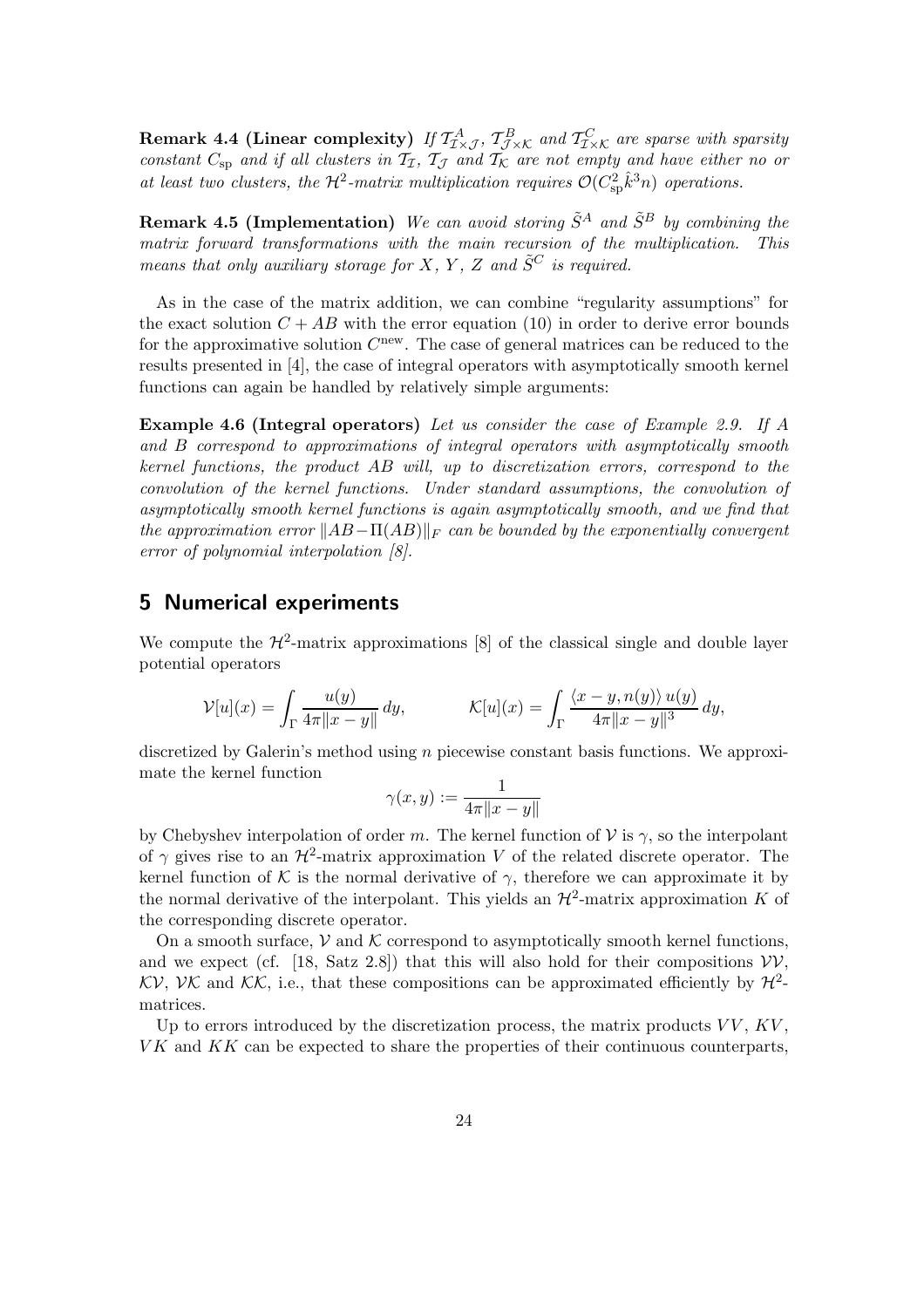| Oper.                  | $\boldsymbol{n}$ | $m=2$    |            | $m=3$  |            | $m=4$               |            | $m=5$   |            |
|------------------------|------------------|----------|------------|--------|------------|---------------------|------------|---------|------------|
| $\overline{\text{VV}}$ | 512              | $2.2\,$  | $1.5_{-4}$ | 1.0    | $8.5 - 7$  | 0.4                 | conv.      | 0.9     | conv.      |
|                        | 2048             | $13.0\,$ | $2.6_{-4}$ | 32.3   | $9.6_{-6}$ | 40.8                | $4.6_{-7}$ | 47.4    | conv.      |
|                        | 8192             | 66.5     | $4.6_{-4}$ | 184.2  | $3.6_{-5}$ | 355.2               | $1.6_{-6}$ | 1187.8  | $1.6 - 7$  |
|                        | 32768            | 283.9    | $5.4_{-4}$ | 897.0  | $4.9_{-5}$ | 1919.2              | $2.3_{-6}$ | 6562.9  | $3.1 - 7$  |
|                        | 131072           | 1196.8   | $5.6_{-4}$ | 3625.6 | $4.7_{-5}$ | 7918.5              | $3.6_{-6}$ | 27784.2 | $4.5 - 7$  |
| KV                     | 512              | $2.3\,$  | $2.6_{-3}$ | 1.0    | $4.9_{-5}$ | 0.4                 | conv.      | 1.0     | conv.      |
|                        | 2048             | 13.8     | $5.4_{-3}$ | 34.4   | $1.7_{-4}$ | 41.7                | $5.9_{-6}$ | 48.7    | conv.      |
|                        | 8192             | 71.1     | $1.0_{-2}$ | 196.7  | $8.5_{-4}$ | 374.8               | $5.3_{-5}$ | 1220.3  | $2.6_{-6}$ |
|                        | 32768            | 304.3    | $1.6_{-2}$ | 959.9  |            | $2.3_{-3}$   1982.2 | $1.4_{-4}$ | 6890.1  | $9.6_{-6}$ |
|                        | 131072           | 1257.4   | $2.3_{-2}$ | 3876.3 | $4.0_{-3}$ | 8361.8              | $2.8_{-4}$ | 29784.5 | $3.1 - 5$  |
| VK                     | 512              | $2.3\,$  | $5.0_{-3}$ | 1.0    | $7.8_{-6}$ | 0.4                 | conv.      | 1.0     | conv.      |
|                        | 2048             | 14.0     | $2.1_{-2}$ | 35.6   | $4.2_{-4}$ | 41.7                | $1.9_{-5}$ | 48.6    | conv.      |
|                        | 8192             | 72.7     | $4.2_{-2}$ | 204.3  | $2.0_{-3}$ | 395.3               | $1.3_{-4}$ | 1268.2  | $7.1_{-6}$ |
|                        | 32768            | 313.1    | $7.0_{-2}$ | 1003.3 | $4.1_{-3}$ | 2098.5              | $2.6_{-4}$ | 7157.2  | $2.6_{-5}$ |
|                        | 131072           | 1323.6   | $1.1_{-1}$ | 4101.6 | $7.1_{-3}$ | 8744.8              | $5.1_{-4}$ | 30979.0 | $5.9_{-5}$ |
| ΚK                     | 512              | 2.2      | $6.9_{-4}$ | 1.0    | $9.4_{-6}$ | 0.4                 | conv.      | 0.9     | conv.      |
|                        | 2048             | 12.9     | $2.9_{-3}$ | 32.4   | $5.2_{-5}$ | 40.6                | $4.8_{-6}$ | 47.5    | conv.      |
|                        | 8192             | 66.4     | $6.1_{-3}$ | 184.0  | $2.6_{-4}$ | 354.4               | $1.8_{-5}$ | 1154.2  | $9.5 - 7$  |
|                        | 32768            | 283.9    | $1.1_{-2}$ | 894.0  | $5.5_{-4}$ | 1881.5              | $3.5_{-5}$ | 6538.1  | $3.4_{-6}$ |
|                        | 131072           | 1169.1   | $1.6_{-2}$ | 3602.0 | $9.6_{-4}$ | 7839.9              | $6.8_{-5}$ | 27652.0 | $7.9_{-6}$ |

Table 1: Multiplying double and single layer potential on the unit sphere

i.e., the the approximations computed by our algorithm should converge exponentially if the order of the polynomial approximation is increased.

In the first example, we consider a sequence of polygonal approximations of the unit sphere  $\Gamma_S = \{x \in \mathbb{R}^3 : ||x|| = 1\}$  consisting of  $n = 512, 2048, 8192, 32768$  and 131072 plane triangles.

The results are collected in Table 1. For each grid, each product and each interpolation order, it contains the time<sup>1</sup> in seconds for computing the product by Algorithm 10 and the resulting approximation error in the operator norm, which was estimated using a power iteration.

We can see that increasing the interpolation order  $m$  will typically reduce the approximation error by a factor of 10, i.e., we observe the expected exponential convergence.

Since we are working with interpolation in three space dimensions, the rank of the cluster bases will be bounded by  $k = m^3$ , i.e., we expect a behaviour like  $\mathcal{O}(nk^2)$  $\mathcal{O}(nm^6)$  in the computation time. Especially for higher interpolation orders and higher problem dimensions, this behaviour can indeed be observed.

In Table 2, we investigate the behaviour of the polynomial approximation on the

<sup>1</sup>On one 900 MHz UltraSPARC IIIcu processor of a SunFire 6800 computer.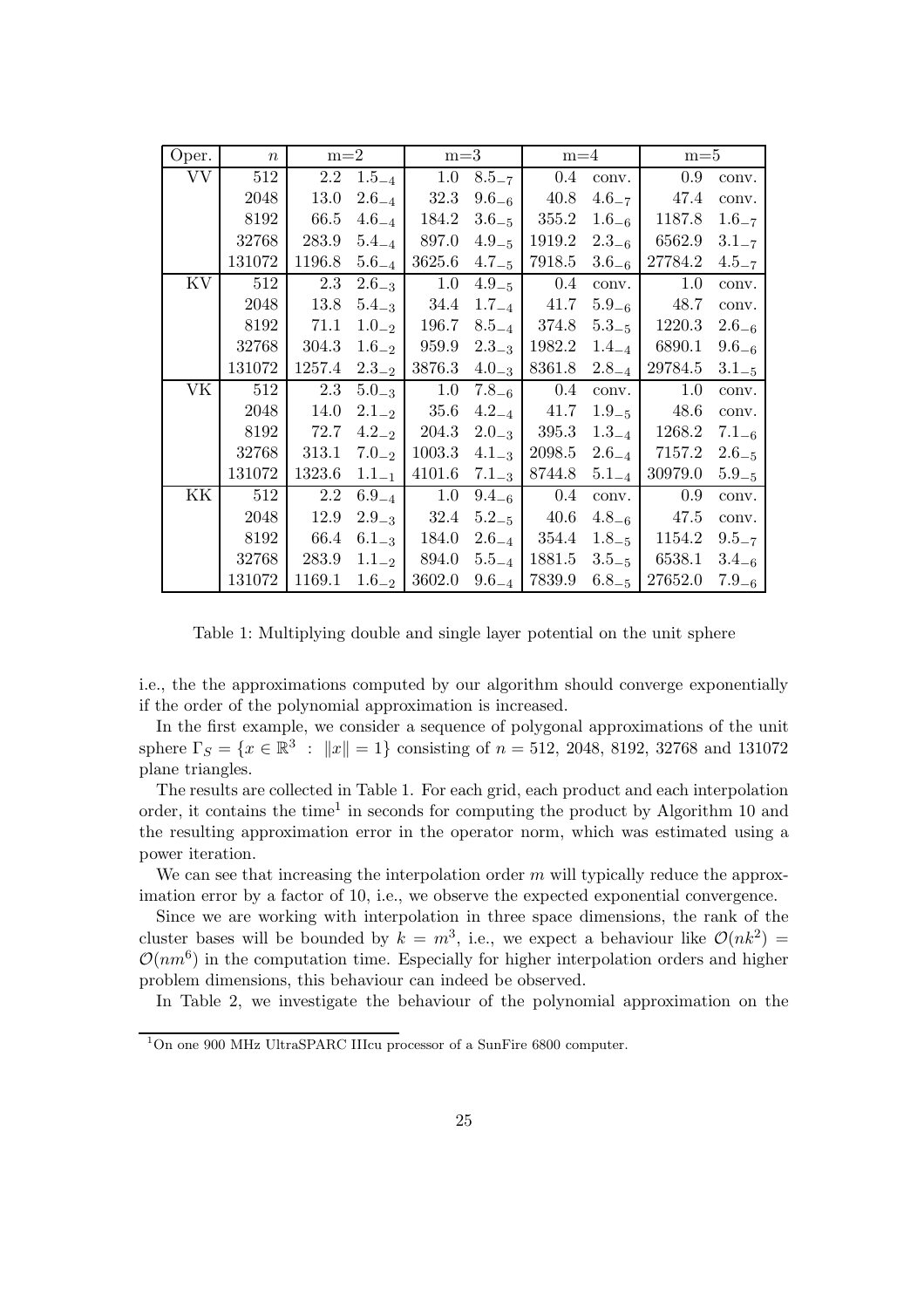| Oper.     | $\boldsymbol{n}$ |       | $m=2$      | $m=3$            |            | $m=4$               |            | $m=5$               |            |
|-----------|------------------|-------|------------|------------------|------------|---------------------|------------|---------------------|------------|
| <b>VV</b> | 768              | 2.0   | $2.9_{-3}$ | 3.8              | $3.5_{-4}$ | 1.2                 | conv.      | $1.5\,$             | conv.      |
|           | 3072             | 10.9  | $3.6_{-3}$ | 32.0             | $6.3_{-4}$ | 133.7               | $2.0_{-4}$ | 182.1               | $6.6_{-5}$ |
|           | 12288            | 49.7  | $3.8_{-3}$ | 176.7            | $7.9_{-4}$ | 455.6               | $2.8_{-4}$ | 1411.8              | $1.2_{-4}$ |
|           | 49152            | 208.6 | $4.0_{-3}$ | 850.7            | $8.5_{-4}$ | 1867.4              | $3.4_{-4}$ | 7580.0              | $1.6_{-4}$ |
|           | 196608           | 833.0 | $4.0_{-3}$ | 3692.2           | $8.6_{-4}$ | 7542.0              | $3.6_{-4}$ | 36077.4             | $1.7_{-4}$ |
| KV        | 768              | 2.2   | $6.3_{-2}$ | 3.9              | $5.5_{-3}$ | 1.2                 | conv.      | 1.6                 | conv.      |
|           | 3072             | 11.7  | $7.0_{-2}$ | 34.9             | $1.4_{-2}$ | 134.6               | $3.2_{-3}$ | 185.2               | $1.0_{-3}$ |
|           | 12288            | 53.4  |            | $8.5_{-2}$ 200.4 |            | $1.9_{-2}$ 470.0    |            | $7.2_{-3}$   1510.5 | $3.2_{-3}$ |
|           | 49152            | 222.8 | $8.6_{-2}$ | 978.0            |            | $2.1_{-2}$   1922.1 |            | $8.6_{-3}$   8280.3 | $4.2_{-3}$ |
|           | 196608           | 869.8 | $8.2_{-2}$ | 4245.9           |            | $2.1_{-2}$   7862.8 | $9.1_{-3}$ | 40326.5             | $4.6_{-3}$ |
| VK        | 768              | 2.4   | $1.9_{-1}$ | 3.8              | $4.4_{-2}$ | 1.2                 | conv.      | 1.6                 | conv.      |
|           | 3072             | 11.8  |            | $2.7_{-1}$ 37.7  | $1.1_{-1}$ | 134.4               | $3.9_{-2}$ | 185.8               | $2.0_{-2}$ |
|           | 12288            | 55.0  |            | $3.4_{-1}$ 214.5 | $1.6_{-1}$ | 484.0               | $8.3_{-2}$ | 1638.2              | $5.1_{-2}$ |
|           | 49152            | 232.3 | $3.7_{-1}$ | 1059.7           | $2.0_{-1}$ | 2045.5              |            | $1.2_{-1}$ 8951.6   | $8.0_{-2}$ |
|           | 196608           | 930.5 | $3.7_{-1}$ | 4614.4           | $2.3_{-1}$ | 8454.1              | $1.4_{-1}$ | 43588.5             | $1.0_{-1}$ |
| KK        | 768              | 2.0   |            | $2.7_{-2}$ 3.8   | $5.1_{-3}$ | 1.2                 | conv.      | 1.5                 | conv.      |
|           | 3072             | 11.0  | $3.5_{-2}$ | 32.6             | $1.2_{-2}$ | 132.6               |            | $5.1_{-3}$ 183.2    | $2.6_{-3}$ |
|           | 12288            | 49.7  | $4.7_{-2}$ | 185.3            | $1.9_{-2}$ | 454.3               | $9.4_{-3}$ | 1418.3              | $6.3_{-3}$ |
|           | 49152            | 206.5 | $5.7_{-2}$ | 903.1            | $2.4_{-2}$ | 1823.6              |            | $1.4_{-2}$ 7649.4   | $9.4_{-3}$ |
|           | 196608           | 804.8 | $6.3_{-2}$ | 3945.2           |            | $2.7_{-2}$   7374.3 | $1.8_{-2}$ | 37011.2             | $1.3_{-2}$ |

Table 2: Multiplying double and single layer potential on the unit cube

surface  $\Gamma_C = \partial [-1,1]^3$  of the cube. Since it is not a smooth manifold, we expect that the smoothness of the result of the multiplication, and therefore the speed of convergence, will be reduced. This is indeed visible in the numerical experiments: we no longer observe a convergence like  $10^{-m}$ , but only  $2^{-m}$  for VV and KV and even slower convergence for  $VK$  and  $KK$ . The latter effect might be a consequence of the fact that the column cluster bases used for  $K$  involve the normal derivative of the kernel function, which reduces the order of smoothness even further.

The rank  $k = m<sup>3</sup>$  results from the polynomial expansion used for the approximation of the matrices  $V$  and  $K$ . Taking the special structure of the kernel functions into account, optimized cluster bases with significantly lower rank can be constructed by an efficient algorithm [3], which leads to an improved performance of both matrix-vector and matrix-matrix multiplication algorithms. Since the optimized cluster bases might not be suitable for the representation of the product, it can be necessary to construct adaptive cluster bases for the product a posteriori [7]. For Table 3, we have used optimized  $\mathcal{H}^2$ matrix approximations of V and K, constructed by the algorithms given in [3] with an initial polynomial order of  $m = 4$  and a truncation tolerance of  $\epsilon = 10^{-3}$ . Then we approximate the products  $VV$ ,  $KV$ ,  $VK$  and  $KK$  by four different algorithms: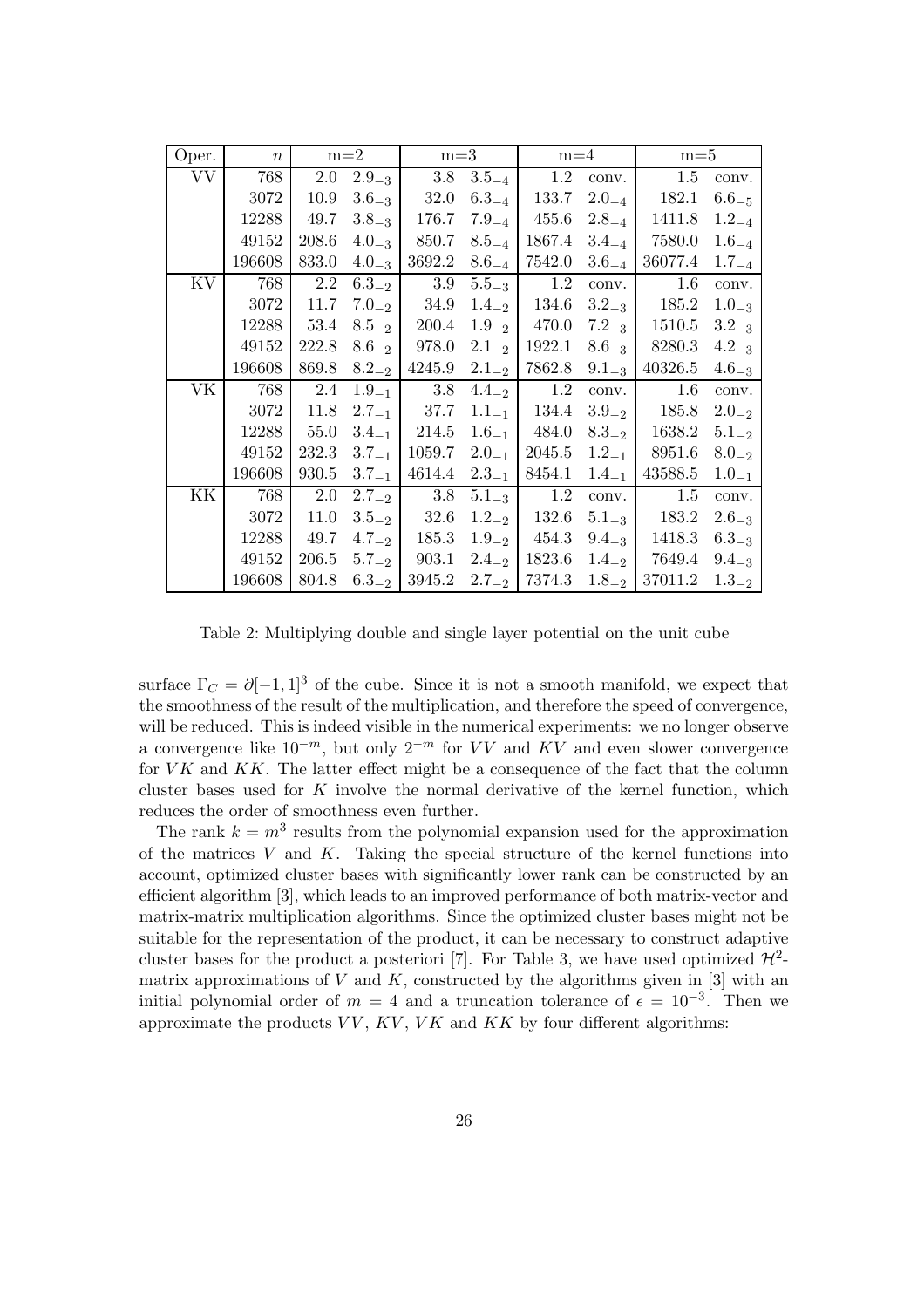- We compute them directly by Algorithm 10, using the corresponding optimized cluster bases instead of the polynomial bases.
- We compute  $\mathcal{H}^2$ -matrix approximations M of the products by a modified version of the algorithm presented in [7], prescribing an error tolerance of  $10^{-4}$ . This new algorithm will be the subject of a forthcoming paper.
- We compute the products by Algorithm 10, but use the adapted cluster bases prepared for M in the previous algorithm.
- We compute the product by the standard  $\mathcal{H}$ -matrix multiplication algorithm [14], again prescribing an error tolerance of  $10^{-4}$ .

We can see that using optimized cluster bases leads to significantly improved performance, but also that the optimized bases are not well suited for representing the product of matrices (the relative error is signicantly larger than in Table 1). Using optimized cluster bases, the relative error can be reduced to the desired level, but the construction of the new cluster bases takes more time than Algorithm 10. The  $H$ -matrix multiplication algorithm is slower than all the other algorithms: it takes roughly 24 times longer than Algorithm 10 and 4 times longer than the adaptive algorithm.

We can also see that both the adaptive  $\mathcal{H}^2$ - and  $\mathcal{H}$ -matrix arithmetic algorithms indeed guarantee the prescribed accuracy of  $10^{-4}$  for the product. When using the cluster bases from the adaptive  $\mathcal{H}^2$ -matrix algorithm in conjunction with Algorithm 10, its best-approximation property guarantees that the error of the latter is not larger than that of the former. We can see that this holds in practice by comparing the sixth and eighth column of Table 3.

The comparison of  $H$ - and  $H^2$ -matrices is not entirely fair: in the context of hierarchical matrices, a weaker admissibility condition and a weaker stopping criterion for the construction of the block cluster tree can be used, and by these advanced techniques [13] the performance of the H-MMM can be significantly improved. This will narrow the gap between the  $H$ - and  $H^2$ -matrix algorithms, but the latter will still be faster.

# **References**

- [1] M. Bebendorf and W. Hackbusch, *Existence of* H*-matrix approximants to the inverse FE-matrix of elliptic operators with* L∞*-coefficients*, Numerische Mathematik, 95 (2003), pp. 1–28.
- [2] S. BÖRM,  $\mathcal{H}^2$ -matrices multilevel methods for the approximation of integral op*erators*, Comput. Visual. Sci., 7 (2004), pp. 173–181.
- [3]  $\_\_\_\_\$ *Approximation of integral operators by*  $\mathcal{H}^2$ -matrices with adaptive bases, Computing, 74 (2005), pp. 249–271.
- [4]  $\frac{1}{2}$  *Data-sparse approximation of non-local operators by*  $\mathcal{H}^2$ -matrices, Preprint 44/2005, Max Planck Institute for Mathematics in the Sciences, 2005.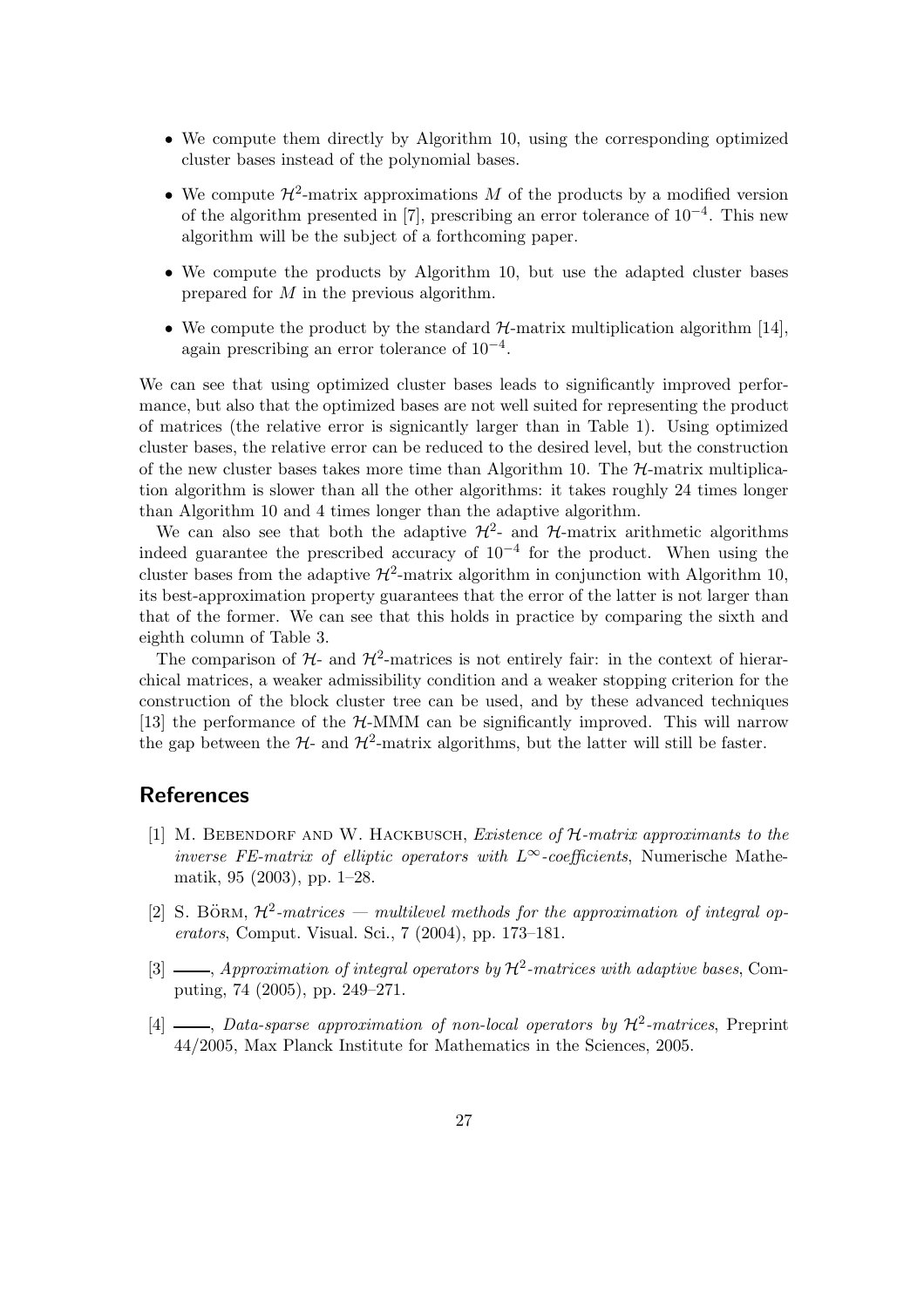| Oper.     | $\boldsymbol{n}$ | A priori |            | Adaptive |            | A priori/new |            | $H$ -Arithmetic |            |
|-----------|------------------|----------|------------|----------|------------|--------------|------------|-----------------|------------|
| <b>VV</b> | 768              | 0.7      | conv.      | $0.7\,$  | conv.      | 0.7          | conv.      | $0.7\,$         | conv.      |
|           | 3072             | 32.1     | $3.1_{-3}$ | $35.8\,$ | $1.8 - 5$  | 32.6         | $1.1 - 5$  | 153.0           | $1.7_{-5}$ |
|           | 12288            | 70.6     | $3.5_{-3}$ | 276.6    | $3.1_{-5}$ | 72.3         | $3.0_{-5}$ | 824.8           | $2.5_{-5}$ |
|           | 49152            | 235.4    | $3.6_{-3}$ | 1343.7   | $4.1_{-5}$ | 240.5        | $4.0_{-5}$ | 6591.3          | $2.5_{-5}$ |
|           | 196608           | 807.8    | $3.6_{-3}$ | 6513.3   | $4.7_{-5}$ | 805.5        | $4.6_{-5}$ | 29741.6         | $2.5_{-5}$ |
| KV        | 768              | 0.7      | conv.      | 0.7      | conv.      | 0.7          | conv.      | 0.7             | conv.      |
|           | 3072             | $34.2\,$ | $1.8_{-2}$ | $37.6\,$ | $2.7_{-5}$ | 37.2         | $2.6_{-5}$ | 152.9           | $5.5_{-5}$ |
|           | 12288            | 76.9     | $2.0_{-2}$ | 270.3    | $3.5_{-5}$ | 87.6         | $3.4_{-5}$ | 755.5           | $5.4_{-5}$ |
|           | 49152            | 257.1    | $2.0_{-2}$ | 1267.0   | $4.3_{-5}$ | 291.6        | $4.2_{-5}$ | 5688.3          | $5.6_{-5}$ |
|           | 196608           | 875.4    | $2.0_{-2}$ | 5933.5   | $9.0_{-5}$ | 989.9        | $9.0_{-5}$ | 26404.6         | $5.5_{-5}$ |
| VK        | 768              | 0.7      | conv.      | 0.7      | conv.      | 0.7          | conv.      | 0.7             | conv.      |
|           | 3072             | 39.0     | $1.3_{-1}$ | 37.8     | $3.2 - 5$  | 40.2         | $3.1_{-5}$ | 150.2           | $3.3_{-5}$ |
|           | 12288            | 89.5     | $2.0_{-1}$ | 267.1    | $3.3_{-5}$ | 94.4         | $3.3_{-5}$ | 737.4           | $3.7_{-5}$ |
|           | 49152            | 291.9    | $2.3_{-1}$ | 1219.5   | $4.5_{-5}$ | 310.4        | $4.4_{-5}$ | 5886.5          | $3.4_{-5}$ |
|           | 196608           | 995.9    | $2.5_{-1}$ | 5734.5   | $8.0_{-5}$ | 1067.0       | $7.8_{-5}$ | 27303.6         | $3.6_{-5}$ |
| KΚ        | 768              | 0.7      | conv.      | 0.7      | conv.      | 0.7          | conv.      | 0.7             | conv.      |
|           | 3072             | 41.1     | $1.3_{-2}$ | 39.8     | $6.8_{-6}$ | 44.0         | $6.6_{-6}$ | 151.4           | $5.3_{-6}$ |
|           | 12288            | $93.0\,$ | $2.2_{-2}$ | 272.4    | $1.6_{-5}$ | 100.3        | $1.6 - 5$  | 658.2           | $6.4_{-6}$ |
|           | 49152            | 300.6    | $2.7_{-2}$ | 1327.9   | $3.2_{-5}$ | 324.5        | $3.2_{-5}$ | 5066.8          | $1.4_{-5}$ |
|           | 196608           | 1005.6   | $3.2_{-2}$ | 5791.6   | $4.5_{-5}$ | 1080.8       | $4.5_{-5}$ | 24862.1         | $1.5_{-5}$ |

Table 3: Adaptive and non-adaptive multiplication algorithms for the single and double layer potential on the cube

- [5] S. BÖRM AND L. GRASEDYCK, *Hybrid cross approximation of integral operators*, Preprint 68/2004, Max Planck Institute for Mathematics in the Sciences, 2004. To appear in Numerische Mathematik.
- [6] S. BÖRM, L. GRASEDYCK, AND W. HACKBUSCH, *Hierarchical Matrices*. Lecture Note 21 of the Max Planck Institute for Mathematics in the Sciences, 2003.
- [7] S. BÖRM AND W. HACKBUSCH, *Data-sparse approximation by adaptive*  $\mathcal{H}^2$ *matrices*, Computing, 69 (2002), pp. 1–35.
- [8]  $\frac{1}{8}$ ,  $\mathcal{H}^2$ -matrix approximation of integral operators by interpolation, Applied Numerical Mathematics, 43 (2002), pp. 129–143.
- [9] S. BÖRM, M. LÖHNDORF, AND J. M. MELENK, *Approximation of integral operators by variable-order interpolation*, Numerische Mathematik, 99 (2005), pp. 605–643.
- [10] S. BÖRM AND S. A. SAUTER, *BEM with linear complexity for the classical boundary integral operators*, Mathematics of Computation, 74 (2005), pp. 1139–1177.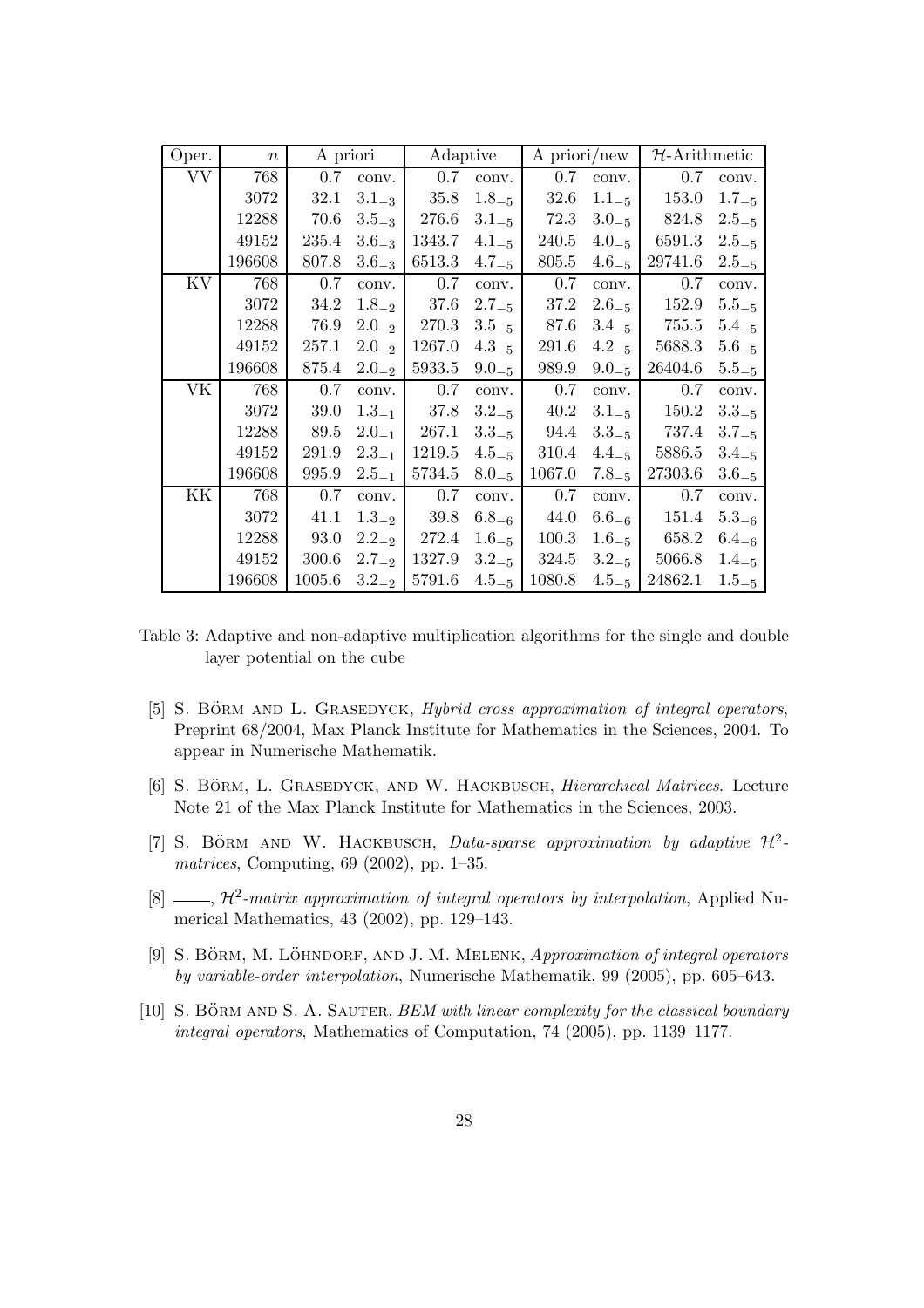- [11] W. Dahmen and R. Schneider, *Wavelets on manifolds I: Construction and domain decomposition*, SIAM Journal of Mathematical Analysis, 31 (1999), pp. 184– 230.
- [12] L. Grasedyck, *Theorie und Anwendungen Hierarchischer Matrizen*, PhD thesis, Universität Kiel, 2001.
- [13] , *Adaptive recompression of* H*-matrices for BEM*, Computing, 74 (2004), pp. 205–223.
- [14] L. Grasedyck and W. Hackbusch, *Construction and arithmetics of* H*-matrices*, Computing, 70 (2003), pp. 295–334.
- [15] L. Greengard and V. Rokhlin, *A fast algorithm for particle simulations*, Journal of Computational Physics, 73 (1987), pp. 325–348.
- [16] , *A new version of the fast multipole method for the Laplace in three dimensions*, in Acta Numerica 1997, Cambridge University Press, 1997, pp. 229–269.
- [17] W. Hackbusch, *A sparse matrix arithmetic based on* H*-matrices. Part I: Introduction to* H*-matrices*, Computing, 62 (1999), pp. 89–108.
- [18] , *Hierarchische Matrizen Algorithmen und Analysis*. Available online at http://www.mis.mpg.de/scicomp/Fulltext/hmvorlesung.ps, 2004.
- [19] W. Hackbusch and B. Khoromskij, *A sparse matrix arithmetic based on* H*-matrices. Part II: Application to multi-dimensional problems*, Computing, 64  $(2000)$ , pp. 21–47.
- [20] W. Hackbusch, B. Khoromskij, and S. Sauter, *On* H2*-matrices*, in Lectures on Applied Mathematics, H. Bungartz, R. Hoppe, and C. Zenger, eds., Springer-Verlag, Berlin, 2000, pp. 9–29.
- [21] W. Hackbusch and Z. P. Nowak, *On the fast matrix multiplication in the boundary element method by panel clustering*, Numerische Mathematik, 54 (1989), pp. 463–491.
- [22] V. Rokhlin, *Rapid solution of integral equations of classical potential theory*, Journal of Computational Physics, 60 (1985), pp. 187–207.
- [23] S. Sauter, *Variable order panel clustering (extended version)*, Preprint 52/1999, Max-Planck-Institut für Mathematik, Leipzig, Germany, 1999.
- [24] , *Variable order panel clustering*, Computing, 64 (2000), pp. 223–261.
- [25] J. Tausch and J. White, *Multiscale bases for the sparse representation of boundary integral operators on complex geometries*, SIAM J. Sci. Comput., 24 (2003), pp. 1610–1629.